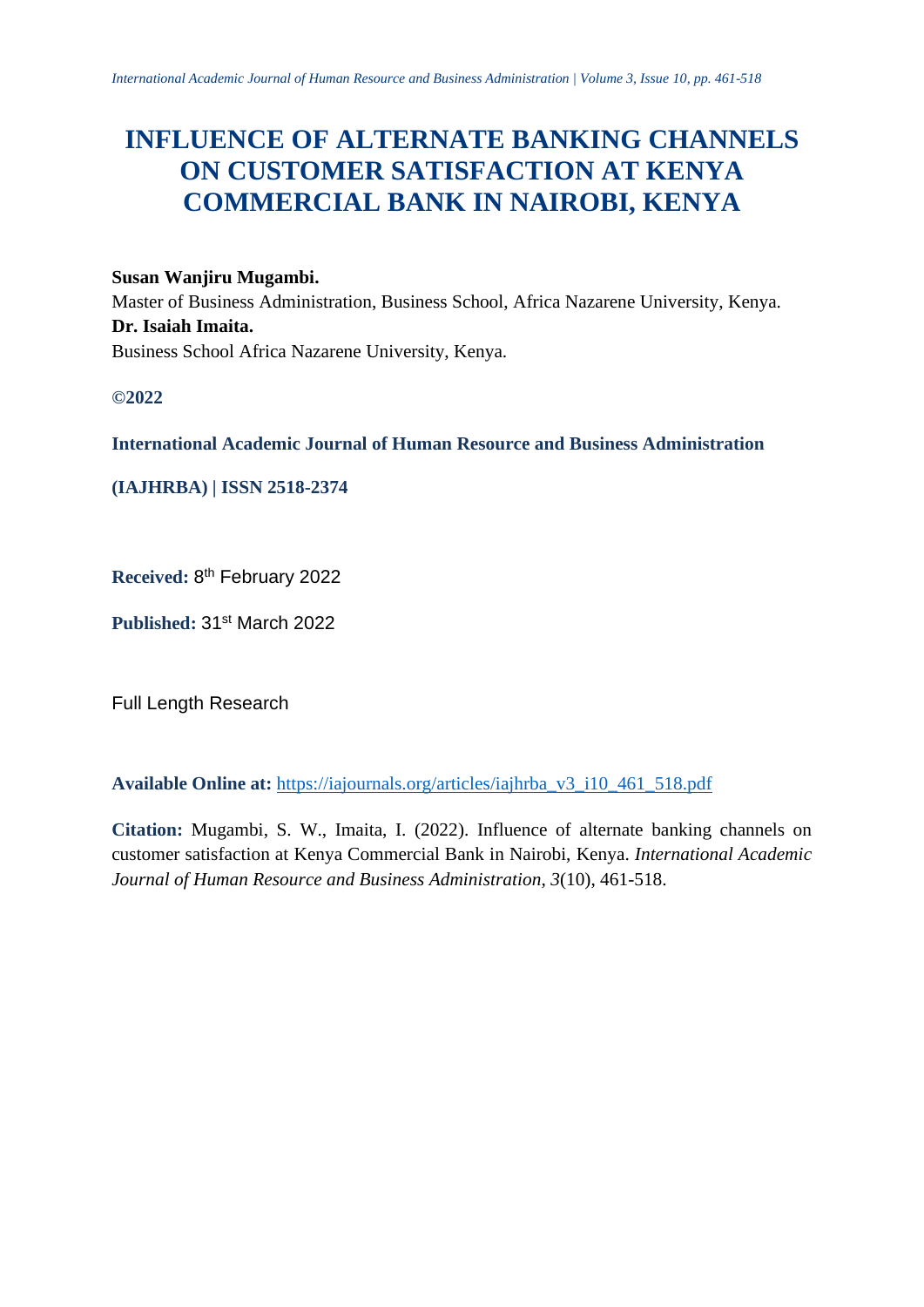# **ABSTRACT**

The adoption of alternate banking channels (ABC) in the banking sector has had increasing impact on customer satisfaction through improved convenience, efficiency, flexibility, and speed of completing bank transactions. Yet, adopting these ABCs comes with challenges of frustration, uncertainty, and confusion for both the provider and the customer. Factors that influence the adoption of alternate banking channels to give the desired outcomes in performance and satisfaction include, but are not limited to, customer readiness, employee readiness, and service quality. The aim of this study was to assess the influence of alternate banking channels' adoption on customer satisfaction in the banking sector in Kenya. The objective of the study was to investigate the influence of customer readiness, service quality, and employee readiness in adoption of alternate banking channels on customer satisfaction in the banking sector in Kenya. This study utilized the Technology Acceptance Model (TAM) theory and Diffusion of Innovations (DOI) theory. The study adopted the causal research design. The target population was 4.500 employees in Kenya Commercial Bank based in Nairobi County. Nassiuma Formula was used in sample size determination and stratified random sampling was used in the selection of 144 employees. The researcher used a questionnaire to collect primary data. To assure the validity and reliability of the questionnaires, pilot testing randomly selected Nairobi branch network employees. Both descriptive and inferential statistics were used in the analysis of data with the

help of Statistical Package for Social Sciences (SPSS) version 22.0. Data was presented in pictorial methods of graphs, tables, and charts. This research study intended to increase knowledge of the benefits of adopting ABCs during the age of digitization to the banking sector, academic institutions, and researchers, regulators, and policymakers. The findings showed that there is a positive and significant relationship between customer readiness and customer satisfaction in KCB Bank. Furthermore, the study found that there is a positive and significant relationship between service quality and customer satisfaction in KCB Bank. Moreover, the findings established that there is a positive and significant relationship between employee readiness and customer satisfaction in KCB Bank. The study recommends that KCB Bank should keep adopting alternate banking channels in order to reduce the waiting time at the bank and attract more customers such as those with low income and the elderly in society. In addition, all commercial banks in Kenya should train the employees on the modern advancement in ABC to help them respond to the problems and ambiguities of bank customers and provide high-quality services. Further, the Kenya Commercial Banks should equip the employees with relevant knowledge and skills to enable them fix ABC breakages as soon as possible so as to ensure that the services are delivered on time. Also, the study recommends that the management of KCB Bank should educate and guide the customers on how to use ABC so as to reduce the waiting time at the bank and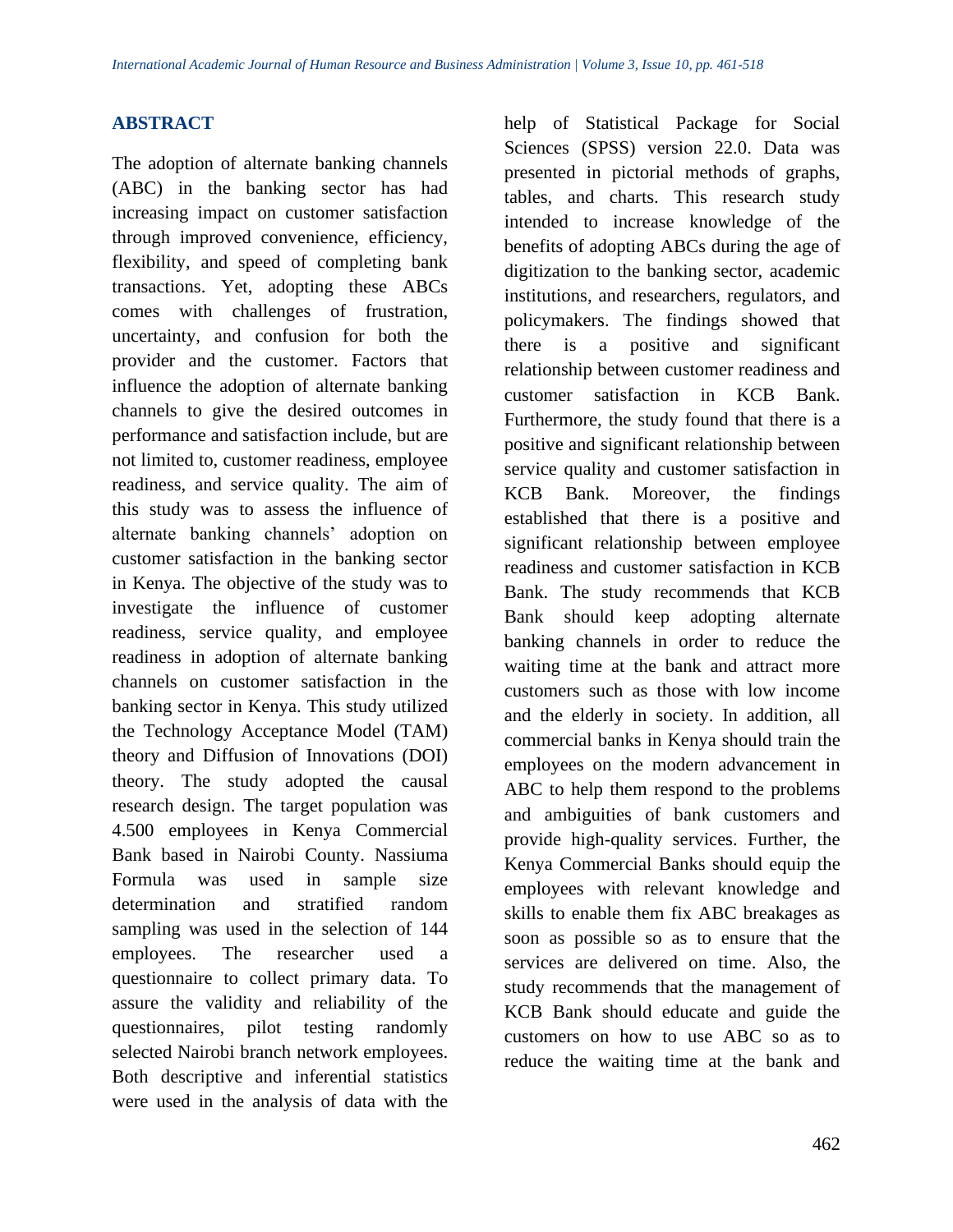enable the people in the remote areas to access bank services. **INTRODUCTION**

The evolution of technology advancements has altered the way individuals conduct the personal and business affairs today. The banking industry has undergone a complete paradigm shift to render faster and cost effective delivery of products and services to its customers (Ongori & Migiro, 2010). For banks, strategically adopting technological advancements has become essential to improve the quality of customer service delivery, customer satisfaction and loyalty. Kenyan banks have invested heavily the adoption of alternate banking channels (ABC) to offer a multitude of customer-centric services and to achieve growth and profitability.

#### **Background of the Study**

To cope with the macro-economic and other external environment dynamics, banks have adopted customer-driven strategies to retain their customers by meeting their changing needs and survive in the current competitive banking industry (Chipeta & Muthinja, 2018). The diversification of ABC in the 21st century has changed the trajectory of banking business strategies and operational strategies applied to improve customer satisfaction. Customers are increasingly demanding sophisticated product offerings that are reliable, responsive to their needs, have reasonable transaction costs and offer satisfactory and quality service.

Banks located in developed countries have pioneered areas of e-services and are involved in active continuous improvement, aiming to improve the quality of life of its customers by meeting their ever-changing needs (Hammoud et al., 2018). Many researchers from developed countries like the USA, UK, Finland, India, among others. have proved that the use of technology positively affects customer satisfaction in the banking industry. For example, Lebanese banks are strategically advancing e-services to retain customers and gain competitive advantage. According to (Toufaily et al., 2009), the Lebanese banking sector as drastically grown since the adoption of ICT and has seen the usage of ABC by bank clients grow in the 21st Century by about 25% to 30%. Indian banks have adopted ABC by investing heavily in ICT such as branch automation and computerization, core banking, telebanking, mobile banking (M-banking), internet banking, automated teller machines (ATMs),among others, to increase facilities and services to their customers. In Pakistan, banks have growing Alternative Delivery Channels (ADCs) due to increasing demand for adoption of ABC, flexibility and convenient working hours by customers (Warraich et al., 2017). In the African region, several research studies that have been conducted show that countries in SADC regions have spurred the banks to invest in new technologies that accommodate financial innovation such as advance ABC to improve the welfare of citizens (Bara et al., 2016). In Ghana, traditional banking delivery methods have been switched for new delivery technologies leading to the adoption of ABC, in the wake of expectations of increased competition, growing customer demands and new regulations in Ghana (Domeher et al., 2014).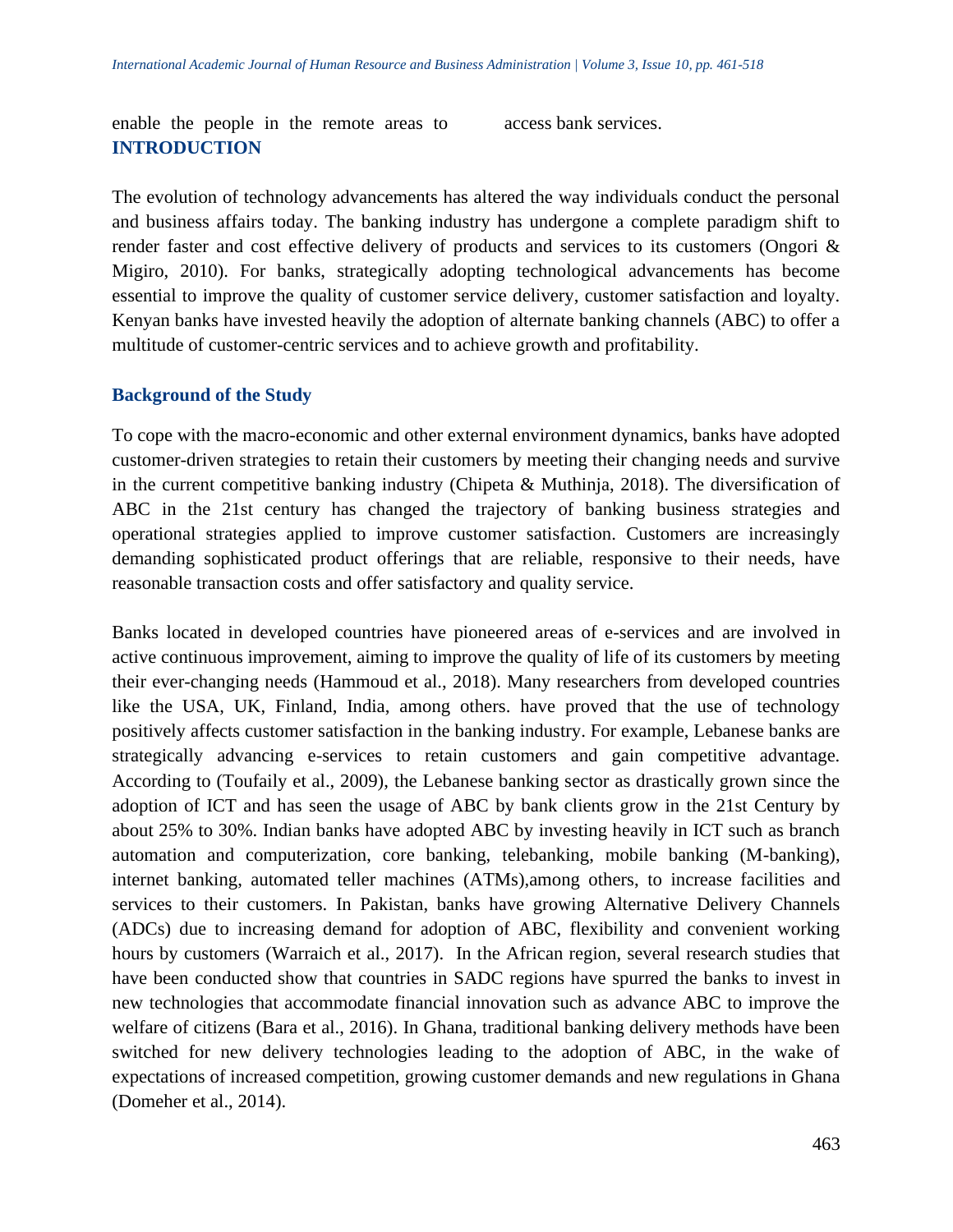Today, Kenyan banks are investing heavily in ICT. This has lowered operational costs, improved interest rate capping, enhanced banking facilities and infrastructure and increased access, quality and variety of bank services to their customers. Kenyan banks have leveraged on the strategy of customer satisfaction and its related critical success factors (CSFs) to sustain competitive advantage in the industry (Muli, 2008). The adoption of ICT has provided suitable ABC to customers and many customers are increasingly evaluating banks based on availability and variety of ABC (Chipeta & Muthinja, 2018; Kumbhar, 2011). These researchers show that there are possible gaps between customer expectations and perceived service in ABC that can lead to customer dissatisfaction.

The banking landscape in Kenya has evolved with technology advancements and banks are using technology gateways to offer ABC to the growing needs of the bank customers. While banking services continue to be critical for customer lifestyles, ABC become a platform to improve and develop the dimension of convenience. Theoretically, ABC are expected to enhance banking performance and increase the levels of customer satisfaction by providing convenience, speed, privacy, efficiency, security, and cost-effectiveness (Kumbhar, 2011). Equally, research studies reveal that the ABC diminish the opportunity for personal contact along with commodification and deterioration of customer satisfaction in the bank (O'Loughlin & Szmigin, 2006). Due to this contrast, Kenyan banks are increasingly becoming aware that there are barriers to customer adoption of ABC and actual customer satisfaction strategically set to be achieved.

Blut and Wang (2020) observed that the main factors affecting the adoption of innovation and technology include employee readiness, customer readiness and perceived service quality. In addition, Shim, Han and Ha (2021) indicate that the main factors influencing the adoption of technology include consumer readiness, perceived service quality and employee readiness. Also, Lin and Hsieh (2016) indicate that customer readiness, consumer perception and readiness as well as quality of services are key factors influencing adoption of technology in the banking sector.

The most prominent obstacle faced by Kenyan banks is getting the customers to try a new ABC for the first time, which is often a significant behaviour change. Research studies, like Warraich et al. (2017), suggested that ABC are not only changing customer behaviour to develop their relationships but also, like Mukhongo et al. (2014), enabling customers to become co-producers responsible for service delivery and of their customer satisfaction. Customer readiness encompasses role clarity, motivation, and ability when using a bank product or service. In this study, the researcher will apply these constructs to evaluate the influence of customer readiness of ABC on customer satisfaction in the banking sector in Kenya.

The second obstacle is the perceived service quality of a customer choosing a new ABC offered by the bank. Kumbhar (2011) proposed that banks should seek to enhance service quality, brand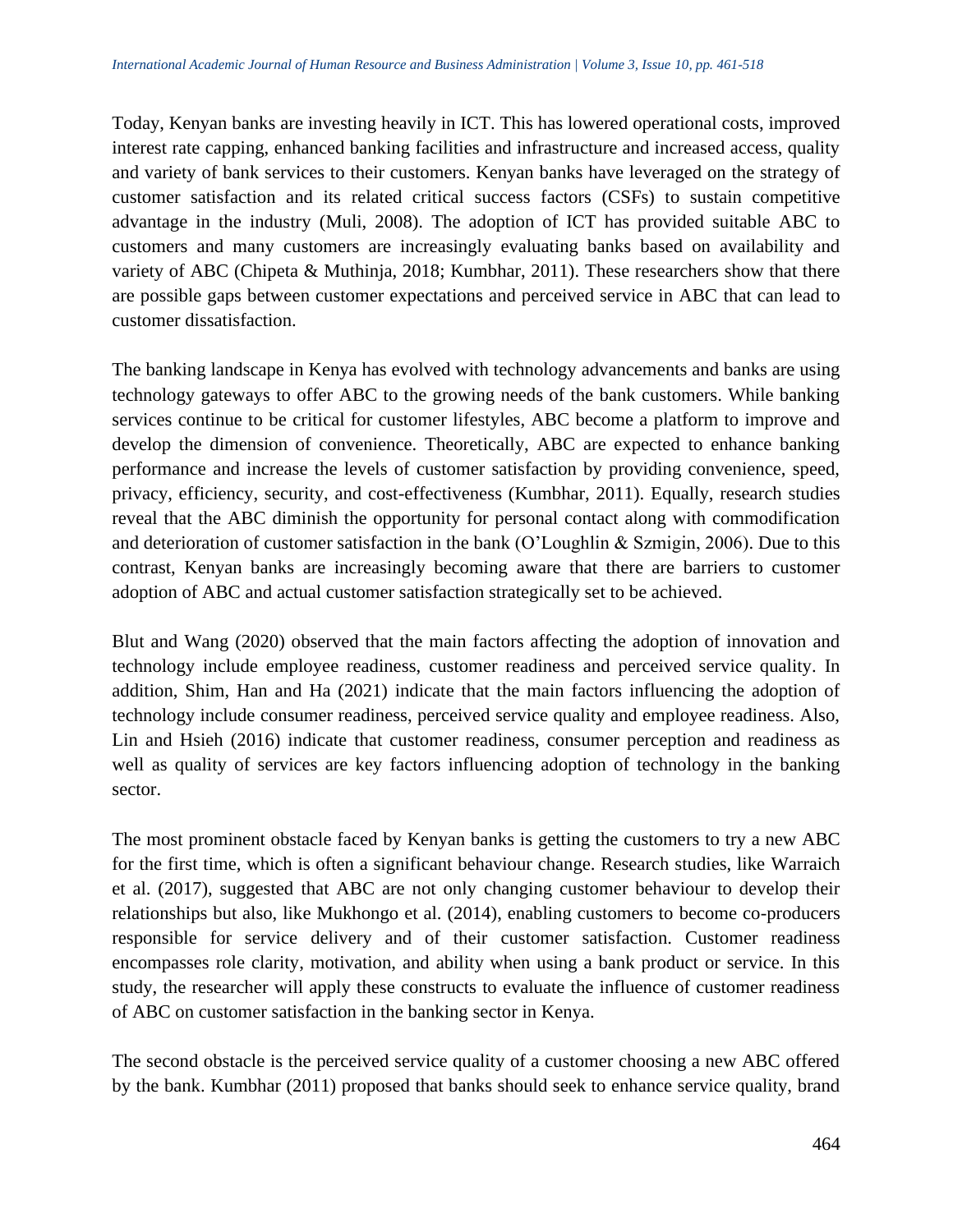perception, and perceived value in ABC to increase the levels of customer satisfaction. Parasuraman et al. (1988), as cited by Warraich et al. (2017), posited that there are five dimensions of service quality that customers rely on to form their judgment of perceived service quality as include the following: reliability as the ability to perform the promised service dependably and accurately, responsiveness as the willingness to help customers and provide prompt service, assurance that is employees' knowledge and courtesy and their ability to inspire trust and confidence, empathy as the caring, personalised attention given to customers, and tangibles as the appearance of physical facilities, equipment, personnel, and written materials. In this study, the researcher will apply three of the five constructs: reliability, empathy, and tangibles, to investigate the influence of service quality of ABC on customer satisfaction in the banking sector in Kenya.

Since satisfaction encompasses a function of expectation and perceived performance, bank employees play a key role in helping customers experience a balance of the two and consequently the full benefits of adopting the recommended ABC (He et al., 2020; Jebarajakirthy & Shankar, 2021; Meuter et al., 2005; Warraich et al., 2017). Hence, employees relieve customers of frustration and difficulties. For banks to reduce the cost of managing alternate banking channels, they locate employees to more productive activities and train the employees that deal with the customers adopting the new ABC (Berndt et al., 2010). Employee readiness encompasses engagement, training and CRM ability at various levels of the organisation. In this study, the researcher hopes to assess the influence of employee readiness of ABC on customer satisfaction in the banking sector in Kenya, by investigating the adjustments in practice and decision making that middle managers to subordinate staff make during adoption of ABC.

## **Alternate Banking Channels (ABC)**

Alternate banking channels (ABC) are at the core of the entire banking transformation in Kenya. Since the evolution of Fintech its development as an ongoing process during which finance and technology have evolved together, there have been numerous incremental and disruptive innovations (Alt et al., 2018; Vial, 2019). ABC serve as gateways for customers to have a wider variety of options offering convenience, better quality, and flexibility, such as Internet banking, ATM debit cards, Credit cards, SMS banking, Agency banking, Mobile banking, etc. Banks have adopted collaborative product offerings by partnering with firms in the telecommunication industry to provide ABCs benefits to Kenyans (Merritt, 2011). Similarly, Berndt et al. (2010) also defined these innovations to include: internet banking, mobile banking, crowd-funding, peer-to-peer lending, Robo-advisory, online identification, and other ABC, etc. Due to this innovativeness and potentially disruptive effects on the financial services industry, Fintech is said to have a comprehensive and lasting impact on the entire sector. No space in the industry has been spared, this includes banking products, services and market segments. Researchers show that banks are gradually adopting ABCs to attract customers such as those with low income and the elderly in society (Berg, 2008; O'Loughlin & Szmigin, 2006). This is by adapting to a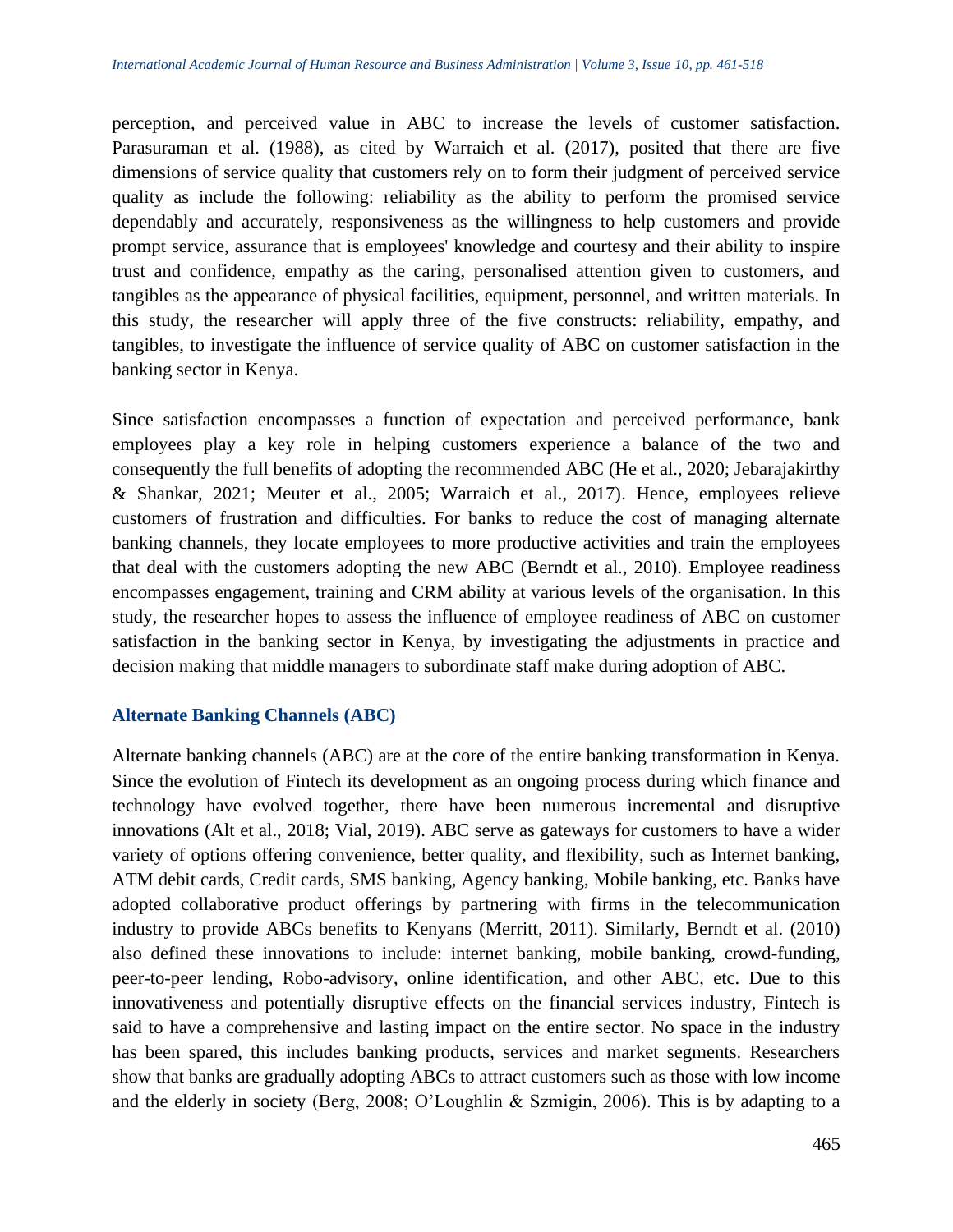"no-frills" product development strategy to meet their needs, which reduces the number of unbanked individuals in the country.

As reported by PwC (2019), customers are ready for the digital shake-up yet banks struggle with long delays in developing market-ready products and services, and difficulties managing regulation, safeguarding data and earning customers' trust. While the attention received in academia does not compare to the attention paid by industry practitioners, due to the growing advances in Fintech, scholars do perceive the phenomenon of Fintech as a fundamental shift. Kauffman & Ma, for instance, refer to it as the ongoing "global fintech revolution" (Kauffman & Li, 2005) and so does Mackenzie, in her article on innovators in financial service she refers to it as "The Fintech Revolution" (Alexander et al., 2019). According to McKinsey, digital commerce is driving the rise of alternative payments globally such as digital/mobile wallet, bank transfer, einvoices, prepay, postpay, mobile carrier billing, cryptocurrencies, and other emerging technologies. Banking Sector in Kenya is investing heavily on FinTech infrastructure to bring innovative ABCs to customers.

## **The Banking Sector in Kenya**

The banking sector in Kenya operates in a relatively deregulated environment governed by the Companies' Act, the Banking Act, the CBK Act and the various prudential guidelines issued by the Central Bank of Kenya (CBK). The financial performances of banks have been in a general increasing trend and these have mainly been attributed to proper management and proper formulation and implementation of the strategy. About 42% of the adult population in Kenya has access to banking products and services from banks as reported by Business-Sweden (2016) in the FinAccess household survey. CBK encourages banks to develop new products by setting guidelines about ICT controls, cyber security and customer protection within banks (Central Bank of Kenya, 2017).

The banking sector has exponentially adopted ICT. Research studies have focused mainly on a bank's survival, particularly the impact on transaction costs and economic sustainability (Bara et al., 2016). For example, the most widely used collaborative ABCs accessible with mobile devices include Safaricom MPesa, Airtel Money, Equity Bank - Eazzy Banking app, Cooperative Bank - Mobi cash, KCB app, Cooperative Bank - MCo-op Cash, Barclays Bank - Barclays Mobile App, Family Bank - Pesa Pap, NCBA Loop, SBM Bank - Mfukoni App, etc. The past five years have advanced financial technology (FinTech) authorized by the CBK allowing banking institutions to create their service gateways for ABCs for deposits, withdrawals, money transfers, pay bills, loan facilities and other web experiences (Ndung'u, 2019). Notwithstanding the positive developments and economic implications, the impact of ABC on customer satisfaction has not been extensively pursued in Kenya.

Statement of the Problem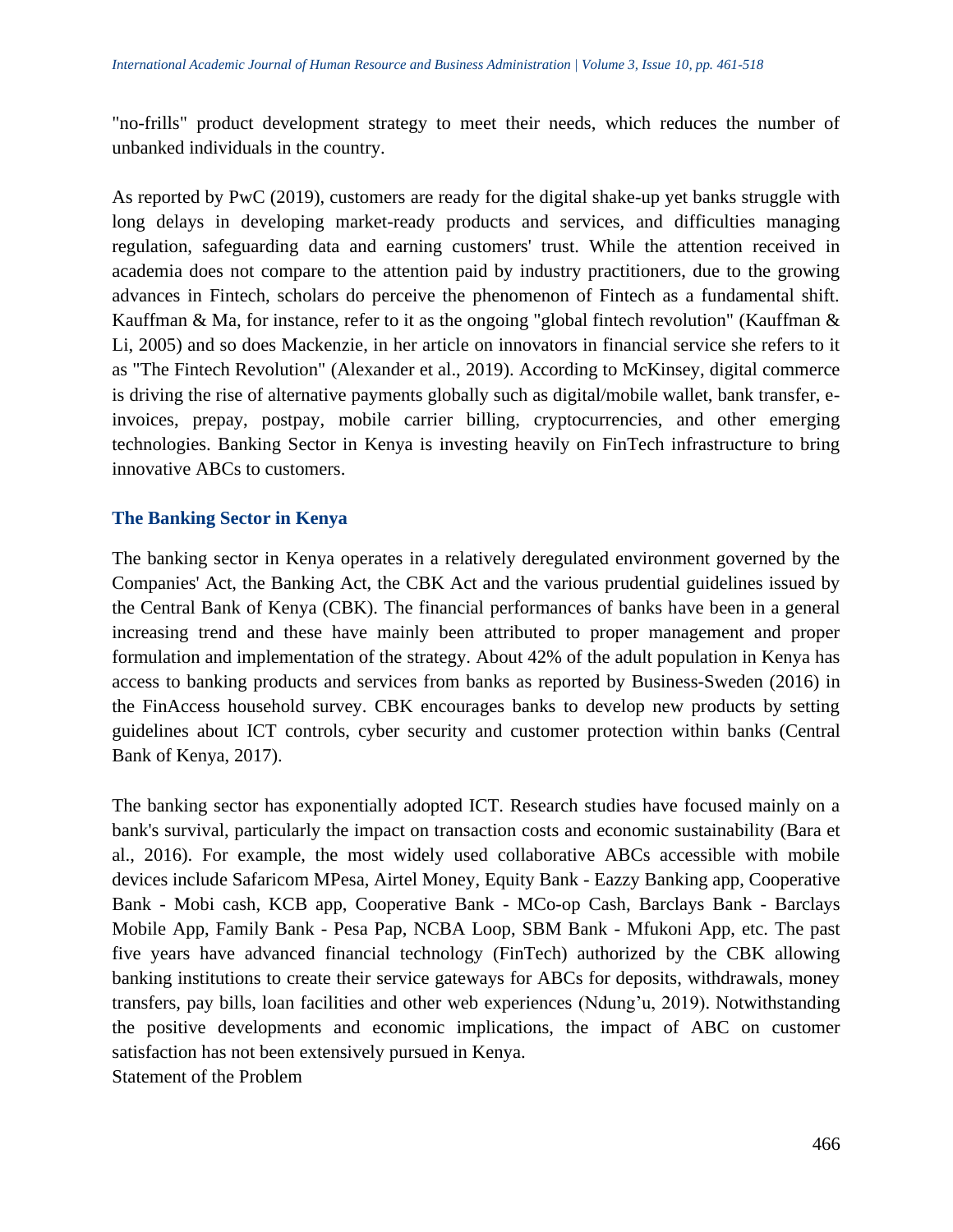The spread of innovations like digital financial technologies (FinTech) and wireless telecommunications is increasing convenience, efficiency and giving customers flexibility and speed of completing their bank transactions (Johnson et al., 2008). Yet, adopting these banking innovations and information and communication technologies (ICT) comes with challenges like frustration, uncertainty, and confusion for both the provider and the customer. Banks are facing dynamic strategic decisions to leverage the benefits of ABC and desired customer satisfaction. Despite the adoption of new ABC, customer satisfaction in the banking sector has not increased. For instance, customer satisfaction index in the banking sector reduced from 67% in 2011 to 60% in 2015, which was still below the Kenyan Banking industry benchmark of 77% (Aliata, & Ojera & Mise, 2016). Warraich et al. (2017) proposed that there are factors that influence the adoption of ABC to give the desired outcomes in performance and satisfaction and they include but are not limited to customer readiness, employee readiness, and service quality. The aim of this study was to evaluate adoption influences of ABC on customer satisfaction in the banking sector in Kenya. The objective of the study was to investigate the influences of customer readiness, service quality and employee readiness when adopting ABC on customer satisfaction in the banking sector in Kenya.

## **Purpose of the Study**

This study may advance knowledge on the influences of adopting alternate banking channels in the banking sector. This may contribute knowledge for the 21st-century banking environment and the effects of the adoption of ABC among consumers, employees, educators, government, society, and other banking practitioners.

## **Objectives of the study**

The objectives of this study were presented below in two parts: the general objective and the specific objectives.

## **General Objective**

The main objective was to evaluate the influence of alternate banking channels on customer satisfaction at Kenya commercial bank in Nairobi, Kenya

## **Specific Objectives**

- i. To evaluate the influence of customer readiness on customer satisfaction in KCB Bank.
- ii. To investigate the influence of perceived service quality on customer satisfaction in KCB Bank.
- iii. To assess the influence of employee readiness on customer satisfaction in KCB Bank.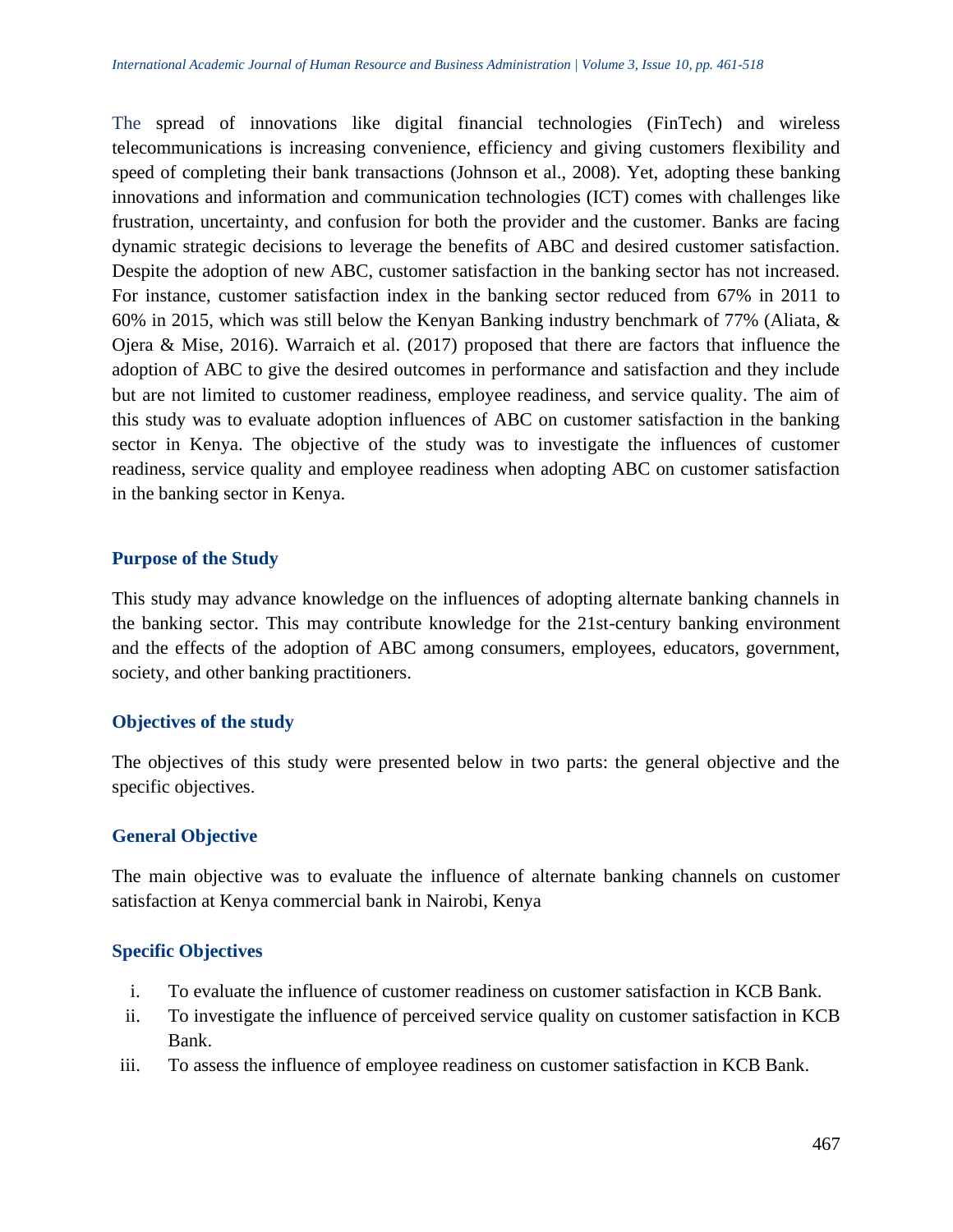#### **Research Hypothesis**

In order to achieve the objectives of the study, the following alternative hypothesis were constructed for testing:

**H01:** Customer readiness dimension in alternate banking channels' adoption has a signficant influence on customer satisfaction in KCB Bank.

**H02:** Perceived service quality dimension in alternate banking channels' adoption has a signficant influence on customer satisfaction in KCB Bank.

**H02:** Employee readiness in alternate banking channels' adoption has a signficant influence on customer satisfaction in KCB Bank.

#### **Significance of the Study**

The study may illustrate the importance of customer satisfaction contributed by ABC to the banking sector, digital finance innovators, academic institutions and researchers, regulators and policymakers, and the government. The study may add value to the knowledge about the concept of customer satisfaction in banking business and management. The study may provide empirical studies on the influences of customer readiness, employee readiness and service quality of ABC on customer satisfaction to future scholars, academics, and researchers. This study may encourage better means of influencing customer satisfaction in the banking sector**.**

#### **Scope of the Study**

This study focused on one of the commercial banks in Kenya, Kenya Commercial Bank. It is the bank with the largest market capitalization out of the 42 commercial banks (KCB Bank, 2018). The study focused on adoption of ABC in KCB Bank in Kenya's banking sector. The data was collected from KCB Bank based in Nairobi County. The researcher targeted employees in senior management, departmental heads, supervisors and low-level management.. who are involved in executing and implements strategic decisions on the development, promotion, management, and monitoring of ABC in their banks. The study covered a period of the last five years (2016 to 2020).

#### **Delimitations of the Study**

The researcher did not collect data from the other financial institutions, namely: investment banks, insurance companies, microfinance institutions, Savings and Credit Cooperatives, and pension funds. Since 2008, diversification of financial technology products and services offered has advanced in the banking sector by commercial banks (Ameme & Wireko, 2016). The researcher intended to collect data on customer satisfaction of non-financial measures related to the performance, customization, and pricing of ABCs during this research study. Financial measures alone were inadequate for monitoring the progress of business strategies, partly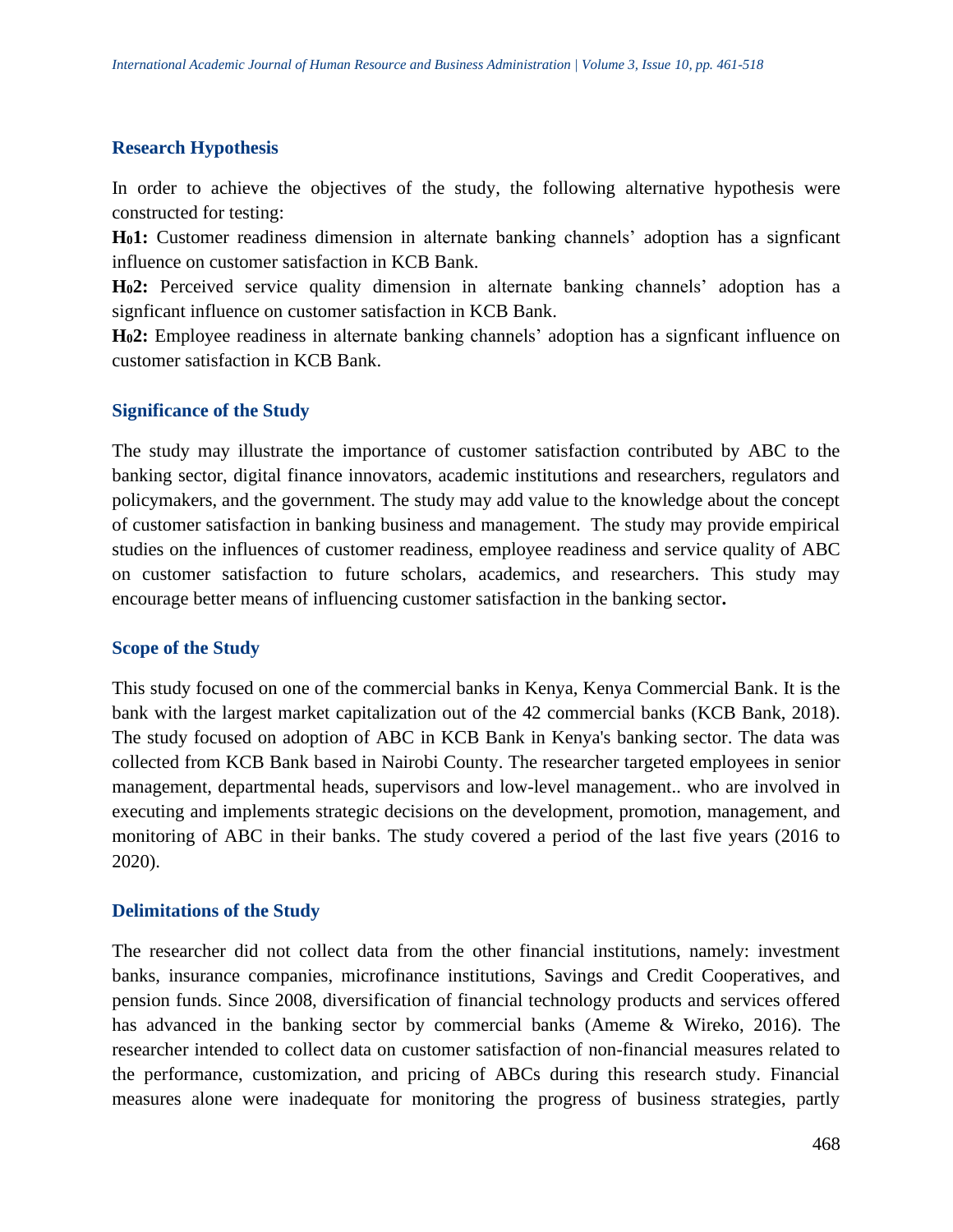because they are historical in nature and partly they cannot measure current progress with such strategies directly (Durkin et al., 2007).

## **Limitations of the Study**

The limitation of this research study was mainly data confidentiality, privacy, study bias, and low response rates. The researcher's limitation of low response rate was caused by respondent's sensitive and tight work schedules, which also influenced their reliability. The researcher mitigated the response rate and reliability using authorised introduction letters to instil confidence and adopted consistent follow-up on the phone and physical visits through research assistants. The other limitation was study bias by the respondents. The research used key informants familiar with customer experience management in their firms. The research encountered privacy concerns about divulging information from the respondents. The researcher assured respondents' anonymity during the collection of data and was to be treat respondents as autonomous agents. The limitation of data confidentiality was mitigated by the researcher, who provided a letter of introduction from the Africa Nazarene University and a NACOSTI permit to encourage confidence among respondents in providing the necessary data

## **Assumptions of the study**

The assumption of this study was that: research participants answered the questionnaire in an honest and candid manner; the time allocated was sufficient to collect and analyse data from participants; the sampling criteria was appropriate and enabled all participants to have experienced similar phenomenon of the study; and participants had no biased interests or arteria motives in the research study.

## **Theoretical Framework**

This study was guided by two theories that explore various implications of customer satisfaction on alternate banking channels. The theories were technology acceptance theory and diffusion of innovation theory. The research operationalized the study variables indicated in the conceptual framework in chapter 1.

## **Technology Acceptance Model (TAM) Theory**

The technology acceptance model (TAM) is considered by Lee et al. (2003) to be most influential and commonly applied theory for outlining an individual's acceptance of information technology in an organisation. In 1986, TAM was proposed by Davis (1989) from the Theory of Reasoned Action (TRA) by Fishbein and Ajzen (1980) and postulates that specific individual behaviour is influenced by their intention to perform that behaviour, which itself is a function of attitude towards behaviour and subjective norms to intentions to accept an information technology. Davis assumes that an individuals' acceptance of new technology is dependent on two major variables: perceived usefulness (PU) and perceived ease of use (PEOU). There grew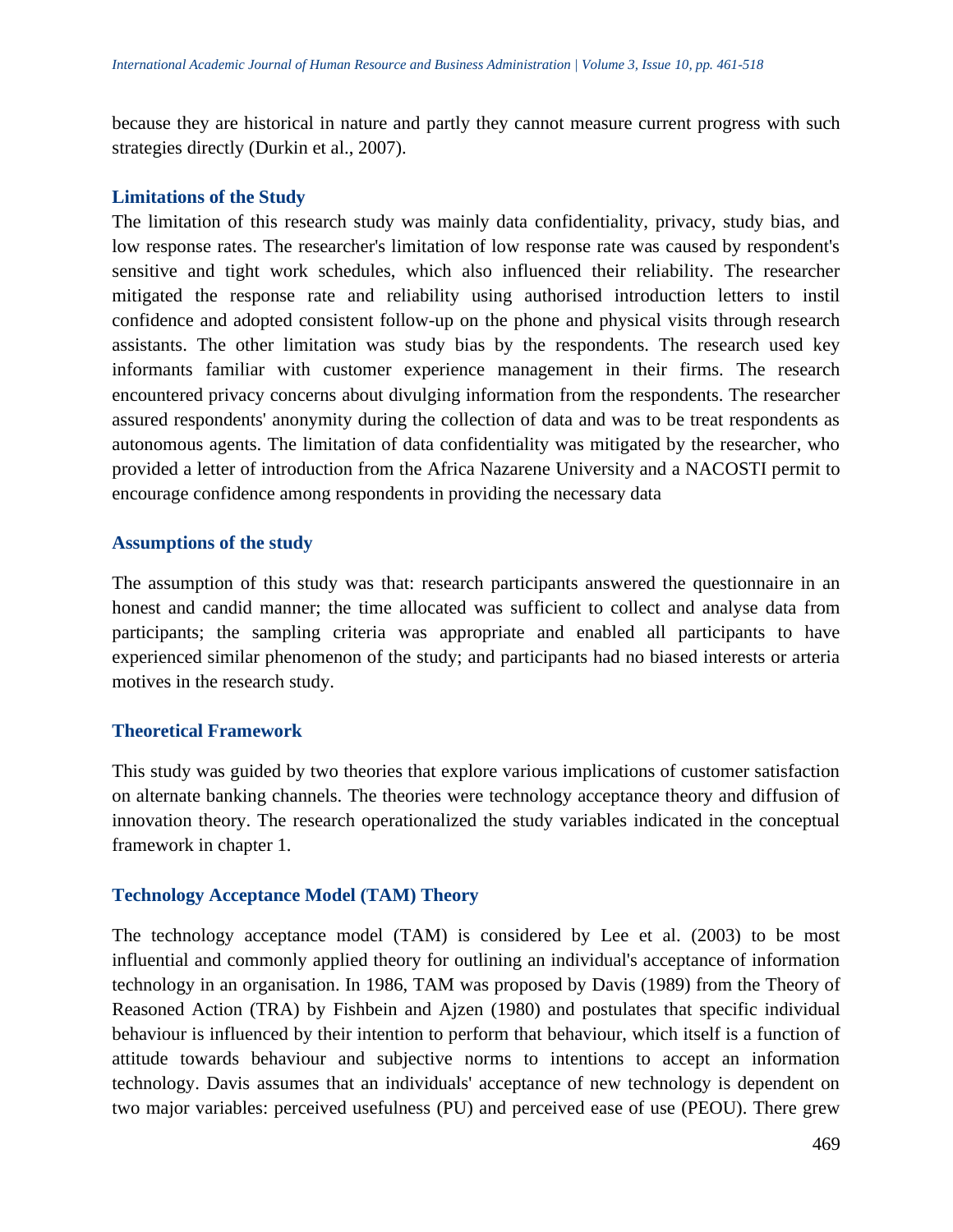increasing attention to user technology acceptance as many organisations adopted information and communication technology (ICT). Davis defined perceived usefulness (PU) as the degree to which a person believes that using the system or technology will enhance his or her performance and defined perceived ease of use (PEOU) as the degree to which a person believes that using the system will be free of mental effort.

Research studies between 1986 and 1995 show that TAM was found to be a much simpler, easier to use, and more powerful model of determining user acceptance of new technology (Hubona & Cheney, 1994; Igbaria et al., 1995). Likewise, Taylor & Todd (1995) compared the effectiveness of the technology acceptance model (TAM) and the theory of planned behavior (TPB) and proposed that TPB gave a fuller explanation than TAM and recommended cautious interpretation of results when using TAM. ŠUmak et al. (2011) reexamined e-learning acceptance research studies and confirmed that both PEOU and PE affect users' attitudes toward adopting e-learning technology. Previous studies demonstrate that there are effects of PEOU and PU on customer satisfaction. Devaraj et al. (2002) found that TAM components – PEOU and PU – are important in forming consumer attitudes and satisfaction with the e-commerce model. These association between PEOU and satisfaction was empirically supported in the studies of Rai et al. (2002) and Hsieh & Wang (2007) and Scheepers et al. (2006) who found that satisfaction was affected by PEOU and PU. Kumar et al. (2013) in their research examined factors influencing the continuance decisions of the early adopters of mobile banking services in Kerala, India using Perceived Service Quality (PSQ), PU, PEOU, Perceived Credibility (PC) and Perceived Risk (PR) as antecedents of customer satisfaction (He et al., 2020; Nuseir et al., 2010). They found out that the constructs of PSQ, PU, and PC were empirically proven to be antecedents of customer satisfaction.

In this study, the researcher applied TAM as a theoretical framework with the hope to operationalize the influences of alternate banking channels on customer satisfaction and hope to further stimulate this discourse within the banking sector and with related stakeholders. The adoption of alternative banking channels depends on perceived usefulness of the channels as well as perceived ease of use. Perceived usefulness is characterized by the perceived quality of the services offered through alternative banking channels. In addition, the perceived ease of use depends on employees readiness and customer readiness to use the alternative banking channels.

# **Diffusion of Innovation (DOI) Theory**

Diffusion of innovation (DOI) theory has been described as the process through which new ideas, practices, or technologies are spread into a social system (Rogers, 2010). Since 1962, Rogers continues to be the most prominent developer of the DOI theory. DOI holds that the results of diffusion are adoption, implementation, and institutionalization. An individual or organization adopts an innovation upon the decision to acquire the innovation, implements the innovation by putting it into practice and testing it, and institutionalizes the innovation by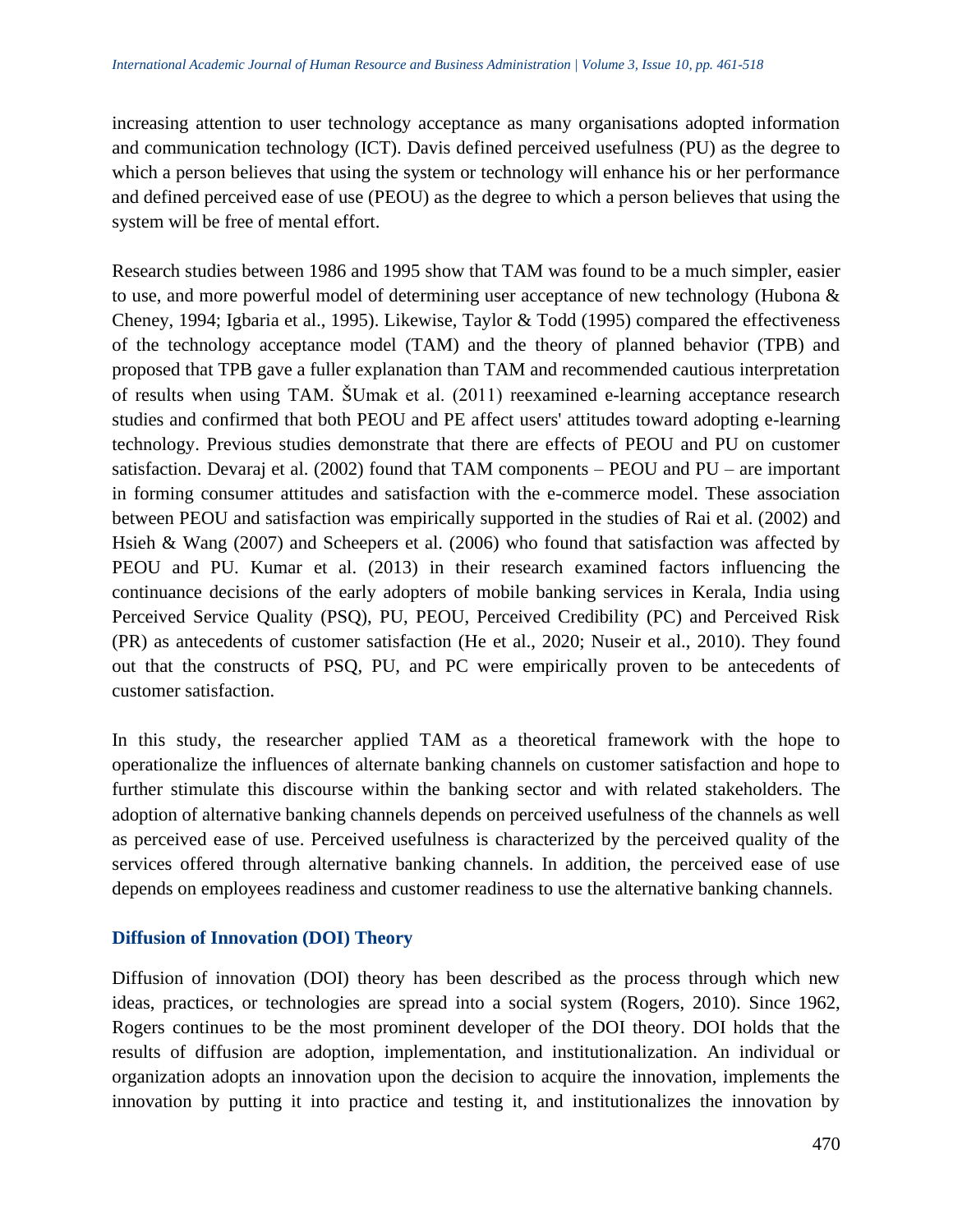supporting its full incorporation into typical practice routines. Rogers asserted that there are four main elements in the diffusion process: (a) the innovation, (b) the communication channels through which the innovation is diffused, (c) time, and (d) the social system. Diffusion researchers across many academic disciplines have identified a consistent process through which innovations are diffused into social systems. Different characteristics of the innovation, communication channels, and social system are likely to have varying influences at different times throughout the diffusion process (Rogers, 2010). Because unique diffusion strategies are required as the stages of the diffusion process progress, researchers can benefit from a more indepth understanding of the diffusion process to assist them in translating their research and innovative programs into practice.

Research studies show that DOI investigates both current and future rates of adoption of innovations and demand (Kim & Huarng, 2011). DOI has been applied to the adoption of financial self-service distribution channels suggesting the most common characteristics of innovation used as constructs in many studies include relative advantage, compatibility, complexity, observability, and trialability (Gerrard & Cunningham, 2003). These innovations' characteristics are critical to the banking sector and are continually key constructs evolving to understand and meet customers changing needs. In contrast, service innovations are underresearched within DOI theoretical literature with a bias towards product development (Laukkanen, 2016). DOI theory is based upon the assumption that the innovations adopted are superior to, and replace, their predecessors (Constantiou et al., 2006). The DOI model is frequently used to explore the characteristics of these adopters (Sulaiman et al., 2019; Suoranta & Mattila, 2004). Studies have examined demographic differences between adopters/other online users (Laukkanen et al., 2007).

This research study utilized the Diffusion of Innovation theory to operationalize the constructs of customer readiness, employee readiness and perceived service quality, with sub-constructs considered from DOI, suggested characteristics necessary measuring customer satisfaction, as well as with hope to contribute to the knowledge of related influences from alternate banking channels. According to DOI, adoption of innovation depends on relative advantage, compatibility, complexity, triability and observability. While relative advantage influences the perceived quality of innovation among consumers, compatibility, complexity, triability and observability influence employee and consumer readiness for the adoption.

## **Conceptual Framework**

The conceptual framework presents a graphical representation of the influence of alternate banking channels on customer satisfaction in the banking sector. Mugenda  $&$  Mugenda (2003) described defined a conceptual framework as the graphical representation of the relationship between the independent and dependent variables in a study. The three independent variables defined in this research study were the influence of alternate banking channels on customer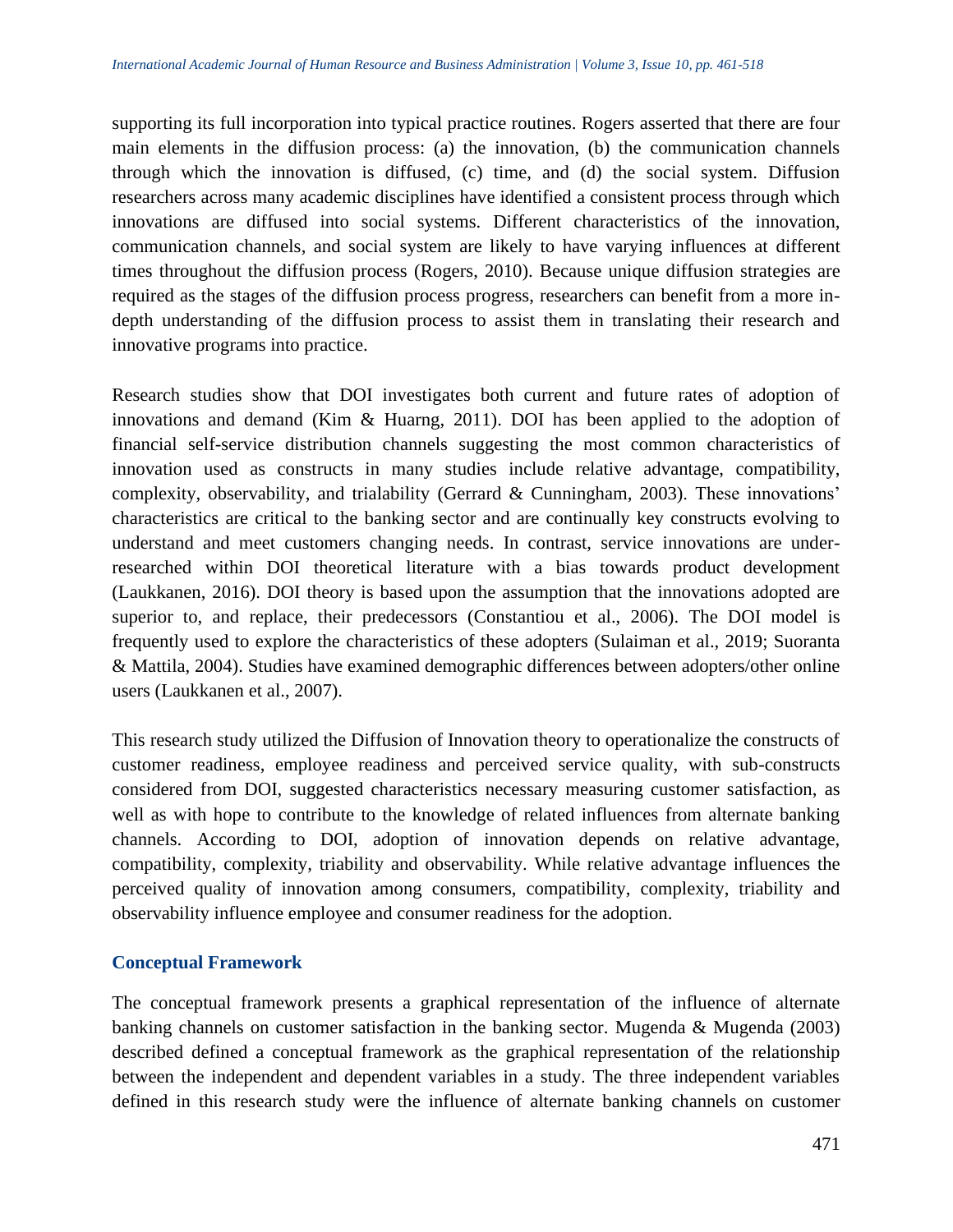satisfaction, namely: customer readiness, employee readiness, and service quality. The conceptual framework reflects the three influences of alternate banking channels (independent variables) and how their changes influence customer satisfaction (dependent variable) in Kenya's banking sector.



From Figure 1.1, the independent variables are ABCs customer readiness, employee readiness, and service quality. The directional arrows demonstrate the possible flow of influence of independent variables on customer satisfaction, which is the dependent variable.

Customer readiness entails role clarity, motivation, and ability that was measured to find out how prepared customers are when adopting new ABCs and how that affects their levels of customer satisfaction.

Perceived service quality involves measuring reliability, empathy, and tangibles and how their changes influence ABCs perceived service quality and how that change affects customer satisfaction.

Employee readiness entails engagement, training and assurance, CRM ability, which was measured to find out how their changes may influence ABCs employee readiness and thereby affect customer satisfaction.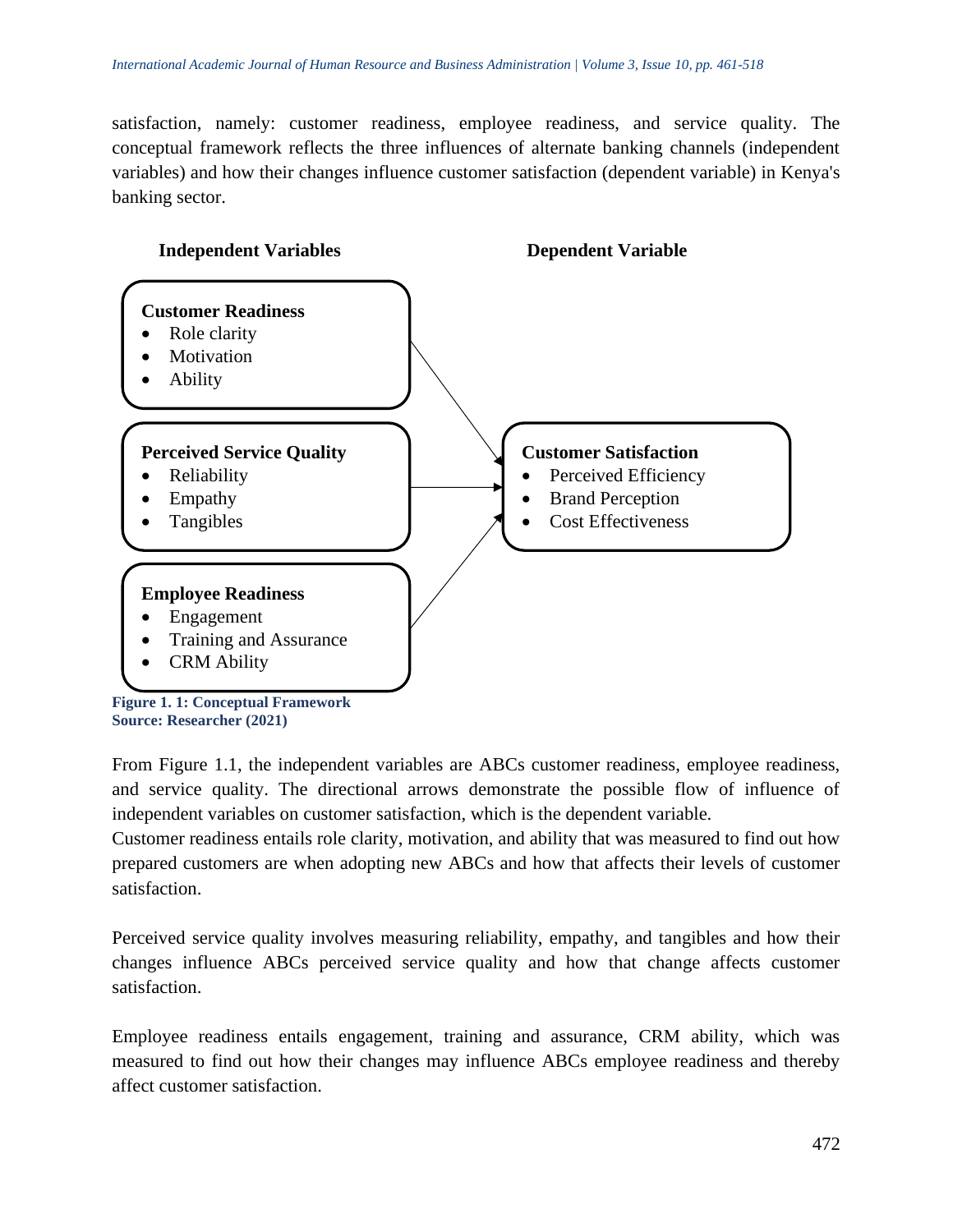Customer satisfaction was analysed in terms of age, income levels and perceived benefits of users and providers of ABCs in the banking sector.

#### **LITERATURE REVIEW**

#### **Introduction**

This chapter presents critical reviews empirical literature that support and contradict assertions of the adoption influence of ABC on customer satisfaction. The empirical research findings and literature knowledge gaps hope to provide significant literature and managerial implications for customer satisfaction in the banking sector.

#### **Review of the Literature**

Kenyan banks are leveraging on the strategy of customer satisfaction and its critical success factors by adopting technological innovations to make their customers satisfied and to sustain competitive advantage in the industry (Muli, 2008). Odhiambo (2015) defined customer satisfaction as a process of fully meeting customers' expectations of the products and services. If the perceived performance matches or even is beyond customers' expectations of the service, they are satisfied. If it does not, they are dissatisfied. Previous studies show that well pleased customers are considered loyal to a brand, are easy to retain, will provide favorable brand advertising, increased purchasing of offerings, and in the long run enhance sales (Berg, 2008; Meuter et al., 2005; O'Loughlin & Szmigin, 2006). Similarly, aggrieved customers are likely to stop purchasing the offerings, will provide unfavorable brand advertising, lots of complaints, will return and boycott the product (Durkin et al., 2007; O'Loughlin & Szmigin, 2006). Furthermore, literature has taken two approaches to operationalise satisfaction. The first sees consumer satisfaction as the transaction-specific evaluation (Anderson et al., 2005; Anderson et al., 2018; Kaura et al., 2013). It refers to customers' feelings in response to a particular product or service encounter. The other approach defines consumer satisfaction and dissatisfaction as cumulative satisfaction (Durkin et al., 2007; O'Loughlin & Szmigin, 2006). This view is determined by the journey of satisfying and dissatisfying with a product or service over time.

Previous researchers have identified various factors that determine customer satisfaction in Kenya's banking industry and different consumer perceptions (Chipeta & Muthinja, 2018; Muli, 2008; Ndung'u, 2019; Odhiambo, 2015). In Kenyan banks, it has been found that fast and efficient service, friendliness of bank personnel, confidentiality, and transaction speed are critical in enhancing customer satisfaction (Mukhongo et al., 2014; Odhiambo, 2015). A study has examined the effects of service quality on customer satisfaction (Odhiambo, 2015). Other research studies showed that the relationship between customer satisfaction and trust in alternate banking channels e-banking services is significantly important (Chu et al., 2012; Chung & Kwon, 2009; Dimitriadis & Kyrezis, 2010; Maduku, 2017; Parasuraman & Colby, 2015). Trust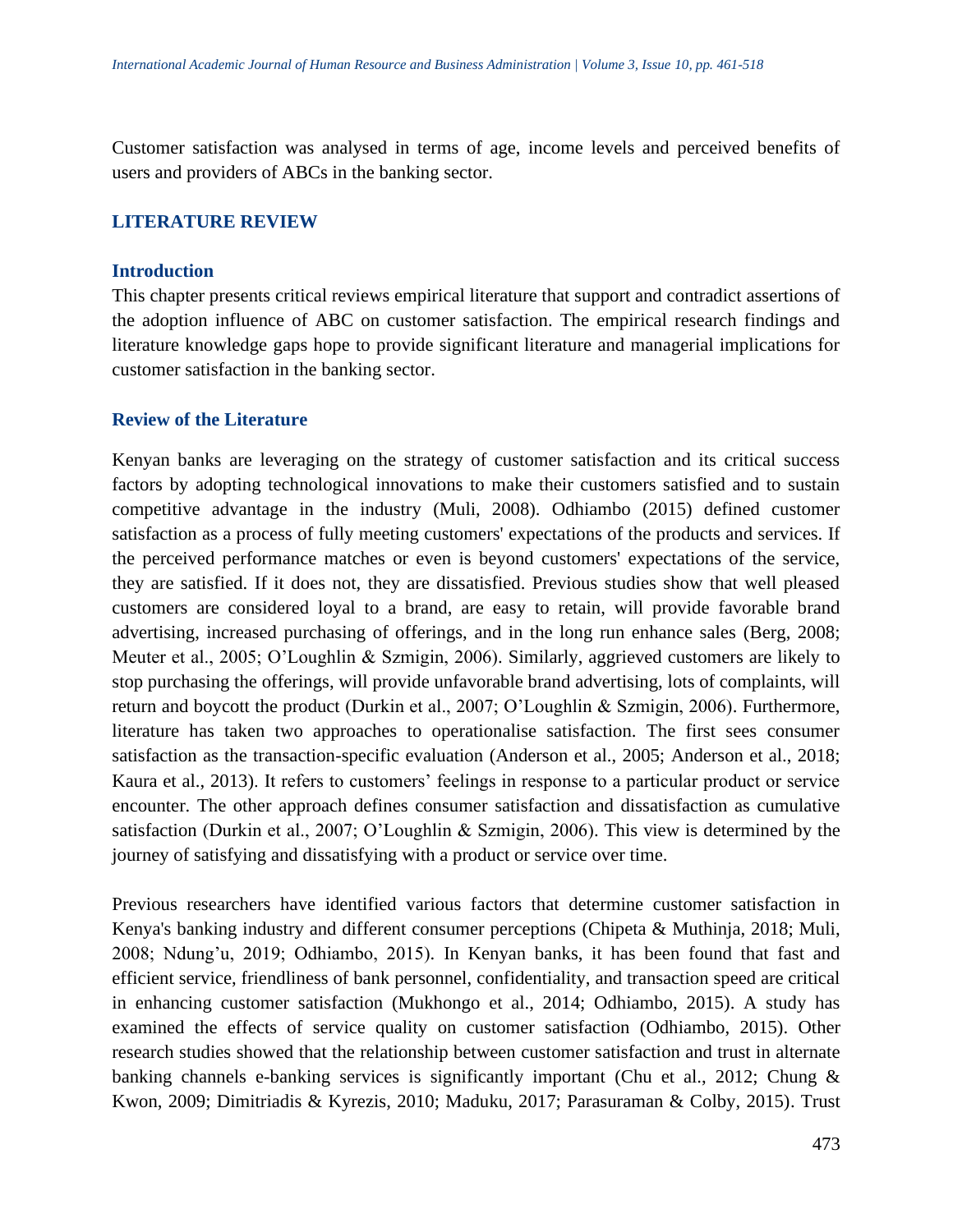is central to e-banking transactions and in satisfying users' needs and therefore access to knowledge on e-banking services and understanding the potential risks influences customer satisfaction (Chandio et al., 2013; He et al., 2020; Meuter et al., 2005).

In business strategy research, studies show that the satisfaction of customers' needs makes them content (Durkin et al., 2007; Klaus & Nguyen, 2013; Nuseir et al., 2010). They showed that customer satisfaction is one of the most important financial and non-financial indicators for showing business growth and success. In a fiercely competitive environment, a bank needs to evaluate the production of high-quality services and products according to customer satisfaction and product quality on one hand and customer satisfaction and profitability on the other hand (Hammoud et al., 2018; Meuter et al., 2005). Satisfied customers are free advertising agencies for a business, especially in the banking sector where there is no tangible product for preassessment (Lee et al., 2003; Meuter et al., 2005; O'Loughlin & Szmigin, 2006). Other research studies show that there a significant relationship among e-service quality, trust and customer satisfaction and emphasis on banks to be more concerned about the privacy of individual transactions of the customers (Chandio et al., 2013; Dimitriades & Papalexandris, 2012). Other studies show that fees and loans, service quality and appearance significantly impact customer satisfaction (Ater & Landsman, 2013; Berg, 2008).

In this research study, the researcher reviewed further previous literature on service quality, customer and employee readiness to evaluate their influence on and the operationalization of customer satisfaction.

## **Influence of Customer Readiness on Customer Satisfaction**

Customer readiness is a major factor in determining adoption behavior in the diffusion of technology-enabled services in an organisation (Meuter et al., 2005). Meuter and his colleagues conceptualize the customer readiness variable as a mediator of self-service technology adoption. They observed that customer readiness affected both nontechnology-based service delivery as well as technology-based service delivery and considered customer readiness a key driver of customer attitudes that encouraged customer participation. In other research studies, there is proof of growing customer frustration while interacting with technology-based service delivery systems (Parasuraman & Colby, 2015). This frustration has been largely attributed to the lack of readiness and confidence on the part of customers in operating tech-based service delivery interfaces (Humbani & Wiese, 2018). Other studies suggest that technology readiness is a related construct to consumer readiness and gives a positive moderating effect on consumers' attitudes to alternate banking channels (Acheampong et al., 2017; Berndt et al., 2010).

As cited by Acheampong et al. (2017), Parasuraman et al. (1988) postulated that a researcher assessing an individual's willingness to embrace and use new technology should focus on positive and negative experiences and feelings towards the technology. They suggested the use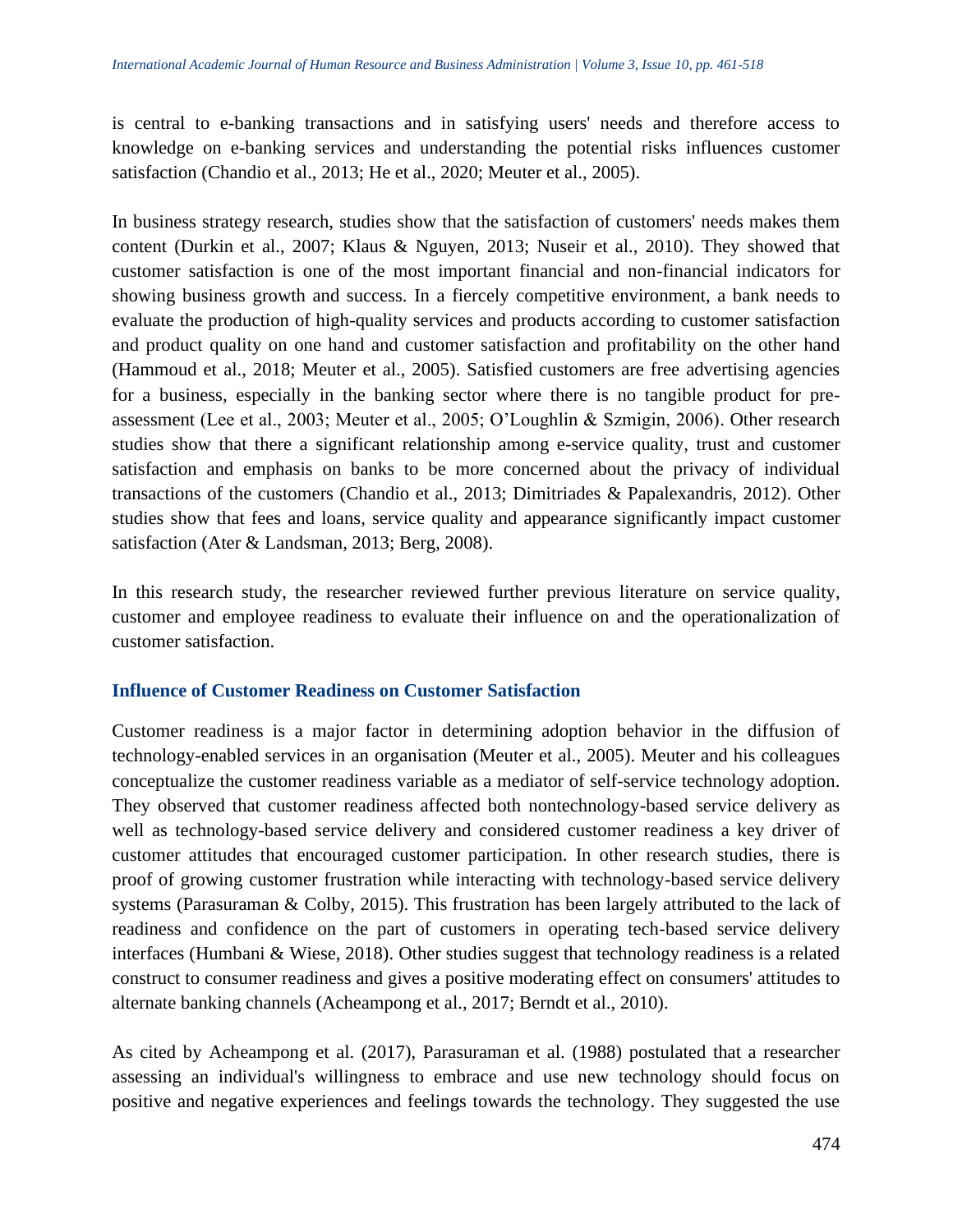of four constructs to measure technology readiness: optimism, convenience, and innovativeness for positive experiences and discomfort and insecurity for negative inhibiting experiences. Innovativeness is the willingness of an individual to try out any new technologies released in the market (Lee et al., 2003). Lee suggested that individuals who are high in technology innovativeness exhibit strong motivation to use and enjoy the stimulation of trying new technologies. Optimism is the belief by an individual that new technology will increase control, flexibility, and efficiency in their lives and concern about bad experiences, perceived risk and perceived control (Jebarajakirthy & Shankar, 2021; Nuseir et al., 2010). Convenience is the state of making something easy or useful for someone by reducing the amount of work or time required to do something (Durkin et al., 2007). Insecurity is the distrust of technology and skepticism about its ability to work properly (Berg, 2008). Individuals with a sense of insecurity would have lower perceived usefulness and lower perceived ease of use of technology. Discomfort is the sense of being overwhelmed by technology or having little or no control over the technology (Johnson et al., 2008). Customers who are highly uncomfortable with the technology believe that they are controlled by technology and not suited to their needs.

This research study, therefore evaluated the influences of customer readiness of alternate banking channels on customer satisfaction, given by Meuter and his colleagues. They identified role clarity, motivation, and ability as significant mediators between customer expectation and perceived service or performance (Meuter et al., 2005). They defined role clarity as that which reflects the consumer's knowledge and understanding of what to do, motivation as the desire to receive the rewards associated with using new technology, and ability as the state of possessing the required skills and confidence to complete the task. This study evaluated these aspects of customer readiness that affect customer satisfaction to the extent that a customer with a positive perception of ABC choose not to use it if they do not understand their role (role clarity), if they perceive no clear benefit to using it (motivation), or if they believe that they are not able to use it (ability).

Shim, Han and Ha (2021) examined the effects of consumer readiness on the adoption of selfservice technology (SST) among firms in South Korea. The study assessed how consumer readiness influences SST service quality, attitude toward using SST, and intention to use SST in the restaurants. Using a descriptive research design, the findings of the study indicated that consumer readiness significantly influences adoption of self-service technology among firms in South Korea.

In the United States, Poushneh and Vasquez-Parraga (2018) examined the influence of customer readiness in customer participation in service delivery in non-technology-based companies. The study used a systematic review of literature and the results indicated that customer readiness measured in terms of need for interaction, perceived risk, desire for control and previous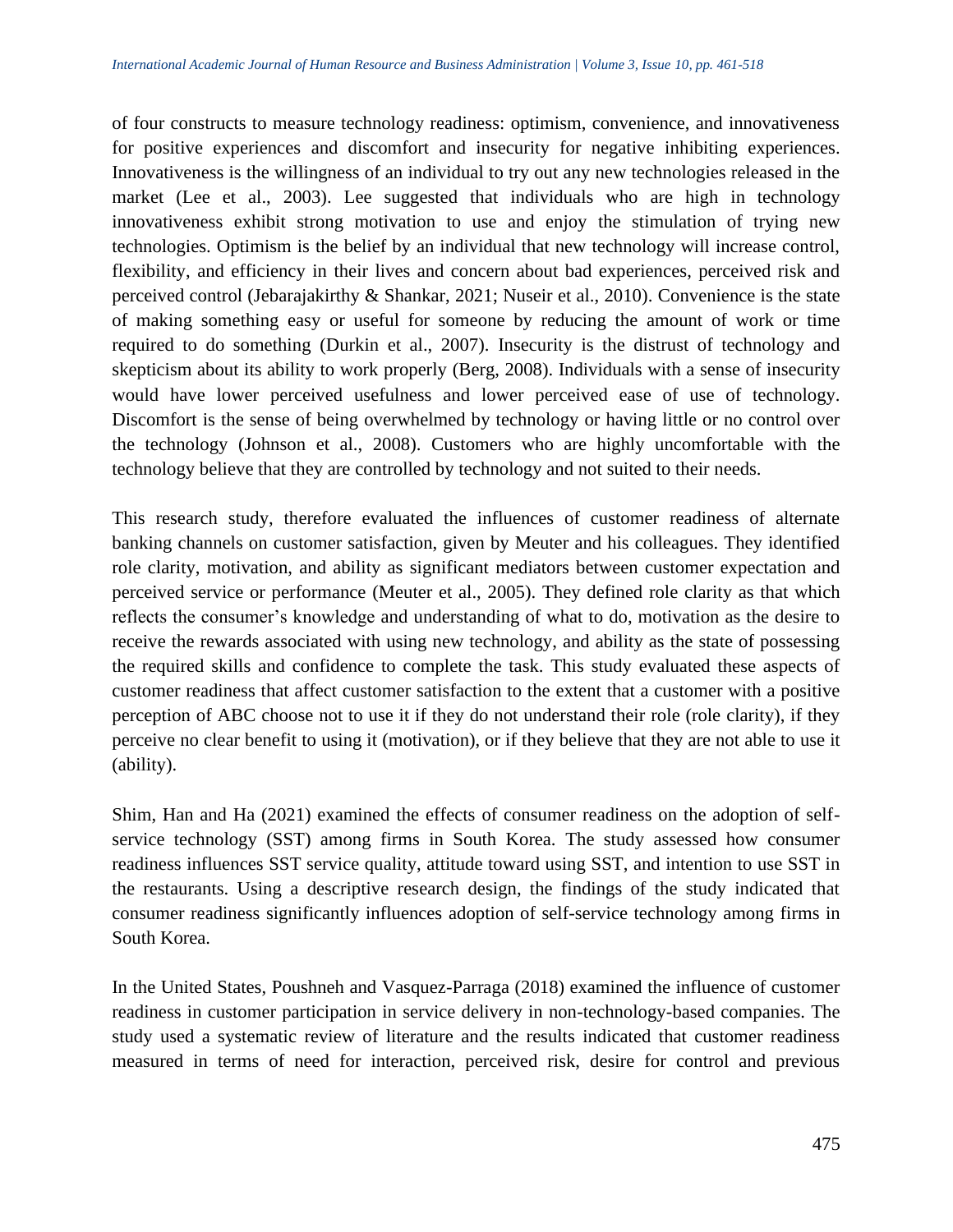experience had a significant influence on customer participation service delivery in nontechnology-based companies.

Guo and Bouwman (2016) studied the role of consumer readiness on the rate of merchants' adoption of m-payment in China. The study was qualitative in native and used in-depth interviews in data collection. Purposive sampling method was used in the selection of the sample size. The results indicated that higher level of consumer readiness will increase the rate of merchants' adoption of m-payment. Consumer readiness relates to positive feedback from customers, consumers purchases at fragmented times, change in consumer habits and an increase of impulse purchases. The merchants would adopt when they perceive their customers as being ready to adopt m-payment.

The most prominent knowledge gap is that there are plausible studies on customer readiness of technological adoption in the banking sector in Africa and from Kenya's context or the Eastern African region. Several studies above have been found in Western African countries like Ghana and Nigeria, Southern African countries like South Africa. The research may add to the discourse and knowledge building in Kenya and among its banking sector practitioners on factors of customer readiness that influence customer satisfaction.

## **Influence of Perceived Service Quality on Customer Satisfaction**

Understanding and measuring service quality is one of the management challenges in recent decades during the adoption of technology innovations in an organisation (Sadeghi et al., 2015). Previous literature shows that service quality was explained as the discrepancy between consumer's experiences and expectations as well as the discrepancy between consumers' perceptions and expectations' (Parasuraman & Colby, 2015). Other studies posit that service quality has been recognized as having the potential to deliver strategic benefits, such as improved customer loyalty and profitability (Cronin, 2003; Rust & Lemon, 2001) to the firm. Service quality is a key marketing tool to achieve competitive differentiation and to promote customer loyalty. In different industries, companies are seeking for being differentiated and retaining their customers through providing high-quality services (Hussain, 2014).

Conversely, other research studies showed that some service quality attributes may not be critical for customer satisfaction but can significantly lead to dissatisfaction when they are performed poorly (Pollack, 2008; Yang & Fang, 2004). Similarly, some studies showed that the positive performance of a service quality attribute has less impact on overall consumer satisfaction than the negative performance of that same attribute (Mittal et al., 2016).

Other research studies suggested, according to the SERVQUAL model by Parasuraman et al. (1988) that reliability, responsiveness, assurance, empathy, and tangibility were the most applicable factors or dimensions of service quality for measuring customer satisfaction (Kaura et al., 2013; Lenka et al., 2009; Narteh, 2015). Automated service quality was studied by (Narteh,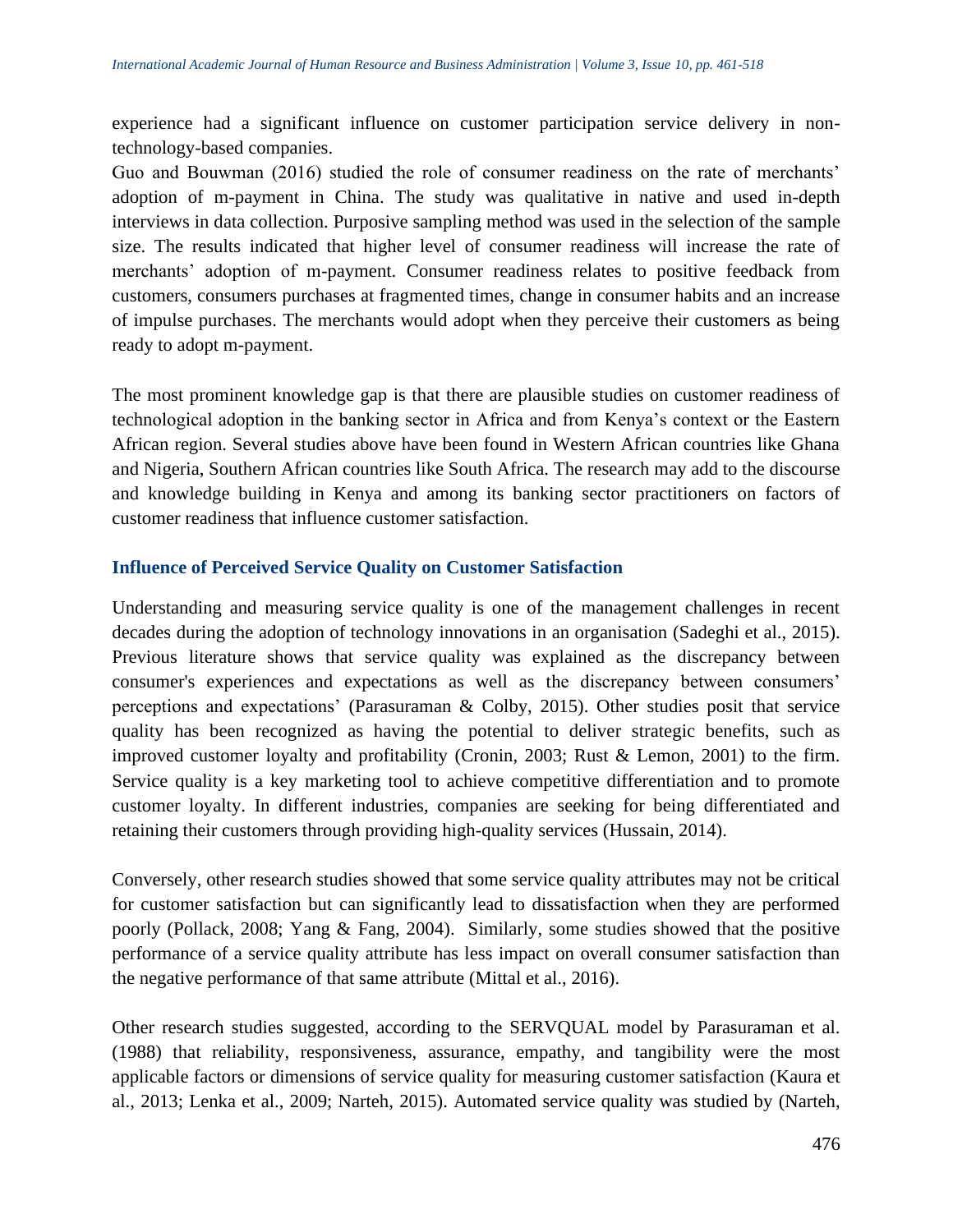2015) who defined it as consumers' overall evaluation and judgment of excellence and quality of electronic service offerings in the virtual market place. In this research study, the researcher investigated the influence of perceived service quality of ABCs on customer satisfaction by applying sub-variables of reliability, empathy and tangibles (Parasuraman et al., 1988; Parasuraman & Colby, 2015) investigated the significance of perceived service quality on customer service. Reliability is defined as the ability to perform the required service accurately and dependably and helps new technology providers to consistently respond to customer needs and meet deadlines. Empathy is defined as the caring, personalized attention an organisation provides its customers and helps in improving the communication process to customers. Tangibles refer to the appearance of physical facilities, equipment, personnel and communication material like product manuals, advertisement boards and user guidelines. They help customers infer about the provider and its service performance. The highlighted benefits are as construed by Lenka et al. (2009) and Narteh (2015).

In Iran, Mehdi, Fariz and Meysam (2013) examined the relationship between perceived service quality and customer satisfaction in hospitality industry. A self-administrated questionnaire was used to collect data from 267 respondents. A two-stage cluster-sampling plan was used to collect samples. Results indicate that functional quality has a positive and significant impact on image and perceived quality. Further, image has a positive and significant impact on perceived quality and consequently, perceived quality has a positive and significant impact on customer satisfaction.

In Kenya, Mang'unyi and Govender (2018) studied the effect of perceived service quality in customer satisfaction in Kenyan Private Universities. The study adopted a cross-sectional study design and data was collected from employees and students of selected private universities in Kenya. The results indicated that perceived service quality measured in terms of reliability, empathy, assurance and tangibility, had a significant influence on customer satisfaction in Kenyan Private Universities.

Mwangi, Kabare and Wanjau (2018) studied the influence of perceived service quality on consumer satisfaction amongst dairy milk processors in Kenya. The study was guided by crosssectional research design. The study population comprised of consumers who purchase processed dairy milk from major supermarket chains in Kenya. The results showed a positive and significant relationship between the perceived service quality and consumer satisfaction. The findings showed that, consumers of dairy milk products had a high rating of service quality offered to them by dairy milk processors hence high satisfaction levels.

The most noticeable knowledge gap is that while there are numerous studies on service quality in the banking sector, there are plausible studies related to service quality of e-business, financial technologies and overall alternate banking channels from a Kenyan context. Several studies on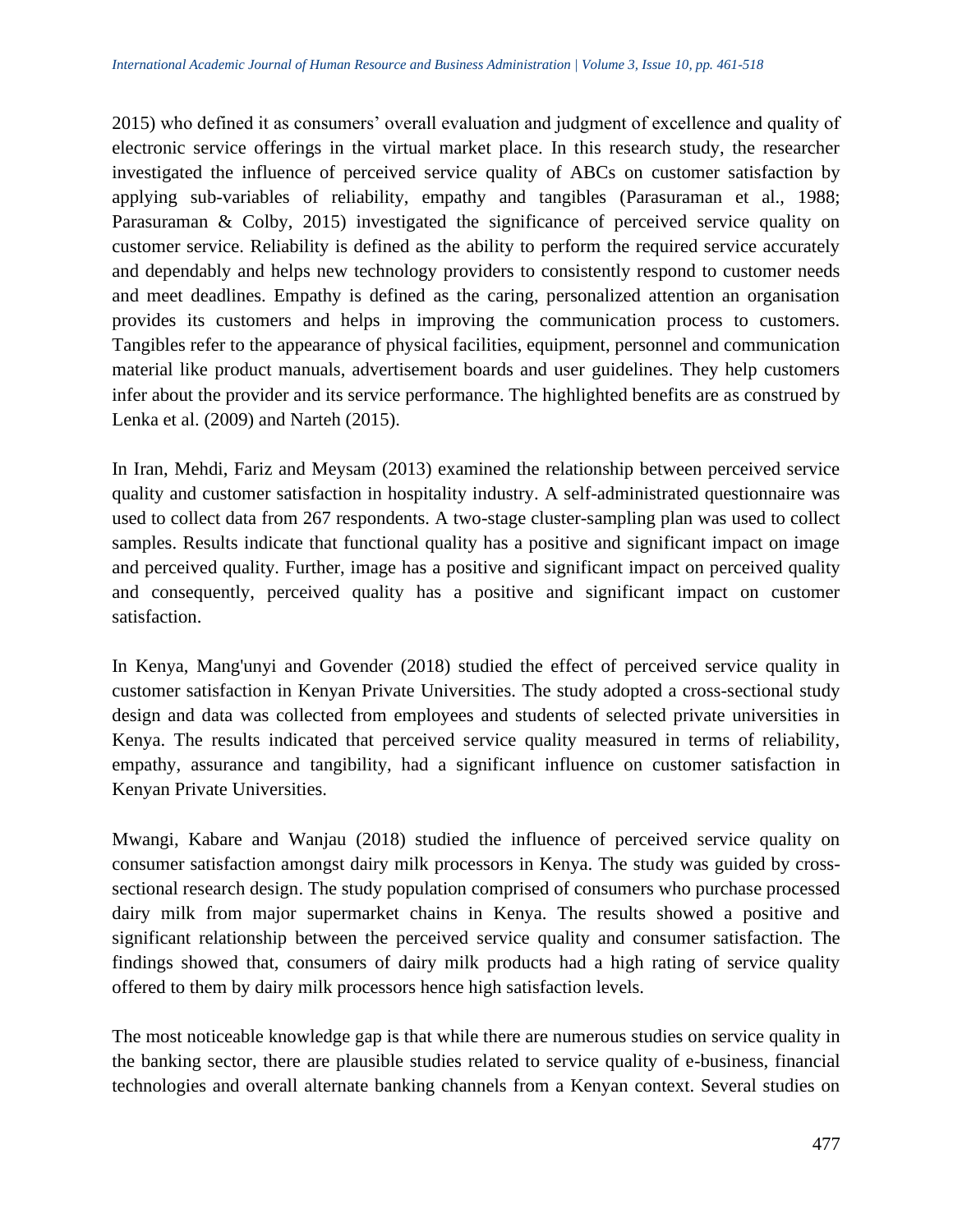service quality focus on the cost and returns of adopting financial technologies that focus on specific products like internet banking and mobile banking and infrastructure. The research may add to the discourse and knowledge building in Kenya and among its banking sector practitioners on the human factors as well as non-human factors of service quality that influence customer satisfaction.

## **Influence of Employee Readiness on Customer Satisfaction**

The banking industry has undergone a complete paradigm shift to render faster and cost-effective delivery of products and services to its customers (Ongori & Migiro, 2010). The enhancement of employee readiness level in providing customer service can be seen as a low cost and controllable indicator as explained by Sadeghi et al. (2015) in their study of effective indicators of customer satisfaction in banks – costs and legal limitations. They suggested that a bank's enhancement of employee readiness would help to gain a competitive advantage. The employees who have more expert and technical information would respond to the problems and ambiguities of bank customers (Sadeghi et al., 2015). They proposed that employees should have suitable physical readiness, psychological readiness, and scientific readiness to respond effectively to the bank customers and to provide high-quality services to customers. Previous research studies on employee readiness relate to organisational learning culture show that employees who have high organizational commitment will affect the emergence of consumer satisfaction (Junita, 2017). Other researchers that support this view results from research by (Berndt et al., 2010) which proves that organizational commitment became an important predictor of consumer satisfaction (Lai et al., 2013). Research studies show that variables like innovativeness (O'Loughlin & Szmigin, 2006), work engagement (Shuck et al., 2011), the individual readiness emotional over organizational change (Chandio et al., 2013; Rubel et al., 2017), employees' turnover intention (Durkin et al., 2007) and internal service quality (Bravo et al., 2017; Chandio et al., 2013; Wu & Wu, 2005) affect an employee's role in customer satisfaction.

Rahi (2020) investigate the effect of employee readiness to change on effective organizational change implementation among firms in India. The population of this study is public sector organizations based and data will be collected using survey questionnaire based on conveniences sampling approach. The results indicated that employee readiness measured in terms of engagement, training and assurance and customer relationship management ability has an effect on effective organizational change implementation among firms.

Sadeghi, Narjabad and Zandieh (2015) conducted a study on the effect of employees' readiness to provide service on customer's satisfaction in Pasargad Bank. A population of 137 customers of Bank Pasargad was considered who opened an account in 2014. The sample size was determined by the Cochran formula and 95 respondents were collected by random sampling approach. A self-administrated questionnaire was used to collect data based on the existing literature to measure customer satisfaction. The results indicated that there exists a significant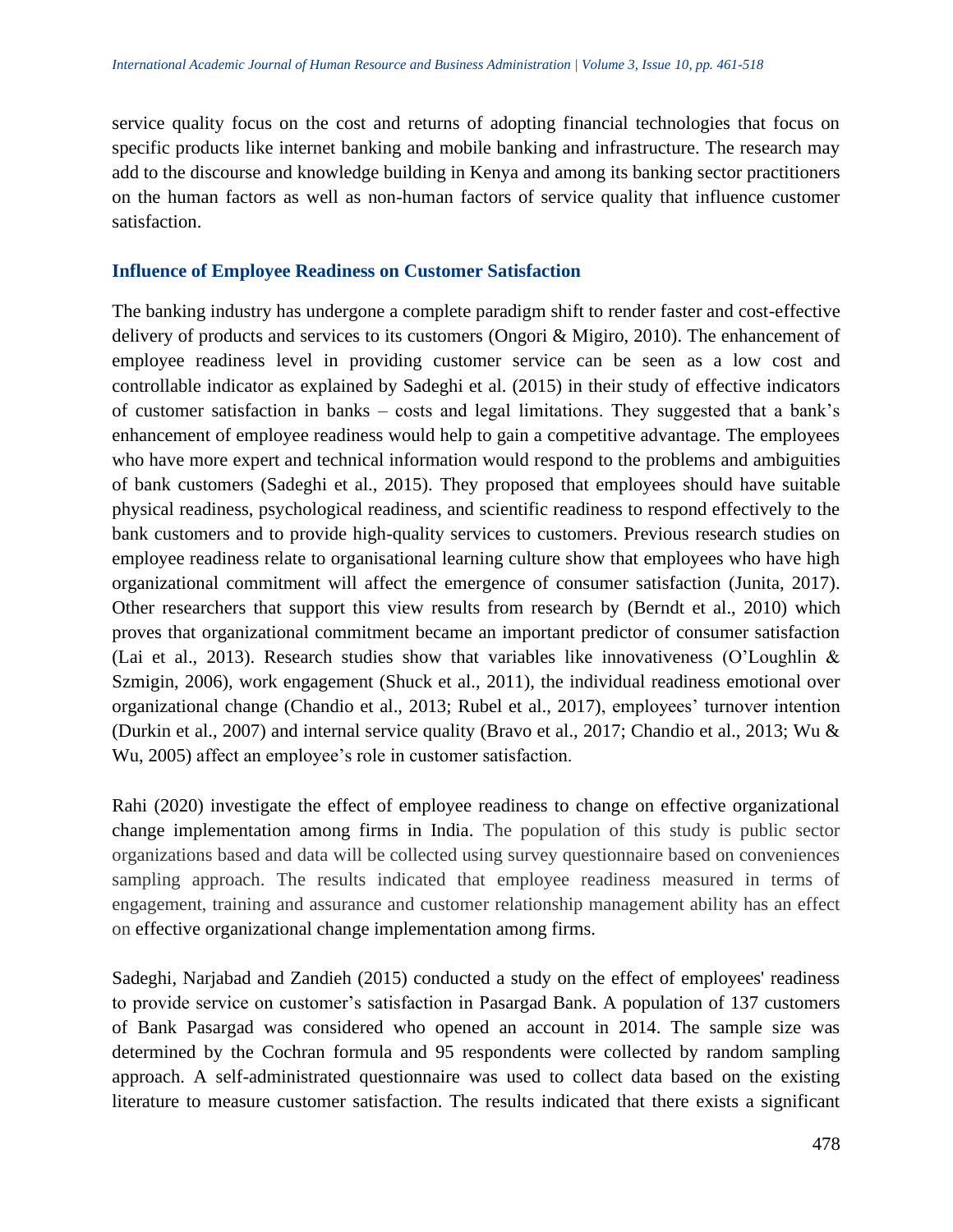correlation between employee readiness (with dimensions of scientific, physical and psychological) to provide services and customer satisfaction in Pasargad Bank.

Workeneh and Abebe (2019) studied the employee readiness to change and its determinants in administrative staff of Bahir Dar University in Ethiopia. Data collected from 367 sample participants from nine campuses using stratified random sampling method. Scale questionnaire employed as data collection instruments. The results indicated that administrative staffs had higher perceptions of readiness to change in the emotional, cognitive and intentional components. Moreover, perceptions of a history of change, participatory management, and quality of communication positively correlated to readiness to change.

The researcher assessed the influence of employee readiness of alternate banking channels on customer satisfaction. The research may contribute to discussions in the banking sector too. It is evident from the above literature that employee readiness focuses more on employee role and position in technology adoption and less on the impact of an employee's knowledge and ability physical, psychological and scientific that influences customer satisfaction. The other gap is that there are little or no studies on employee readiness in financial technology adoption from a Kenyan context. Therefore the research may advance knowledge among Kenya banking sector practitioners.

## **Summary of the Review of Literature**

The chapter review empirical literature on the effect of customer readiness, perceived service quality and employee readiness in the adoption of alternative banking channels on customer satisfaction. The empirical literature showed that customer readiness during the adoption of alternative banking channels in terms of role clarity, motivation and ability has an effect on customer satisfaction. In addition, the empirical literature shows that perceived service quality measured in terms of reliability, empathy and tangibles had an effect on customer satisfaction measured in terms of perceived efficiency, brand perception and cost effectiveness. Also, the empirical literature shows that employee readiness measured in terms of engagement, training and assurance and customer relationship management ability has a significant effect on customer satisfaction.

# **Knowledge Gap**

Various studies have been conducted on customer readiness, perceived service quality and employee readiness in different parts of the world and in different institutions. For instance, Shim, Han and Ha (2021) examined the effects of consumer readiness on the adoption of selfservice technology (SST) among firms in South Korea; Poushneh and Vasquez-Parraga (2018) examined the influence of customer readiness in customer participation in service delivery in non-technology-based companies in the United States; and Guo and Bouwman (2016) studied the role of consumer readiness on the rate of merchants' adoption of m-payment in China.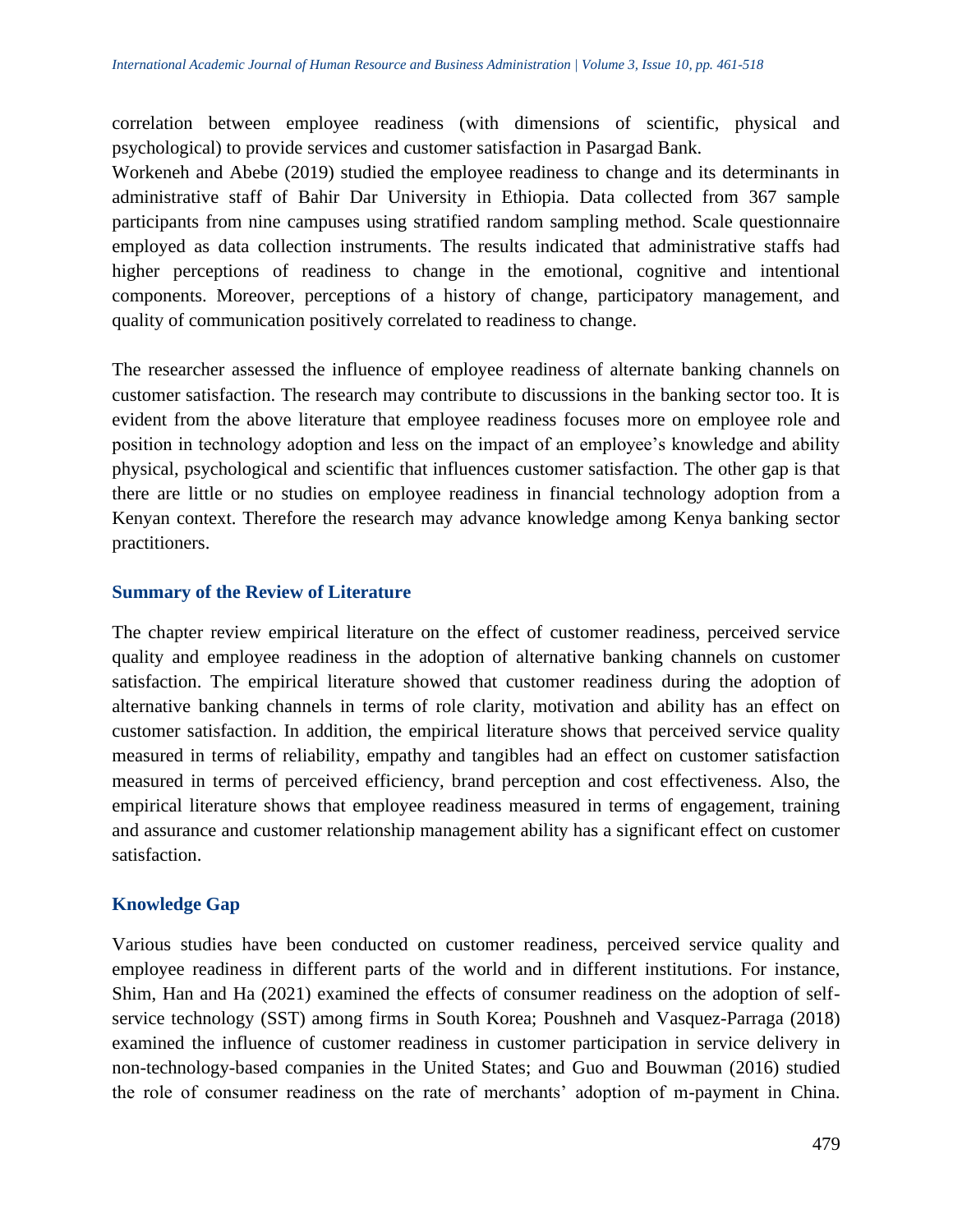However, due to differences in macroeconomic environment, technology regulatory framework as well as organizational structures, the findings of these studies cannot be generalized in Kenya. In addition, Mehdi, Fariz and Meysam (2013) examined the relationship between perceived service quality and customer satisfaction in hospitality industry in Iran; Mang'unyi and Govender (2018) studied the effect of perceived service quality in customer satisfaction in Kenyan Private Universities; and Mwangi, Kabare and Wanjau (2018) studied the influence of perceived service quality on consumer satisfaction amongst dairy milk processors in Kenya. However, while Mehdi, Fariz and Meysam (2013) study was limited to Iran, Mang'unyi and Govender (2018) was limited to private uiniversities and Mwangi, Kabare and Wanjau (2013) was limited to dairy milk processors and hence their findings cannot be generalized to the banking sector.

Further, Rahi (2020) investigate the effect of employee readiness to change on effective organizational change implementation among firms in India; Sadeghi, Narjabad and Zandieh (2015) conducted a study on the effect of employees' readiness to provide service on customer's satisfaction in Pasargad Bank; and Workeneh and Abebe (2019) studied the employee readiness to change and its determinants in administrative staff of Bahir Dar University in Ethiopia. Nonetheless, besides being limited to other countries with different macroeconomic and business environment from that of Kenya, these studies were not specific to the adoption of technology in commercial banks.

# **RESEARCH DESIGN AND METHODOLOGY**

## **Introduction**

The chapter describes how the research was conducted and the procedures employed in investigating the influence of alternate banking channels on customer satisfaction in the banking sector in Kenya. This research methodology explains the research design, the research site and rationale, the target population, the sampling procedure, the sample size, research instruments concerning their piloting, validity, and reliability, data collection procedures, data analysis procedures and presentation, and ethical considerations (Mugenda & Mugenda, 2003; Neuman & Robson, 2014).

## **Research Design**

The study adopted a causal research design as supported by the Technology Acceptance Model theory. Causal research design is conducted in order to put in perspective a phenomenon by identifying what cause-effect a specific change will have on prevailing presumptions. It seeks to explain how a causal effect occurs when a change in one phenomenon – the independent variable – leads to a change in other phenomena - the dependent variable (Obwatho, 2014). Obwatho posits that a causal research design is conclusive research that reveals the descriptive correlational relationships between variables. The research study focussed to understand the relationship between the independent variables – customer readiness, perceived service quality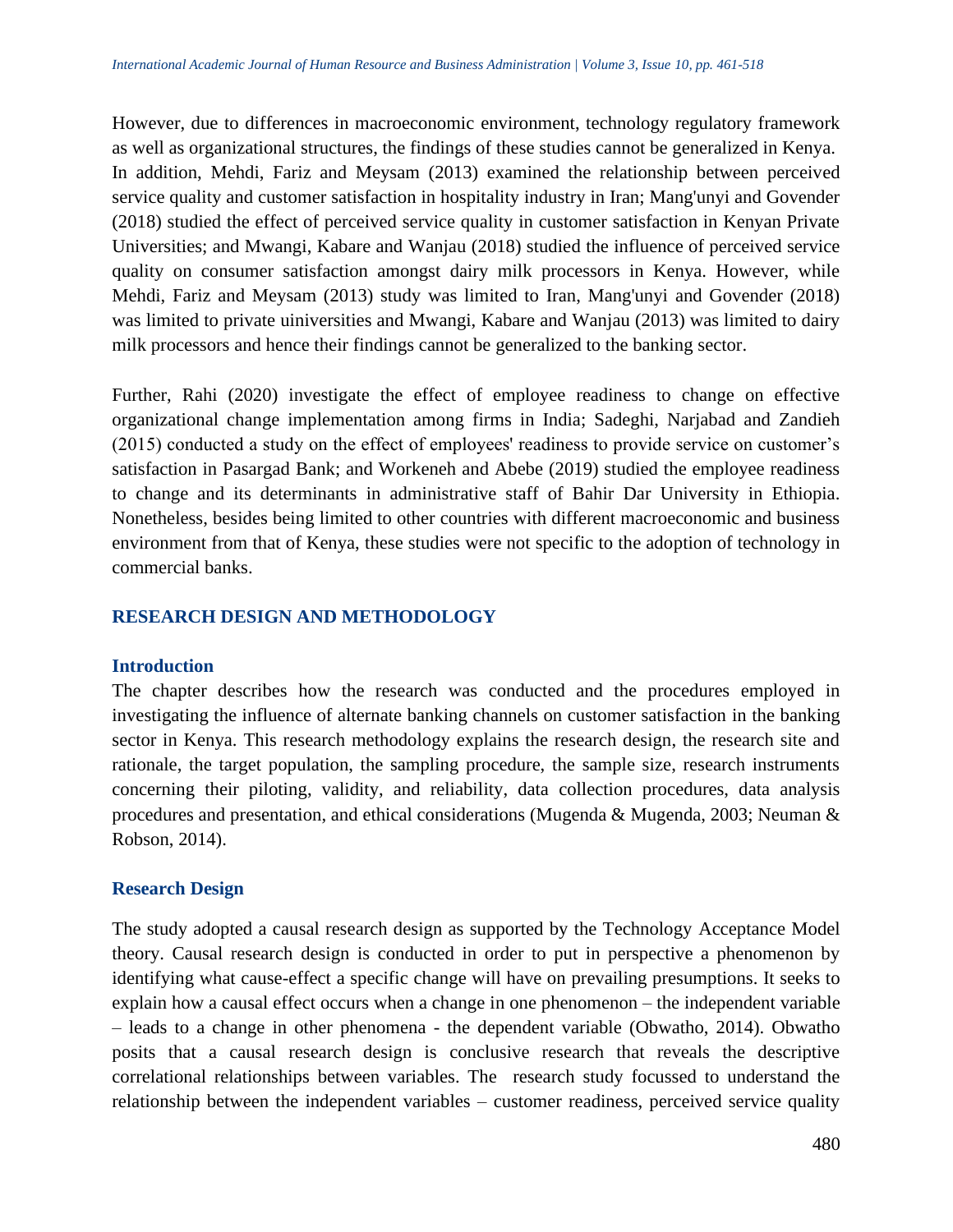and employee readiness, as TAM variables of perceived usefulness and ease of use of alternate banking channels and the dependent variable – customer satisfaction as the resultant impact on users of alternate banking channels performance-related outcome (Davis, 1989; Kumar et al., 2013). This research design is suitable for the researcher to determine the reasons for the current status of the phenomenon under study, giving confidence to the validity of the relationships identified.

## **Research Site**

The banking sector was used as the analysis unit of this study and the researcher confined the study to Kenya's KCB Bank as the focus of the study. This involved KCB Bank employees and managers. KCB Bank has the largest market capitalization in Kenya and East Africa. The bank has a well-documented trajectory of organizational realignment and technology transformation changes to meet customer satisfaction and supported by in-depth databases of its good performance in the banking sector (KCB Bank, 2018). The bank accommodated exploration of all variables in relation to factors affecting sustainability of new products launched**.** The research site was Nairobi County. This was convenient because most authority and approval decisions on the customer experience management are made or proposed by KCB Bank Nairobi branch employees and managers. The Nairobi County bank branch network is the site for pilot testing of new technology innovations like alternate banking channels (KCB Bank, 2018).

## **Target Population**

A target population is the complete set of cases from which the sample might be drawn, with the same observable characteristics (Drost, 2011; Mugenda, & Mugenda, 2003; Neuman & Robson, 2014). As proposed by TAM proponents, the research maintained reliability between the study variables with the independent variables – customer readiness, perceived service quality and employee readiness, as TAM constructs of perceived usefulness and ease of use of alternate banking channels and the dependent variable – customer satisfaction as the resultant construct on users of alternate banking channels performance-related outcome (Davis, 1989; George & Kumar, 2013). The target population for this research study was used to measure customer satisfaction of alternate banking channels at the KCB Bank – Nairobi County branch network. KCB Bank has 45 branches in Nairobi County. The total number of employees in Kenya is 7,000 and in Nairobi County, about 4,500. The research used 4,500 employees (senior managers, departmental heads, supervisors and low level management staff) as the target population. **Table 3. 1: Target Population** 

|                                                | <b>Target Population</b> |  |
|------------------------------------------------|--------------------------|--|
| <b>Senior Managers</b>                         | 125                      |  |
| <b>Departmental Heads</b>                      | 313                      |  |
| Supervisors                                    | 1125                     |  |
| Low level management staff                     | 2938                     |  |
| <b>Total</b>                                   | 4500                     |  |
| $\mathbb{C}_{\text{OMPOO}}$ $K$ CR Ronk (2018) |                          |  |

**Source: KCB Bank (2018)**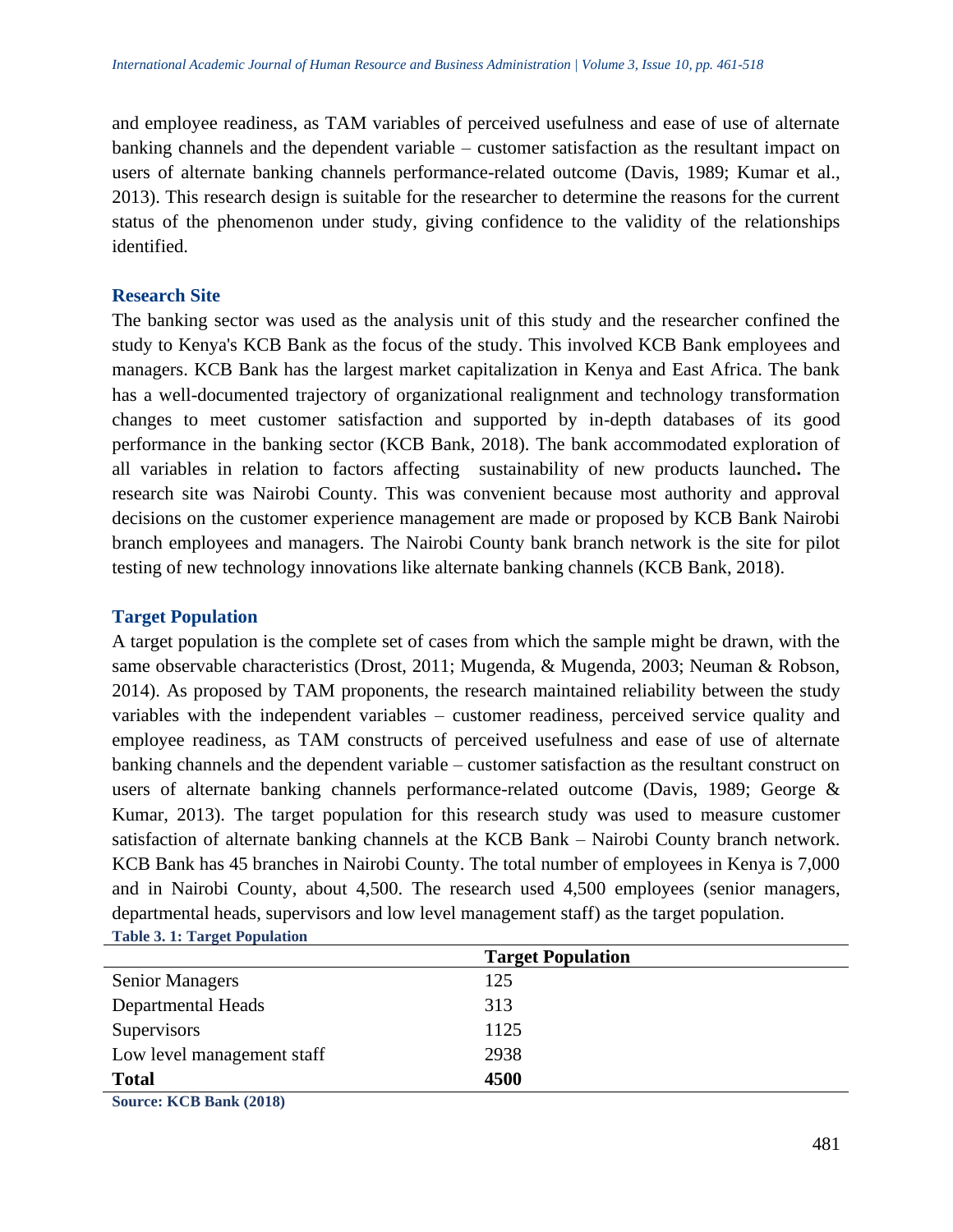## **Study Sample**

## **Sampling Procedure**

A stratified sampling technique was used in this research study. Sampling procedures are techniques for selecting a representative part of a population to determine the characteristics of the whole population (Mugenda & Mugenda, 2003). The sample population was divided into mutually exclusive strata to provide all possible respondents in selected KCB Bank divisions as an opportunity to participate in this study. The strata in this study included senior managers, departmental heads, supervisors and low-level management.

## **Study Sample Size**

The size of the sample was estimated from the target population of 4,500 bank employees. Kumar et al. (2013) suggested that a researcher can use the Nassiuma Formula to estimate the sample size. This formula is reliable at a 95% confidence level. The formula was considered appropriate for estimating a representative sample.

Sample size (n) =  $(NCV2) / [CV2 + (N-1) e2]$ Where: n - Sample size, N - Target population size, Cv - Coefficient of variation e - Margin of error **Source: Nassiuma (2000)**

Based on Kumar et al. (2013) argument, for this study the researcher used a confidence level of 95% with 5% margin of error and apply a coefficient of variation of 0.6. Hence for a target population of 4,500, the sample size was as estimated below.

 $n = 4500 (0.6)2 / [(0.6)2 + (4500 - 1) (0.05)2]$  $n = 1620/11.2475$  $n = 144.36 \sim 144$ The stratification of the sample size was in Table 3.1. **Table 3.1: Sample Size**

|                            | <b>Frequency</b> | Percentage % |
|----------------------------|------------------|--------------|
| <b>Senior Managers</b>     | 4                | 3%           |
| <b>Departmental Heads</b>  | 10               | 7%           |
| Supervisors                | 36               | 25%          |
| Low level management staff | 94               | 65%          |
| <b>Total</b>               | 144              | 100%         |

**Source: Researcher (2021)**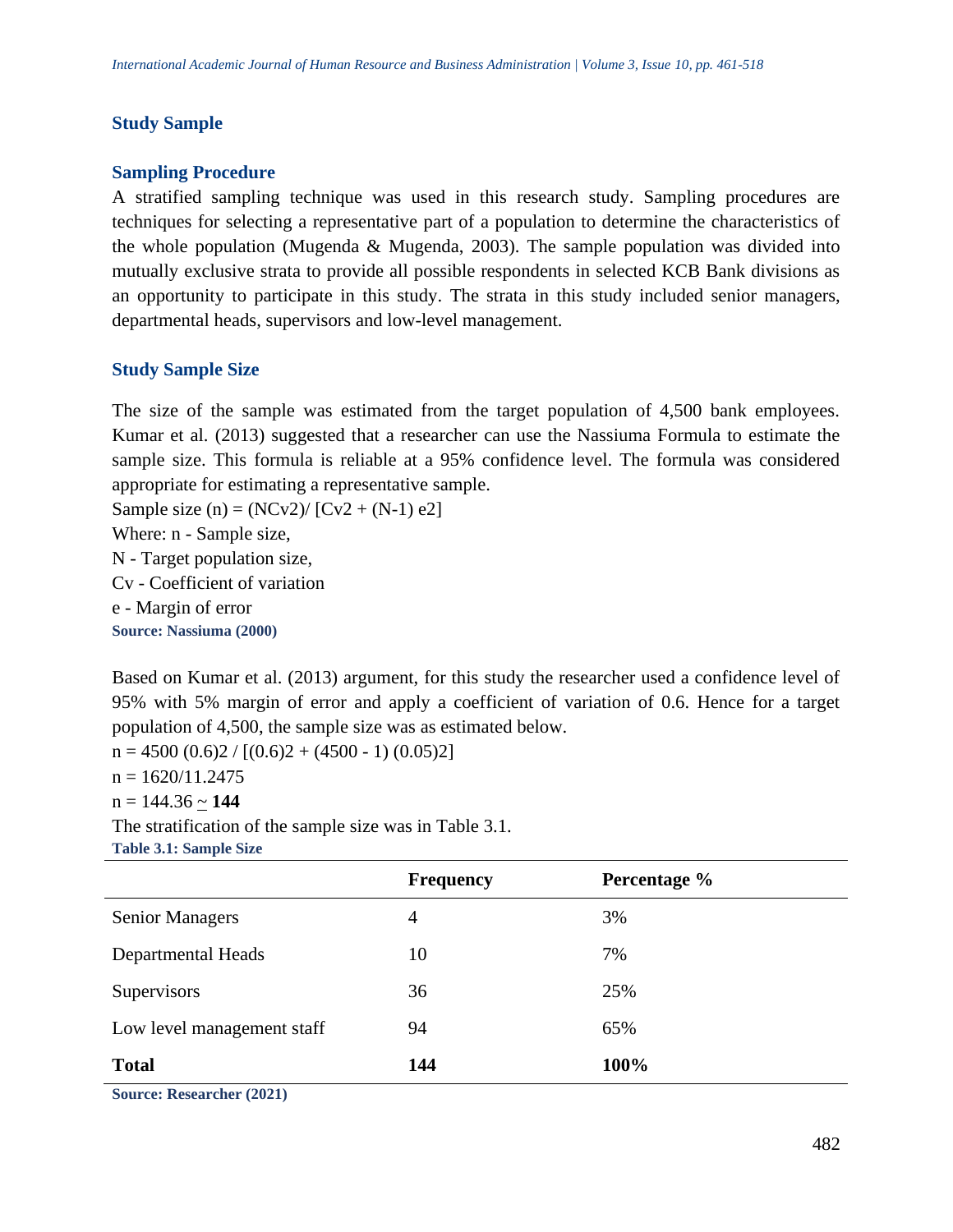#### **Data Collection**

#### **Data Collection Instruments**

The data was collected using structured questionnaires with pre-determined questions. A questionnaire is a fitting instrument as it provides a means to collect a relatively sizeable data from a large sample of a given population within a given time frame (Obwatho, 2014). Questionnaires are easy to administer in a highly volatile environment (Cambra-Fierro et al., 2017), like that of a banking institution and afford secretiveness of feedback in comparison with other research instruments**.** To ease the cognitive burden placed on respondents, the respondents answered in agreement or disagreement with the proposed links between the retrieved information and the research question (Drost, 2011).

#### **Piloting of Research Instruments**

The questionnaires was given out prior to undertaking the research. A preliminary study determined the validity of the questionnaire length, question-wording, amount of information needed, item response avoidance or missing rate, the relevance of the measures to produce consistent results over time and interview bias (Drost, 2011). Fifteen percent (15%) of the sample size of respondents, 20 bank employees from randomly selected branches was administered with questionnaires for the pilot test. Adjustments and additions from the pilot test feedback was made in consultation with the supervisor.

## **Reliability of Research Instruments**

This is a measure aimed at producing consistent outcome through a given period (Drost, 2011). When there is a low response rate to a study, there is a greater risk that the respondents may differ from non-respondents in their characteristics, which affects the precision (reliability) of the research's population estimates, resulting in study bias, and weakening the generalizability and interpretations of the research results. There are several reasons for non-response, missing item responses, and premature termination. First, respondents were unwilling to participate in the research study. The researcher avoided this problem by seeking an introduction letter from the university and a permit from NACOSTI. Second, the researcher's inability to contact respondents was resolved by using key informants or research assistants that were directly managed and followed respondents via telephone or by physical visits. And third, communication barriers, like being badly worded and using vague language. The researcher used the English language to design the questionnaires as it is the official business language in Kenya's banking sector. The researcher sought respondents who are familiar with new product management and product launching activities among banks, identified after the pilot testing (Drost, 2011; Neuman & Robson, 2014).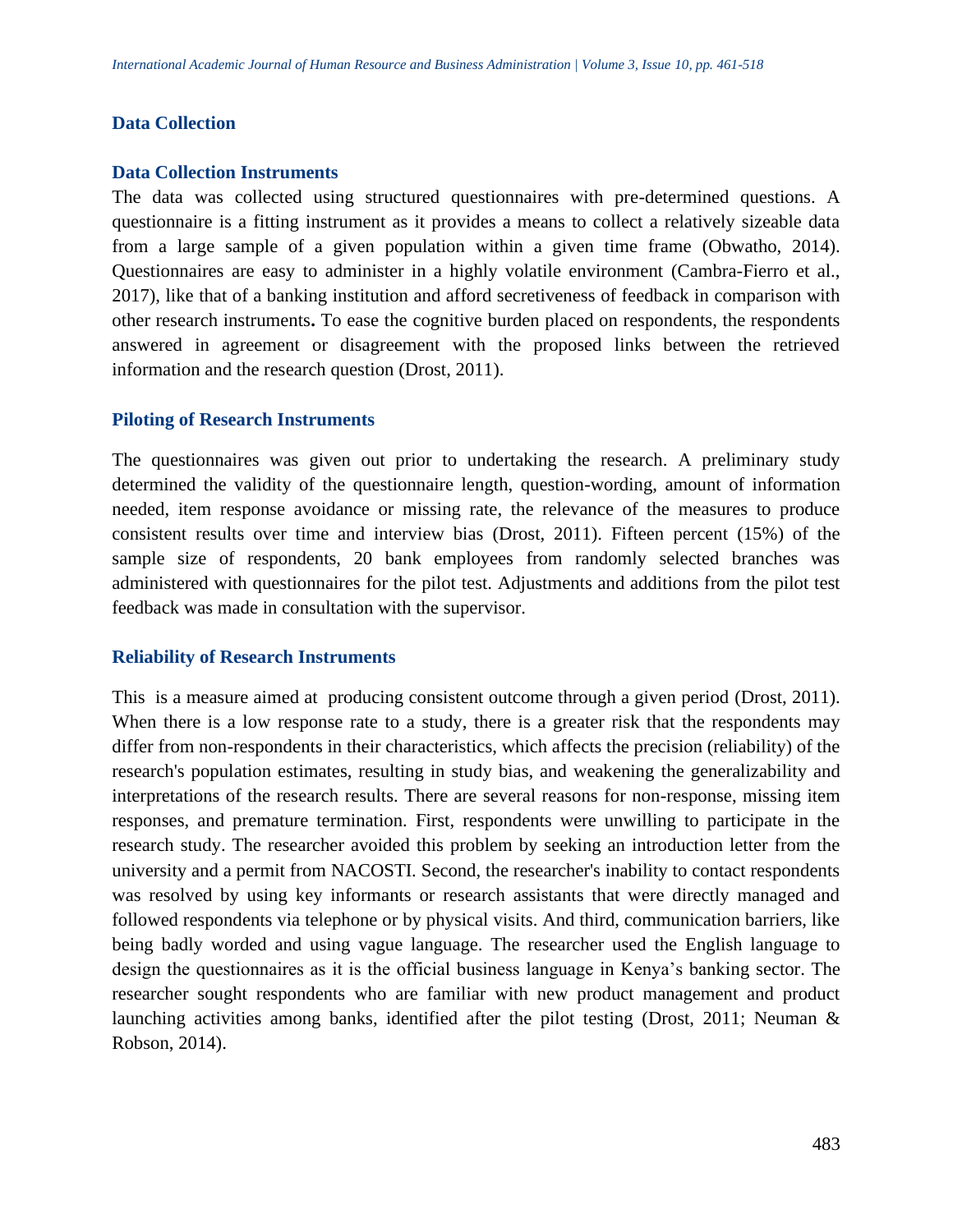To evaluate the central uniformity and authenticity for the study data, the Cronbach's Coefficient Alpha (Cronbach & Shavelson, 2004) was put in application to apparise every formulation. These formulations were evaluated on a five-point Likert scale with responses ranging from strongly agree (5) to strongly disagree (1) for customer satisfaction, customer readiness, perceived service quality, and employee readiness. This supported the outcome abstraction and evalution.

# **Validity of Research Findings**

Validity is the degree to which results obtained from the analysis of data represent the phenomenon under study (Drost, 2011; Mugenda & Mugenda, 2003). Several measures were in place to ensure the validity of the research findings. First, content validity was assured by using customer readiness measures adapted from Meuter et al. (2005), perceived service quality measures adapted from Parasuraman & Colby (2015) and employee readiness measures adapted from Lai et al. (2013) and Sadeghi et al. (2015). Second, a pilot test of the questionnaire helped to capture accurate responses. Third, research questions were designed to motivate respondents' willingness to disclose sensitive information, recall information, and avoid acquiescence bias when selecting their response choice. After the approval of questionnaires by the supervisor, the amended questionnaires administered were designed to switch the order of responses periodically on a measurement scale (Drost, 2011). Fourth, a multi-regression analysis was used to validate the theoretical framework (TAM and DOI) for customer satisfaction constructs. The multivariate regression model was illustrated as shown below;

 $Y = \alpha + \beta 1X1 + \beta 2X2 + \beta 3X3 + e$ Where:

- Y Customer Satisfaction
- $\alpha$  the intercept
- β Correlation coefficient
- X1 Customer Readiness
- X2 Perceived Service Quality
- X3 Employee Readiness
- e Error term

## **Data Collection Procedures**

Questionnaires are recommended as research instruments since they help establish people knowledge, behaviours and possible actions. Kumar et al. (2013) suggested several steps of data collection by questionnaires that were used in this study. At the initial contact of bank respondents, the researcher sought voluntary signing of consent forms which have a summary of the intended study. The researcher defined and explained the purpose of the study to make sure the respondents' are familiar with the topics. The researcher also attached the permit from NACOSTI to ease data collection from respondents. Then, the researcher and research assistants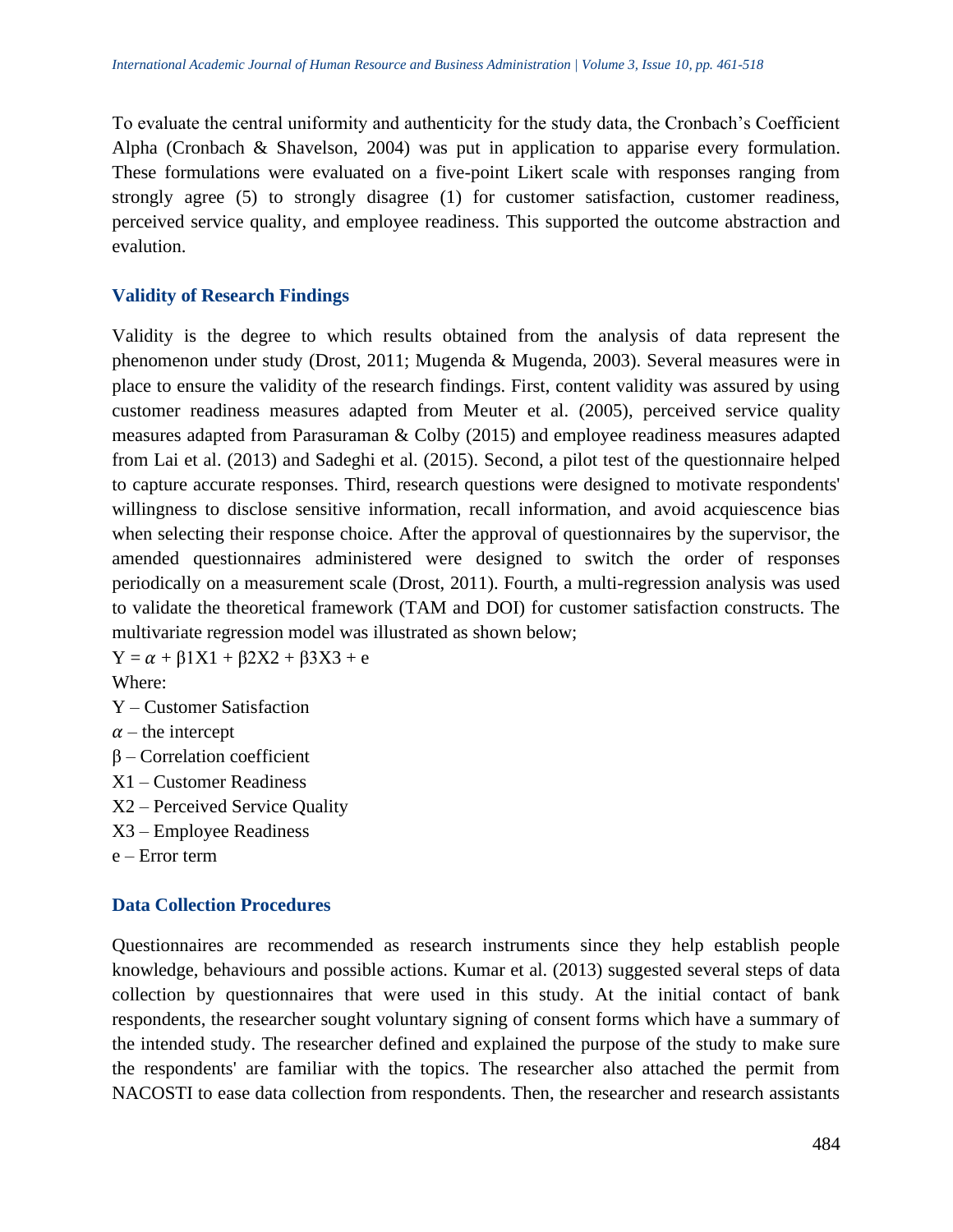delivered the questionnaires to respondents in person. Finally, the respondents completed the questionnaires at their most convenient time but within a reasonable timeframe. A follow up with telephone calls was be done to facilitate prompt collection of filled questionnaires.

#### **Data Analysis and Presentation**

The data analysis of the findings helps to answer a question and can reveal new scopes of exploration (Mugenda & Mugenda, 2003; Neuman & Robson, 2014). For this study, completed questionnaires were edited for completeness and consistency. The researcher coded and checked for errors and omissions in the collected data. Descriptive statistics and tests of significance were computed for all variables. The Statistical Package for Social Science (SPSS) version 22.0 was used to analyse and interpret the data to provide in-depth insights into the relationships between customer satisfaction and the ABC adoption influences of customer readiness, perceived service quality, and employee readiness. The researcher ensured orderliness and consistency using organizing themes and concepts to present the analysed data. The reseracher utilized Graphs, Charts and Tables to present the data.

## **Legal and Ethical Considerations**

This encompassed the examination and utilization of theories to establish the right and accepatble conduct, and promote clarity, honesty, mutual respect, fairness, answerability, and liability among researchers (Mugenda & Mugenda, 2003; Neuman & Robson, 2014) In this study, the researcher assured confidentiality and anonymity of the respondents to the questionnaires by ensuring they voluntarily signed consent forms with a summary of the intended study. The researcher sought informed consent to conduct the study from the public through an introduction letter from African Nazarene University and a research permit from the National Commission for Science, Technology, and Innovation (NACOSTI). The researcher shared the feedback of results with interested respondents. Adjustments and additions to the questionnaires due to the feedback was made in consultation with the university research committee. The research presented authenticity, credibility and full disclosure of the analysis and interpretation of the data collected.

# **DATA ANALYSIS AND PRESENTATION OF FINDINGS**

## **Introduction**

This chapter presents the analysis of the data and interpretation of the findings. The data analysis and the interpretations were done as per the objectives of the study. The purpose of the study was to evaluate the adoption influence of alternate banking channels on customer satisfaction in the banking sector in Kenya. The study also sought to determine the influence of customer readiness, service quality and employee readiness on customer satisfaction in KCB Bank. The results were presented in tables, charts and figures.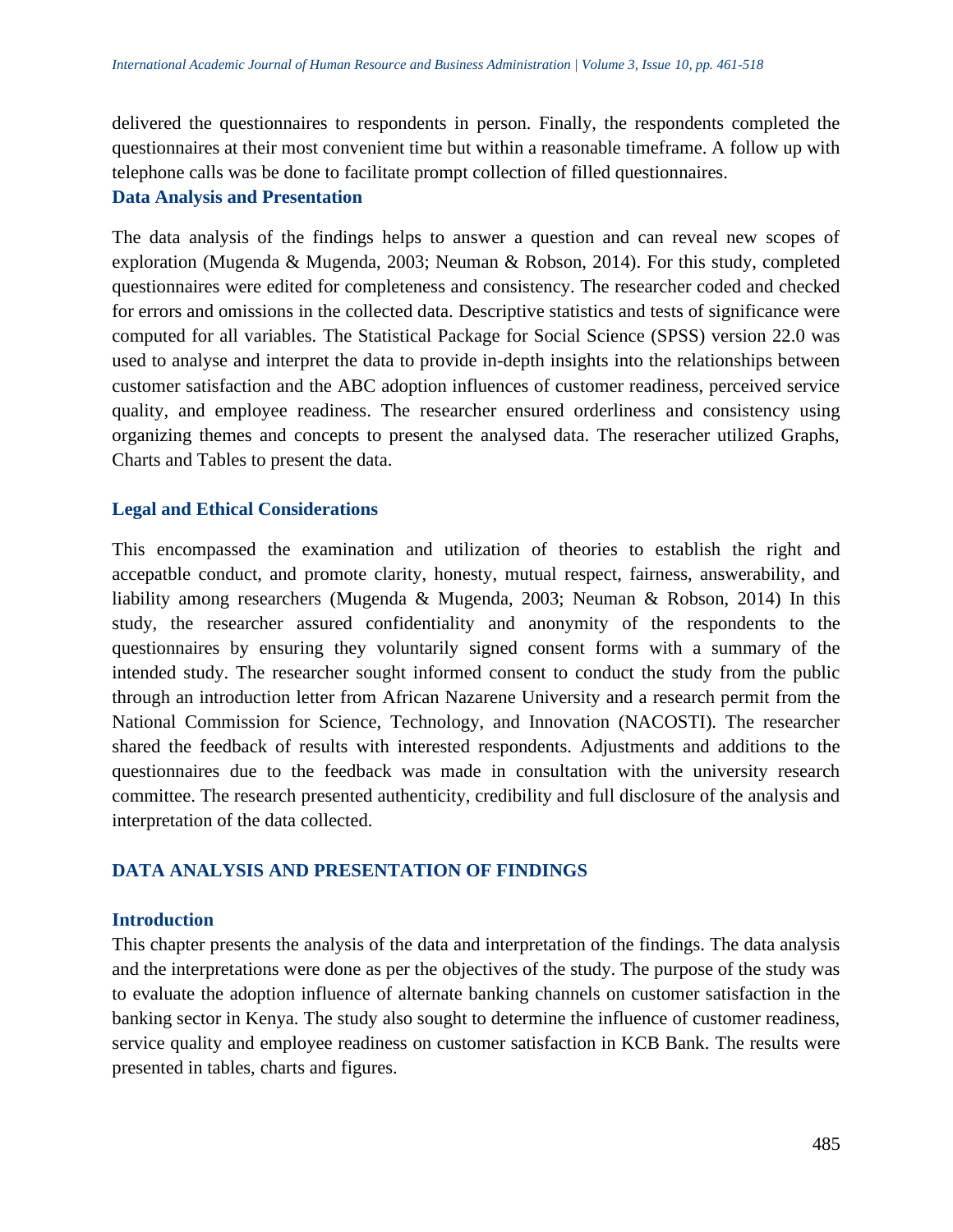## **Response Rate**

The sample size of this study was 144 KCB Bank employees based in Nairobi, Kenya, out which 129 questionnaires were completely filled and returned, which gives a response rate of 89.58 percent. As indicted by Mugenda and Mugenda (2003) a response rate of 50 percent and above is adequate for analysis, which shows that 89.58 percent was an acceptable basis for drawing conclusions.

## **General Characteristics**

The general information of the respondents comprised of their gender, age, number of years they had been working in the organization, their position in the bank, involvement in decision making, frequency of direct relation with the customers and the age of the customers.

## **Gender of the Respondents**

As part of the general information, the respondents were asked to indicate their gender. The results are as shown in Figure 4.1.



## **Figure 4. 1: Gender of the Respondents**

From the findings, 58.9 percent of the respondents indicated that they were male while 41.1 percent indicated that they were female. This implies that majority of the employees at Kenya Commercial Bank are male although the difference between the number of male and female is small. As such, Kenya Commercial Bank has ensured gender equality in all levels of management.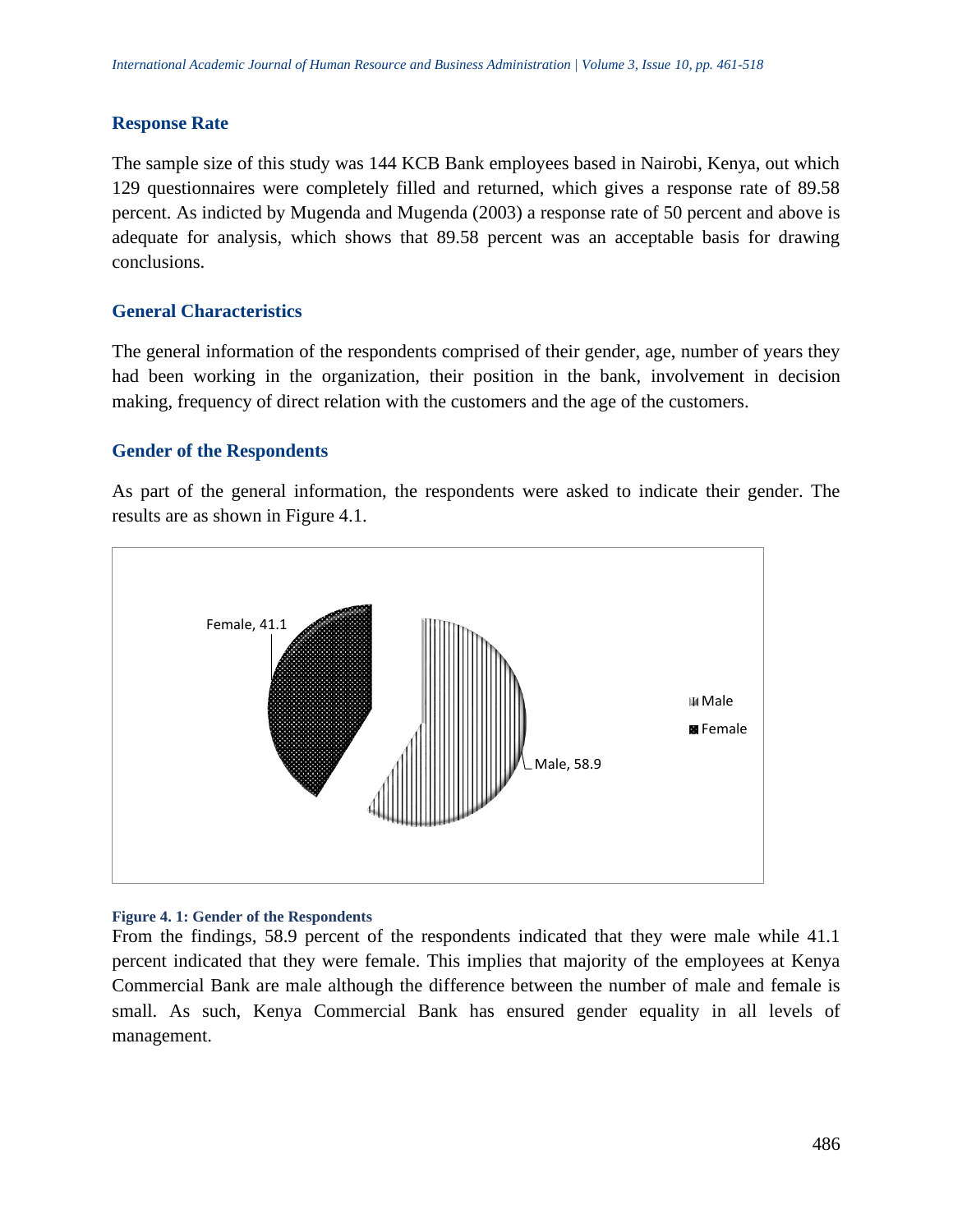# **Age of the Respondents**

The respondents were further asked to indicate their age. The results were as shown in Figure 4.2.



#### **Figure 4. 2: Age of the Respondents**

From the findings, 48.8 percent of the respondents indicated that they were aged between 26 and 35 years, 34.9 percent indicated between 36 and 45 years, 10.9 percent indicated between 46 and 55 years and 5.4 percent pointed out between 18 and 25 years. This implies that majority of the staff working in Kenya Commercial Bank were aged between 26 and 35 years.

## **Respondents' Duration of Working in the Banking Sector**

The respondents were also requested to indicate the duration of time they had been working in the banking sector. The results were as shown in Table 4.1.

|                    | <b>Frequency</b> | <b>Percent</b> |  |  |  |  |  |  |
|--------------------|------------------|----------------|--|--|--|--|--|--|
| $4-6$ years        | 78               | 60.5           |  |  |  |  |  |  |
| $7 - 9$ years      | 23               | 17.8           |  |  |  |  |  |  |
| $1 - 3$ years      | 20               | 15.5           |  |  |  |  |  |  |
| 10 years and above |                  | 6.2            |  |  |  |  |  |  |
| <b>Total</b>       | 129              | 100.0          |  |  |  |  |  |  |

**Table 4. 1: Respondents' Duration of Working in the Banking Sector**

According to the findings, 60.5 percent of the respondents indicated that had been working in the banking sector for duration of between 4 and 6 years, 17.8 percent indicated for between 7 and 9 years, 15.5 percent pointed out between 7 and 9 years and 6.2 percent indicated for more than 10 years. This implies that the respondents were experienced enough to provide relevant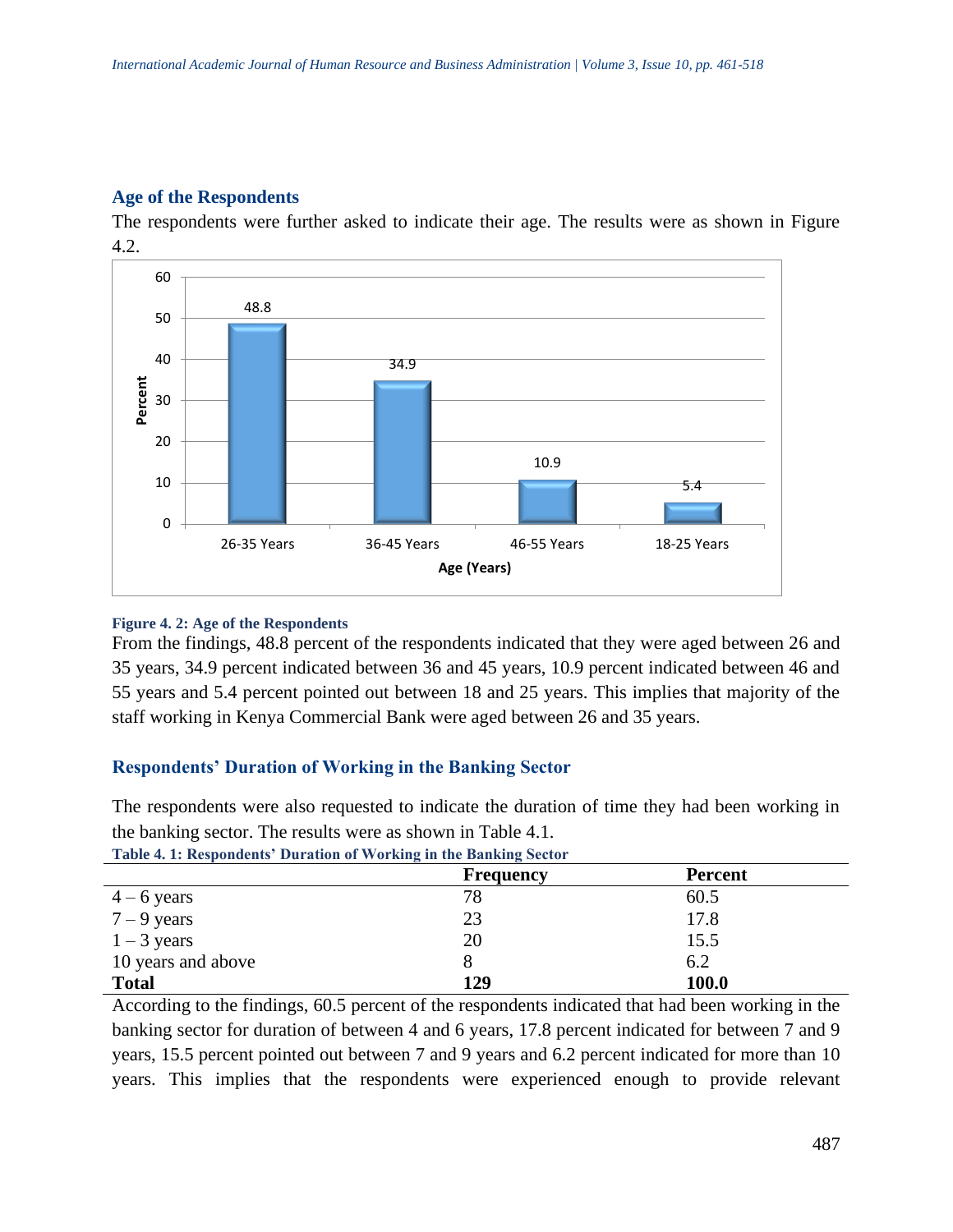information on the adoption influence of alternate banking channels on customer satisfaction in the banking sector in Kenya.

# **Respondents' Position in the Bank**

The respondents were asked to indicate the position they hold in the Bank. The results were as presented in Figure 4.3.



#### **Figure 4. 3: Respondents' Position in the Bank**

From the findings, 58.1 percent of the respondents indicated that they are bank officers, 23.3 percent indicated first line manager, 16.3 percent indicated middle manager and 2.3 percent indicated senior manager. This implies that most of the respondents were bank officers and therefore they had the relevant information required in this study.

## **Respondents' Involvement in Decision Making**

The respondents were asked to indicate whether they are involved in decision making concerning alternate banking channels (ABCs) being adopted by the bank. The results were as shown in Table 4.5.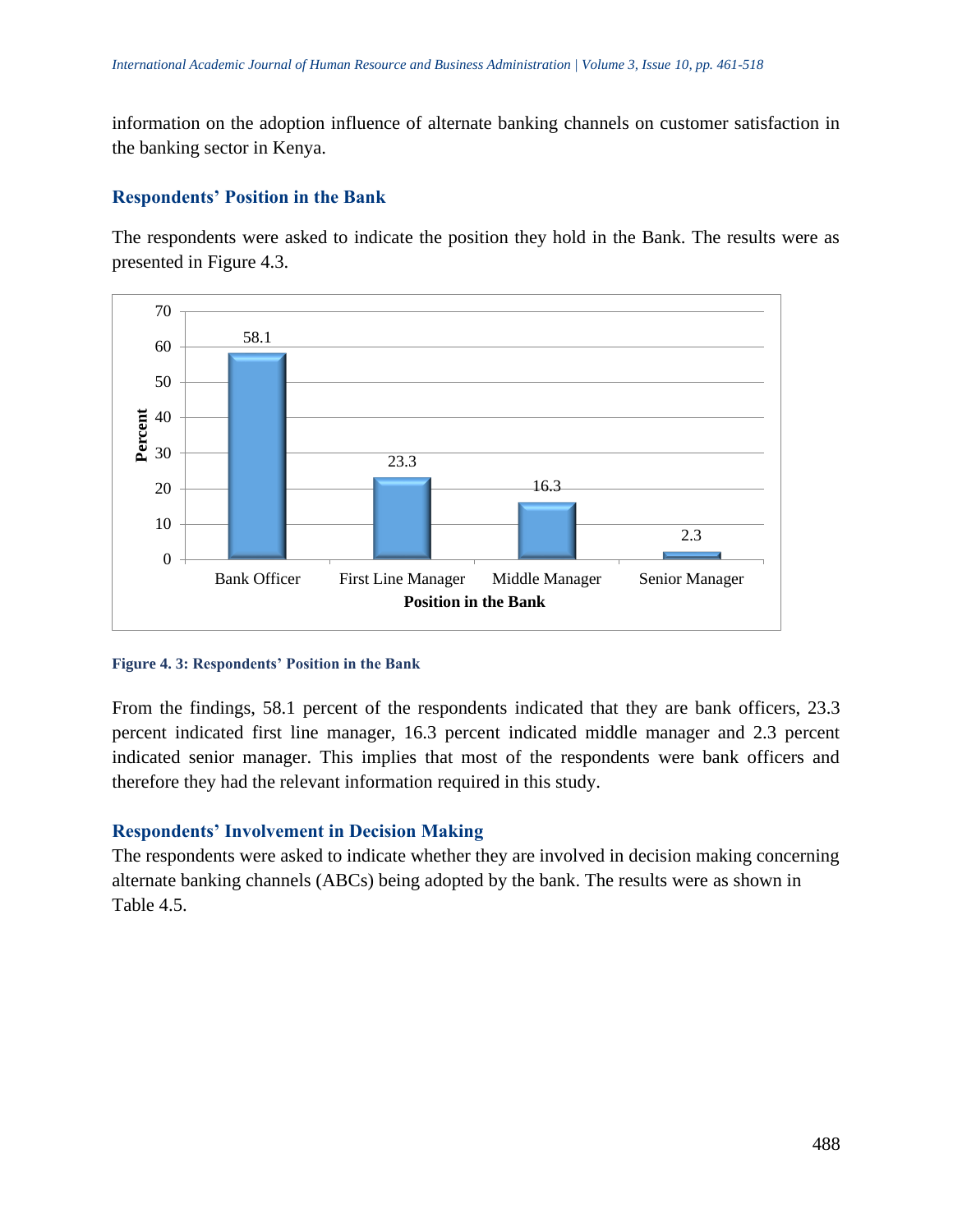

#### **Figure 4. 4: Respondents' Involvement in Decision Making**

According to the findings, 55.0 percent of the respondents indicated that they are involved in decision making about alternate banking channels (ABCs) being adopted by the bank and 45 percent indicated that they are not involved. This implies that most of the staff working in Kenya Commercial Bank were involved in decision making about alternate banking channels (ABCs) being adopted by the bank.

#### **Respondents 'Relation with the Customers of ABC**

The respondents were asked to indicate how often they relate directly with customers of ABC in the bank. The results were as presented in Table 4.6.

|              | <b>Frequency</b> | <b>Percent</b> |
|--------------|------------------|----------------|
| Rarely       | −                | 5.4            |
| Monthly      |                  | 13.2           |
| Weekly       | 47               | 36.4           |
| Daily        | 58               | 45             |
| <b>Total</b> | 129              | 100.0          |

**Table 4. 2: Respondents' Relation with the Customers** 

From the findings, 58 percent of the respondents indicated that they relate directly with customers of ABC in the bank on daily basis, 47 percent indicated on weekly basis, 13.2 percent indicated monthly basis and 5.4 percent indicated rarely. This shows that most of the staff who were involved in decision making in relation to ABC related with customers on daily basis.

#### **Age of the Customers**

The respondents were asked to indicate the age of the customer that they frequently see seeking and using an ABC in the bank. The results were as presented in Figure 4.5.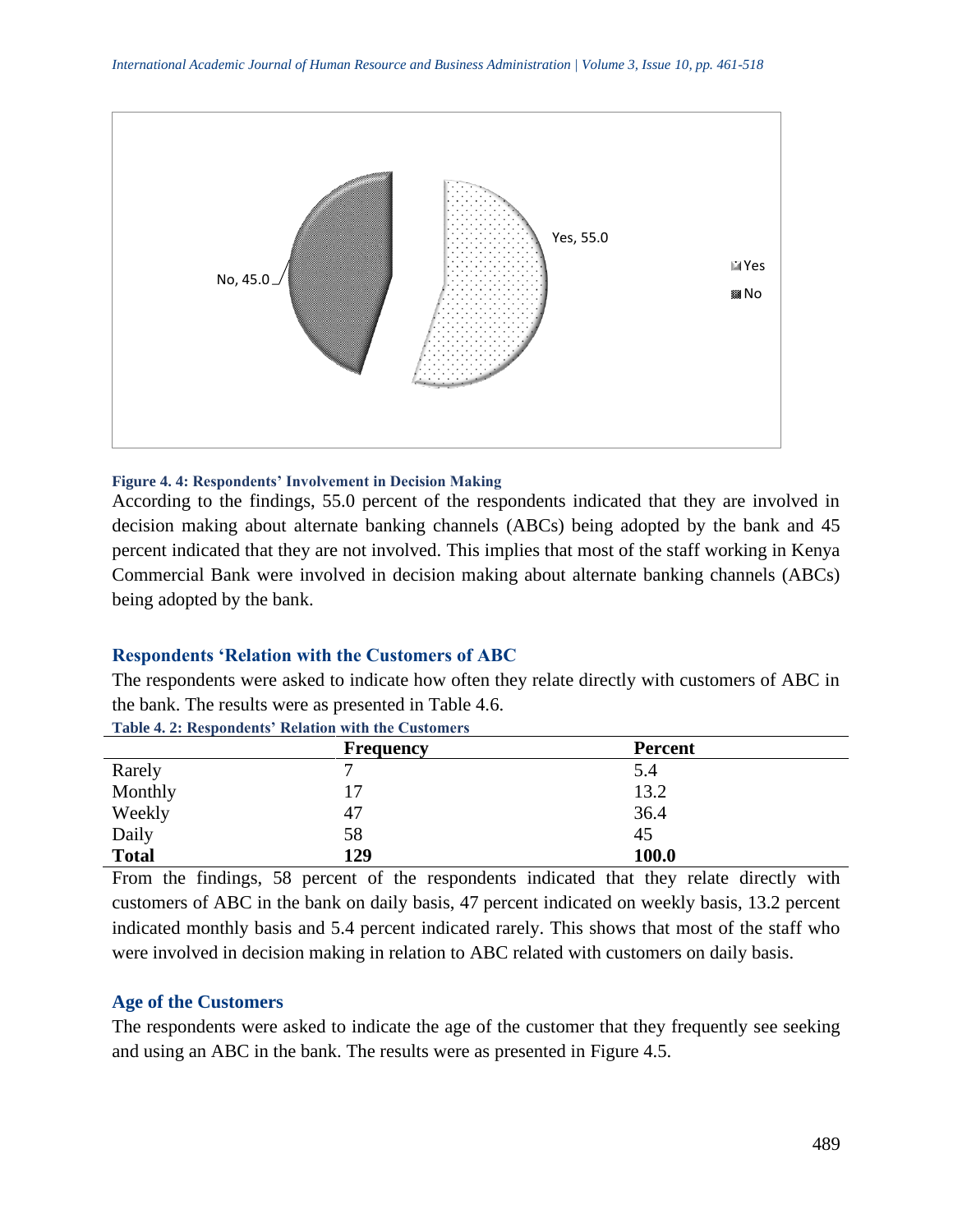

#### **Figure 4. 5: Age of the Customers**

From the findings, 42.6 percent of the respondents indicated that the age of the customer that frequently seek and use ABC in the bank are aged between 18 and 25 years, 34.9 percent indicated between 26 and 35 years, 21.7 percent indicated between 36 and 45 years and 8 percent pointed out between 46 and 55 years. This implies that most of the customers who use alternate banking channels are aged between 18 and 35 years.

## **Descriptive Statistics**

This section covers the descriptive statistics of the independent variables (customer readiness, service quality and employee readiness) and the dependent variable (customer satisfaction).

#### **Customer Readiness**

The first objective of the study was to evaluate the influence of customer readiness on customer satisfaction in KCB Bank.

## **Role Clarity**

The respondents were asked to indicate their level of agreement with various statements pertaining to the influence of role clarity on customer satisfaction in KCB Bank. Where 5 represents strongly agree, 4 represents Agree 3 represents Neutral, 2 represents Disagree represents 1 represents strongly disagree.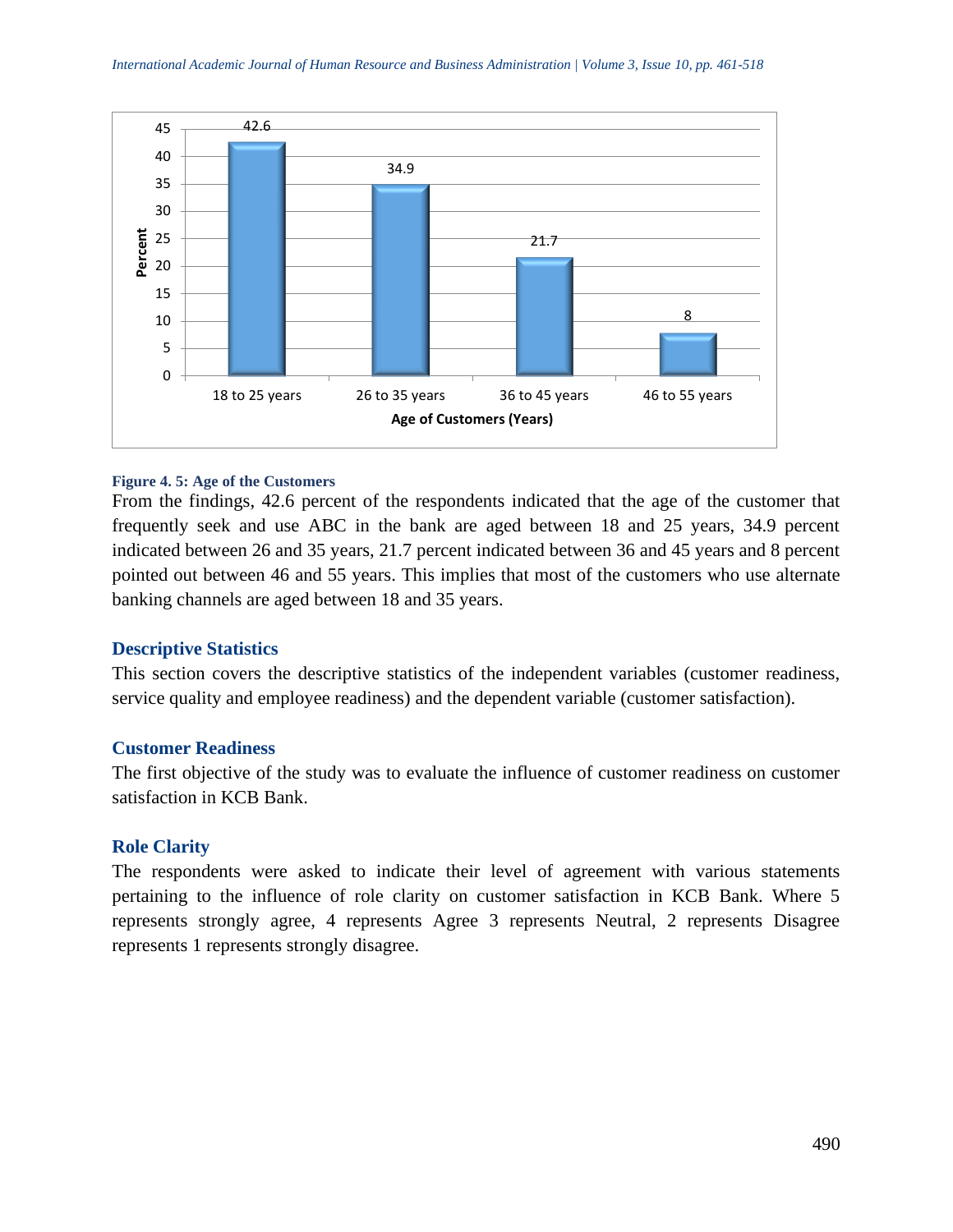| Table 7. J. AVIC Clarity                                                        |      |     |      |                  |   |                               |                  |
|---------------------------------------------------------------------------------|------|-----|------|------------------|---|-------------------------------|------------------|
|                                                                                 | 1    | 2   | 3    | $\boldsymbol{4}$ | 5 | Mean Std.                     |                  |
|                                                                                 |      |     |      |                  |   |                               | <b>Deviation</b> |
| Customers in our organization feel certain                                      | 0.00 | 7.0 | 17.1 |                  |   | 52.7 23.3 3.923               | 0.826            |
| about how to effectively use alternate                                          |      |     |      |                  |   |                               |                  |
| banking channels                                                                |      |     |      |                  |   |                               |                  |
| Customers in our organization are NOT sure 17.8 59.7 22.5 0.00 0.00 2.047       |      |     |      |                  |   |                               | 0.636            |
| how to use alternate banking channels                                           |      |     |      |                  |   |                               |                  |
| properly                                                                        |      |     |      |                  |   |                               |                  |
| Customers know what is expected of them if $0.00\ 0.00\ 7.0\ 76.7\ 16.3\ 4.093$ |      |     |      |                  |   |                               | 0.475            |
| they use alternate banking channels.                                            |      |     |      |                  |   |                               |                  |
| The steps in the process of using alternate                                     |      |     |      |                  |   | 0.00 5.4 13.2 70.5 10.9 3.868 | 0.666            |
| banking channels are clear to the customers.                                    |      |     |      |                  |   |                               |                  |
| Customers in our organization believe there                                     | 5.4  |     |      |                  |   | 59.7 17.1 12.4 5.4 2.527      | 0.969            |
| are only vague directions regarding how to                                      |      |     |      |                  |   |                               |                  |
| use alternate banking channels.                                                 |      |     |      |                  |   |                               |                  |
| <b>Weighted Mean</b>                                                            |      |     |      |                  |   | 3.292                         | 0.714            |

From the findings, the respondents agreed with a mean of 4.093 and a standard deviation of 0.475 that customers know what is expected of them if they use alternate banking channels. In addition, the respondents agreed with a mean of 3.923 and a standard deviation of 0.826 that customers in the organization feel certain on how to effectively use alternate banking channels. Further, they agreed with a mean of 3.868 and a standard deviation of 0.666 that the steps in the process of using alternate banking channels are clear to the customers. However, with a mean of 2.527 and a standard deviation of 0.969 the respondents were neutral that the organization believes there are only vague directions regarding on how to use alternate banking channels. Moreover, with a mean of 2.047 and a standard deviation of 0.636 the respondents disagreed with the statement indicating that customers in the organization are NOT sure on how to use alternate banking channels properly.

# **Ability**

The respondents were asked to indicate their level of agreement with statements pertaining to the influence of customers' ability on customer satisfaction in KCB Bank. The results were as shown in Table 4.4.

| Table 4.4: Ability                                                                  |  |  |                                      |                  |
|-------------------------------------------------------------------------------------|--|--|--------------------------------------|------------------|
|                                                                                     |  |  | 1 2 3 4 5 Mean Std.                  |                  |
|                                                                                     |  |  |                                      | <b>Deviation</b> |
| Customers in our organization are fully                                             |  |  | 0.00 0.00 17.1 59.7 23.3 4.062 0.634 |                  |
| capable of adopting alternate banking channels                                      |  |  |                                      |                  |
| Customers in our organization are confident in 0.00 0.00 17.8 48.1 34.1 4.163 0.705 |  |  |                                      |                  |
| their ability when adopting alternate banking                                       |  |  |                                      |                  |
| channels.                                                                           |  |  |                                      |                  |
| Adopting alternate banking channels is within 0.00 0.00 17.1 66.7 16.3 3.992 0.580  |  |  |                                      |                  |
| the scope of our customers abilities.                                               |  |  |                                      |                  |
|                                                                                     |  |  |                                      |                  |

#### **Table 4. 3: Role Clarity**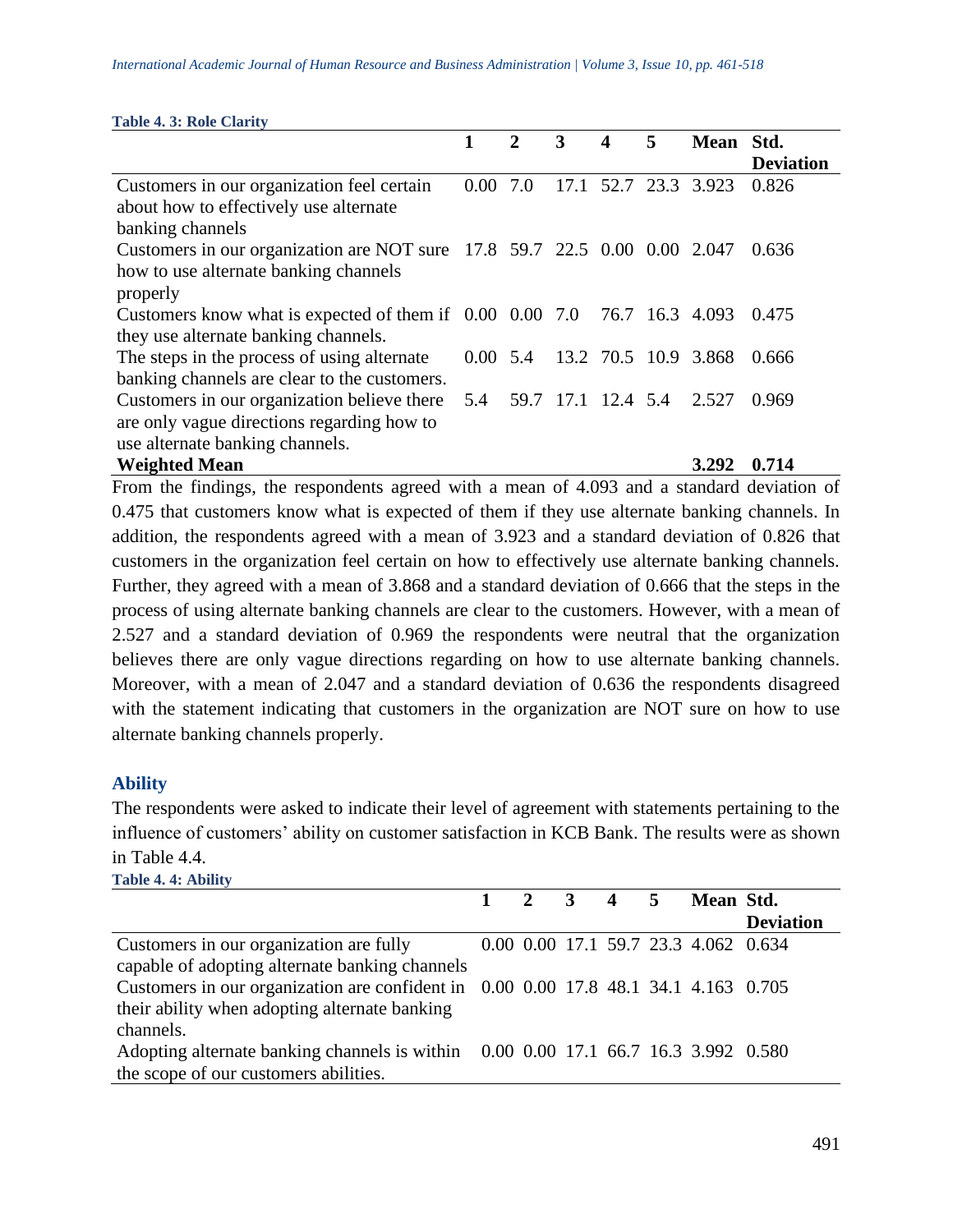| Our customers do NOT feel qualified to        |  |  | 21.7 43.4 22.5 12.4 0.00 2.256 0.938 |  |
|-----------------------------------------------|--|--|--------------------------------------|--|
| transact when adopting alternate banking      |  |  |                                      |  |
| channels.                                     |  |  |                                      |  |
| Customer's past experiences increase their    |  |  | 0.00 0.00 16.3 66.7 17.1 4.008 0.580 |  |
| confidence to successfully adopt alternate    |  |  |                                      |  |
| banking channels.                             |  |  |                                      |  |
| Customers adopting a alternate banking        |  |  | 10.9 49.6 31.0 8.5 0.00 2.372 0.791  |  |
| channels feel there are more difficult things |  |  |                                      |  |
| involved than they are capable.               |  |  |                                      |  |
| <b>Weighted Mean</b>                          |  |  | 3.292 0.714                          |  |

According to the findings, the respondents agreed with a mean of 4.163 and a standard deviation of 0.705 that customers in the organization are confident in their ability when adopting alternate banking channels. Moreover, with a mean of 4.062 and a standard deviation of 0.634 they agreed that customers in the organization are fully capable of adopting alternate banking channels. Respondents further agreed with a mean of 4.008 and a standard deviation of 0.580 that customer's past experiences increase their confidence to successfully adopt alternate banking channels. However, the respondents disagreed that customer adopting alternate banking channels feel there are more difficult things involved than they are capable as indicated by a mean of 2.372 and a standard deviation of 0.791. Moreover, with a mean of 2.256 and a standard deviation of 0.938 the respondents disagreed that the customers do NOT feel qualified to transact when adopting alternate banking channels.

# **Customers' Motivation**

The respondents were further asked to indicate their level of agreement with various statements pertaining to the influence of customers' motivation on customer satisfaction in KCB Bank. The results were as shown in Table 4.5.

**Table 4. 5 Customers' Motivation** 

|                                                                                                                                | 1 | $\mathcal{D}_{\mathcal{L}}$ | 3 | 4 | 5 | Mean Std.                                       |                  |
|--------------------------------------------------------------------------------------------------------------------------------|---|-----------------------------|---|---|---|-------------------------------------------------|------------------|
|                                                                                                                                |   |                             |   |   |   |                                                 | <b>Deviation</b> |
| If our customers put a little effort, they could<br>successfully transact with alternate banking<br>channels.                  |   |                             |   |   |   | 0.00 0.00 10.1 67.4 22.5 4.124 0.559            |                  |
| If customers tried to use alternate banking<br>channels, their transaction are often ordered<br>successfully.                  |   |                             |   |   |   | $0.00\ 0.00\ 5.4\quad 66.7\ 27.9\ 4.225\ 0.534$ |                  |
| Making the effort to use alternate banking<br>channels among customers, results in a<br>transaction being ordered successfully |   |                             |   |   |   | 0.00 0.00 9.3 74.4 16.3 4.070 0.503             |                  |
| Using alternate banking channels to order a<br>transaction provides the customers with added<br>convenience.                   |   |                             |   |   |   | 0.00 0.00 10.9 50.4 38.8 4.279                  | 0.649            |
| Using alternate banking channels to order a<br>transaction allows customers to order a<br>transaction more quickly.            |   |                             |   |   |   | 0.00 0.00 11.6 77.5 10.9 3.992 0.476            |                  |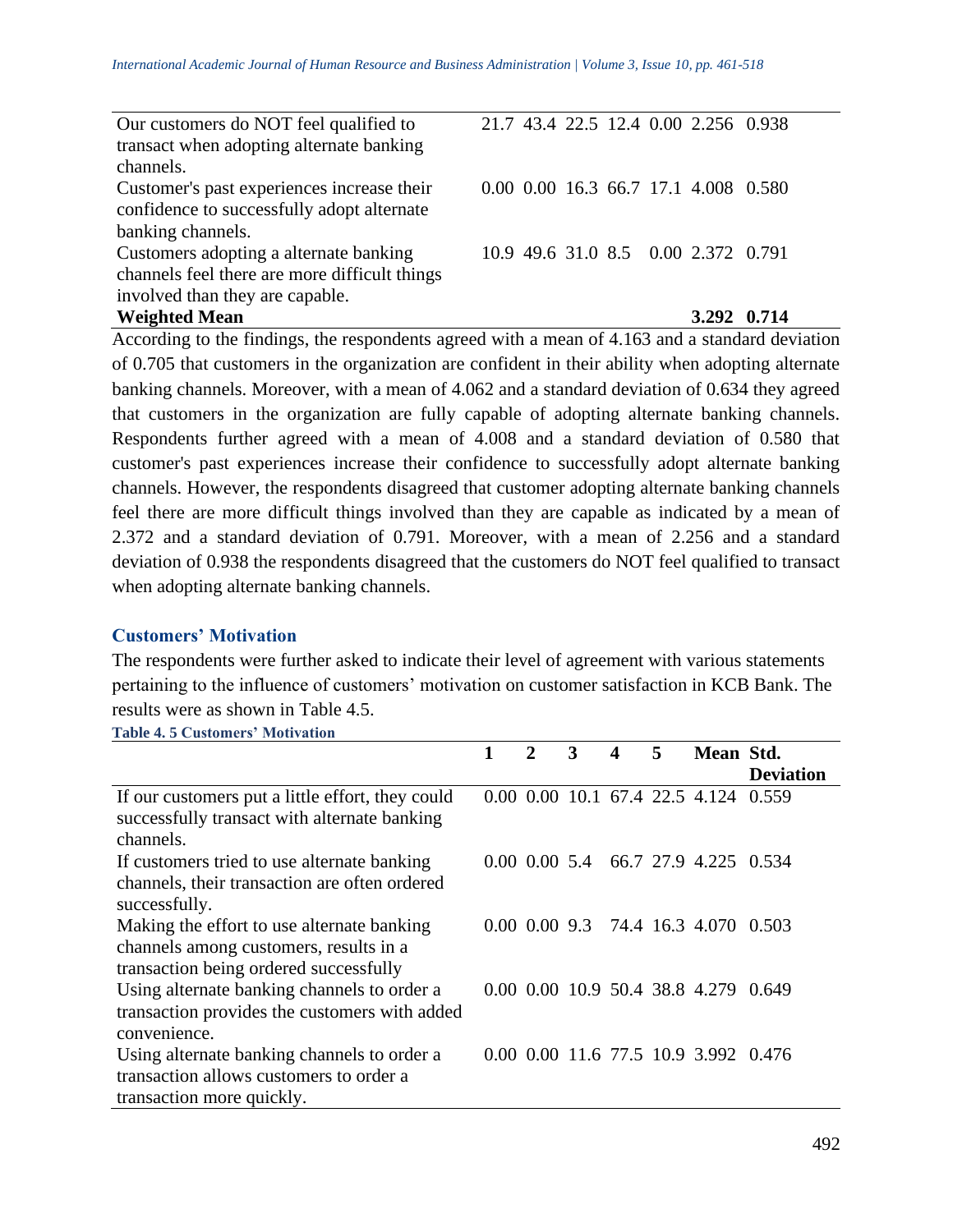| Using alternate banking channels to order a     |  |  | 0.00 0.00 12.4 59.7 27.9 4.155 0.618 |       |
|-------------------------------------------------|--|--|--------------------------------------|-------|
| transaction allows our customer to order a      |  |  |                                      |       |
| transaction whenever they want.                 |  |  |                                      |       |
| Using alternate banking channels to order a     |  |  | 0.00 0.00 11.6 77.5 10.9 3.992 0.476 |       |
| transaction provides customers with more        |  |  |                                      |       |
| control over the transaction order.             |  |  |                                      |       |
| Using alternate banking channels to order a     |  |  | 0.00 0.00 5.4 61.2 33.3 4.279 0.559  |       |
| transaction provides customers with personal    |  |  |                                      |       |
| feelings of worthwhile accomplishment.          |  |  |                                      |       |
| Using alternate banking channels to order a     |  |  | 0.00 0.00 12.4 71.3 16.3 4.039       | 0.536 |
| transaction provides customers with feelings of |  |  |                                      |       |
| enjoyment from using the technology.            |  |  |                                      |       |
| Using alternate banking channels to order a     |  |  | 0.00 0.00 17.8 65.9 16.3 3.985       | 0.586 |
| transaction provides customers with feelings of |  |  |                                      |       |
| independence.                                   |  |  |                                      |       |
| Using alternate banking channels to order a     |  |  | 0.00 0.00 11.6 63.6 24.8 4.132 0.591 |       |
| transaction allows customers to feel innovative |  |  |                                      |       |
| in how they interact with a service provider.   |  |  |                                      |       |
| Using alternate banking channels to order a     |  |  | 0.00 0.00 11.6 66.7 21.7 4.101       | 0.571 |
| transaction allows a customer to have increased |  |  |                                      |       |
| confidence in my skills.                        |  |  |                                      |       |
| <b>Weighted Mean</b>                            |  |  | 3.292 0.714                          |       |

According to the findings, the respondents agreed with a mean of 4.279 and a standard deviation of 0.649 that using alternate banking channels to order a transaction provides the customers with added convenience. In addition, the respondents agreed with a mean of 4.225 and a standard deviation of 0.534 that if customers tried to use alternate banking channels, their transaction are often ordered successfully. Also, the respondents agreed with a mean of 4.124 and a standard deviation of 0.559 that if the customers put a little effort, they could successfully transact with alternate banking channels. Moreover, they agreed with a mean of 4.070 and a standard deviation of 0.503 that making the effort to use alternate banking channels among customers, results in a transaction being ordered successfully.

With a mean of 4.279 and a standard deviation of 0.559 the respondents agreed that using alternate banking channels to order a transaction provides customers with personal feelings of worthwhile accomplishment. Moreover, the respondents agreed with a mean of 4.155 and a standard deviation of 0.618 that using alternate banking channels to order a transaction allows the customer to order a transaction whenever they want. In addition, the respondents agreed that using alternate banking channels to order a transaction provides customers with more control over the transaction order. This is shown by a mean of 3.992 and a standard deviation of 0.476. Moreover, the respondents agreed with a mean of 3.992 and a standard deviation of 0.476 that using alternate banking channels to order a transaction allows customers to order a transaction more quickly.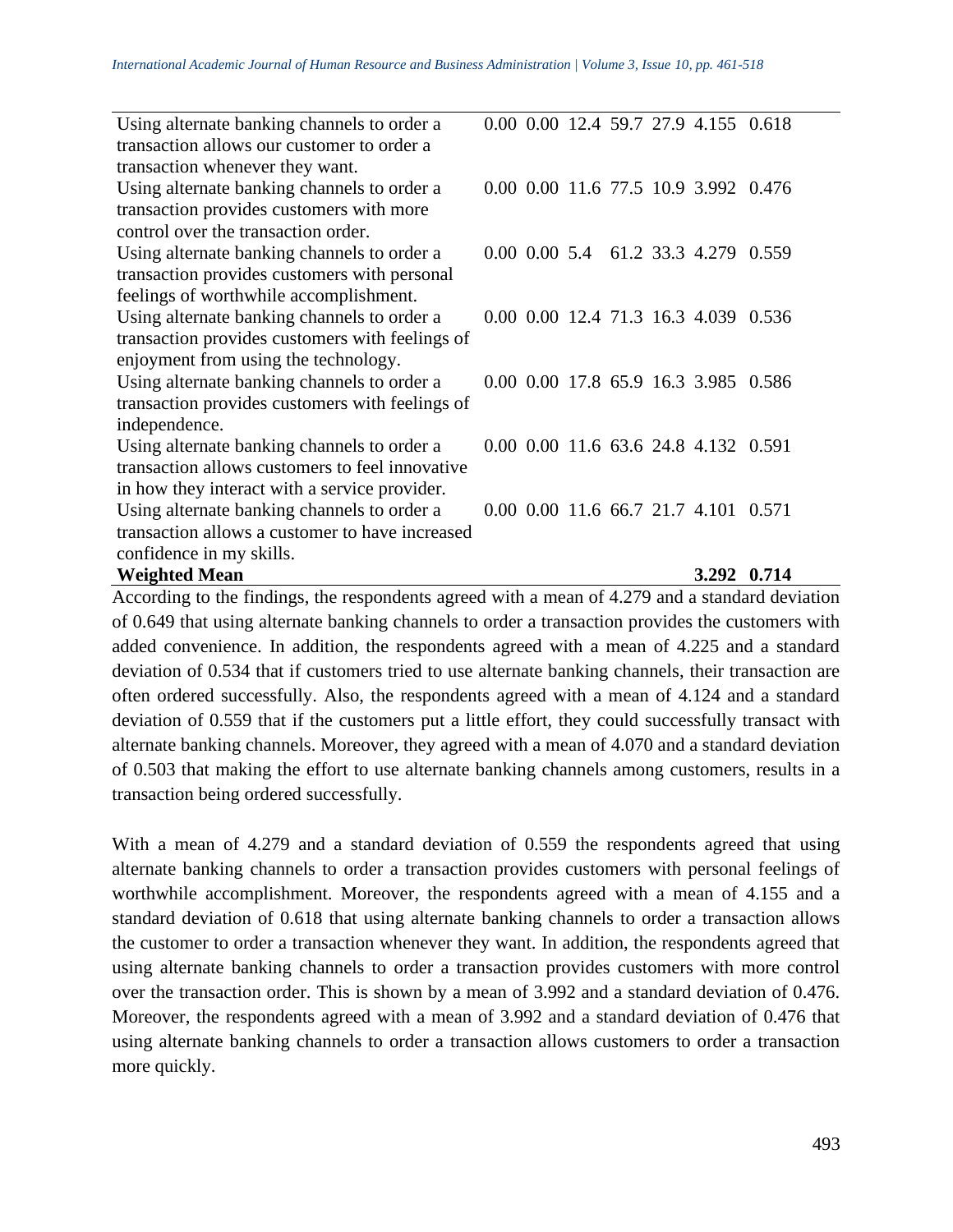With a mean of 4.132 and a standard deviation of 0.591, the respondents agreed that using alternate banking channels to order a transaction allows customers to feel innovative on how they interact with a service provider. Furthermore, they agreed that using alternate banking channels to order a transaction allows customers to have increased confidence in their skills.This is shown by a mean of 4.101 and a standard deviation of 0.571. In addition, the respondents agreed with a mean of 4.039 and a standard deviation of 0.536 that using alternate banking channels to order a transaction provides customers with feelings of enjoyment from using the technology. The respondents also agreed that using alternate banking channels to order a transaction provides customers with feelings of independence. This is shown by a mean of 3.985 and a standard deviation of 0.586.

## **Service Quality**

The second objective of the study was to investigate the influence of service quality on customer satisfaction in KCB Bank.

## **Reliability**

The respondents were asked to indicate their level of agreement with various statements pertaining to the influence of ABC reliability on customer satisfaction in KCB Bank. The results were as shown in Table 4.6.

**Table 4. 6: Reliability** 

|                                                                                    |  | 3 | $\overline{\mathbf{4}}$ | 5 | Mean Std.                            |                  |
|------------------------------------------------------------------------------------|--|---|-------------------------|---|--------------------------------------|------------------|
|                                                                                    |  |   |                         |   |                                      | <b>Deviation</b> |
| Alternate banking channels perform services 0.00 0.00 28.7 60.5 10.9 3.822 0.605   |  |   |                         |   |                                      |                  |
| right the first time.                                                              |  |   |                         |   |                                      |                  |
| With alternate banking channels, services are 0.00 0.00 11.6 48.1 40.3 4.287 0.664 |  |   |                         |   |                                      |                  |
| provided when they are promised                                                    |  |   |                         |   |                                      |                  |
| Alternate banking channels do not live up to                                       |  |   |                         |   | 16.3 65.9 17.8 0.00 0.00 2.016 0.586 |                  |
| their promise                                                                      |  |   |                         |   |                                      |                  |
| Alternate banking channels provide education 16.3 59.7 18.6 5.4 0.00 2.132 0.744   |  |   |                         |   |                                      |                  |
| and direction of usage                                                             |  |   |                         |   |                                      |                  |
| ATM provides graphics and adverts of bank 0.00 0.00 19.4 58.1 22.5 4.031 0.649     |  |   |                         |   |                                      |                  |
| services                                                                           |  |   |                         |   |                                      |                  |
| When alternate banking channels break down 22.5 47.3 30.2 0.00 0.00 2.078 0.725    |  |   |                         |   |                                      |                  |
| they are fixed promptly                                                            |  |   |                         |   |                                      |                  |
| <b>Weighted Mean</b>                                                               |  |   |                         |   | 3.292 0.714                          |                  |

According to the findings, the respondents agreed with a mean of 4.287 and a standard deviation of 0.664 that with alternate banking channels, services are provided in a timely manner. In addition, they agreed with a mean of 3.822 and a standard deviation of 0.605 that alternate banking channels perform services right the first time. However, with a mean of 2.132 and a standard deviation of 0.744 they disagreed that alternate banking channels provide education and direction of usage. Moreover, they disagreed with the statement indicating that alternate banking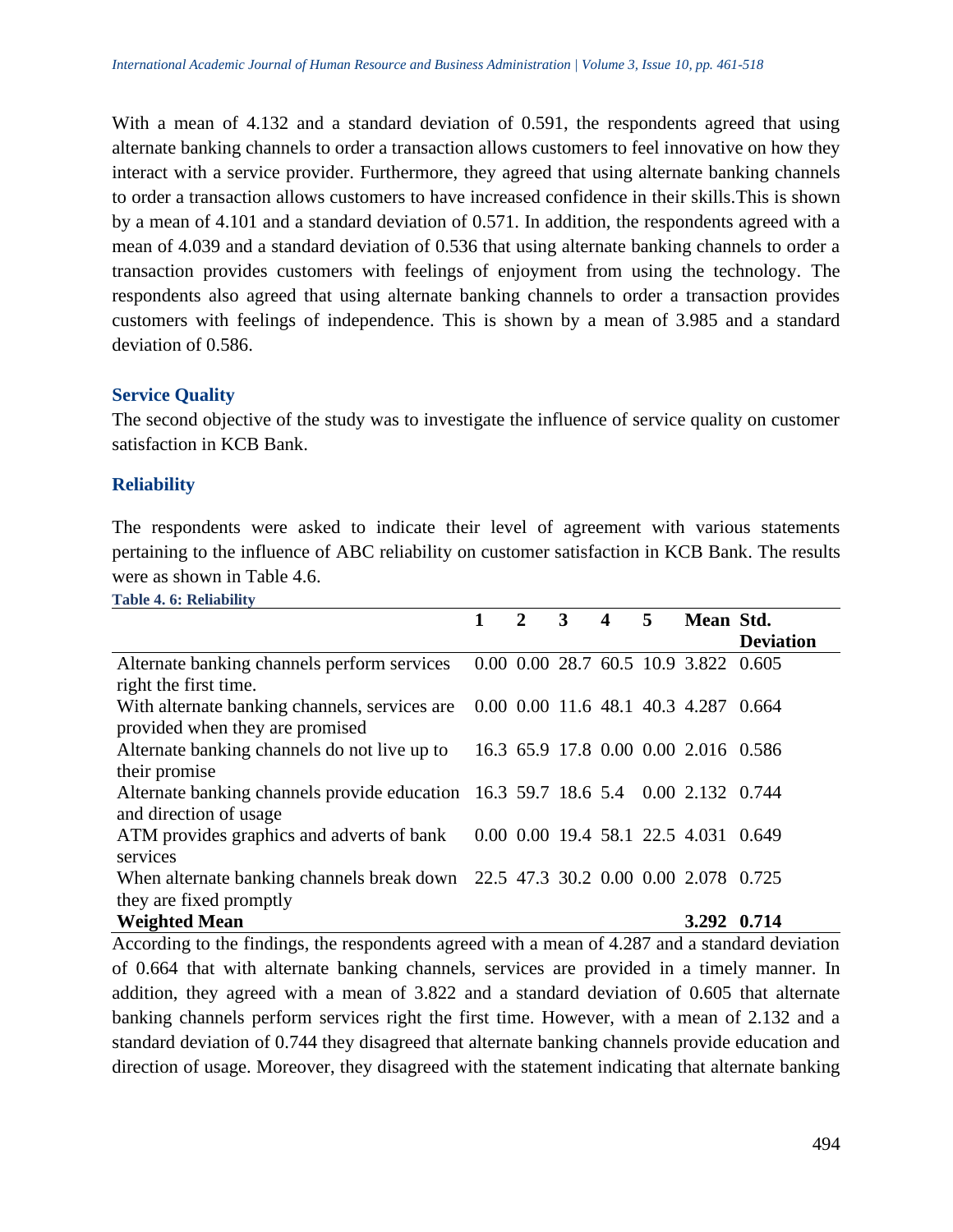channels do not live up to their promise. This is shown by a mean of 2.016 and a standard deviation of 0.586.

With a mean of 4.031 and a standard deviation of 0.649, the respondents agreed that ATM provides graphics and adverts of bank services. Nonetheless, they disagreed with a mean of 2.256 and a standard deviation of 0.732 that alternate banking channels provide answers to questions easily. Moreover, they disagreed that when alternate banking channels break down they are fixed promptly. This is shown by a mean of 2.078 and a standard deviation of 0.725.

## **Empathy**

**Table 4. 7: Empathy**

The respondents were also asked to indicate their level of agreement with various statements on the influence of empathy on customer satisfaction in KCB Bank. The results were as presented in Table 4.7.

|                                                                                       | $\overline{2}$ | 3 | 4 | 5 | Mean Std.                            |                  |
|---------------------------------------------------------------------------------------|----------------|---|---|---|--------------------------------------|------------------|
|                                                                                       |                |   |   |   |                                      | <b>Deviation</b> |
| I have trust and confidence in the security of                                        |                |   |   |   | 0.00 0.00 11.6 72.1 16.3 4.047 0.528 |                  |
| alternate banking channels                                                            |                |   |   |   |                                      |                  |
| I have confidence in the security of our clients 0.00 0.00 18.6 58.9 22.5 4.039 0.642 |                |   |   |   |                                      |                  |
| personal information                                                                  |                |   |   |   |                                      |                  |
| Our customers are safe during alternate                                               |                |   |   |   | 0.00 0.00 10.9 77.5 11.6 4.008 0.476 |                  |
| banking channels transactions                                                         |                |   |   |   |                                      |                  |
| The alternate banking channels system is easy                                         |                |   |   |   | 0.00 0.00 18.6 48.1 33.3 4.147 0.708 |                  |
| to understand and to use                                                              |                |   |   |   |                                      |                  |
| Alternate banking channels are designed to                                            |                |   |   |   | 0.00 0.00 17.8 48.8 33.3 4.155 0.701 |                  |
| make future transactions easier                                                       |                |   |   |   |                                      |                  |
| It is easy to customize the use of alternate                                          |                |   |   |   | 0.00 0.00 12.4 82.2 5.4 3.930 0.418  |                  |
| banking channels                                                                      |                |   |   |   |                                      |                  |
| The bank does not share customers' personal                                           |                |   |   |   | 0.00 0.00 18.6 58.9 22.5 4.039 0.642 |                  |
| information in the alternate banking channels                                         |                |   |   |   |                                      |                  |
| with other sites                                                                      |                |   |   |   |                                      |                  |
| <b>Weighted Mean</b>                                                                  |                |   |   |   | 3.292 0.714                          |                  |

From the findings, the respondents agreed with a mean of 4.147 and a standard deviation of 0.708 that the alternate banking channels system is easy to understand and to use. Moreover, the respondents agreed that they have trust and confidence in the security of alternate banking channels. This is shown by a mean of 4.047 and a standard deviation of 0.528. They also agreed with a mean of 4.039 and a standard deviation of 0.642 that they have confidence in the security of the clients' personal information. In addition, the respondents agreed with a mean of 4.008 and a standard deviation of 0.476 that the customers are safe during alternate banking channels transactions.

Respondents agreed with a mean of 4.155 and a standard deviation of 0.701 that alternate banking channels are designed to make future transactions easier. Moreover, they agreed that the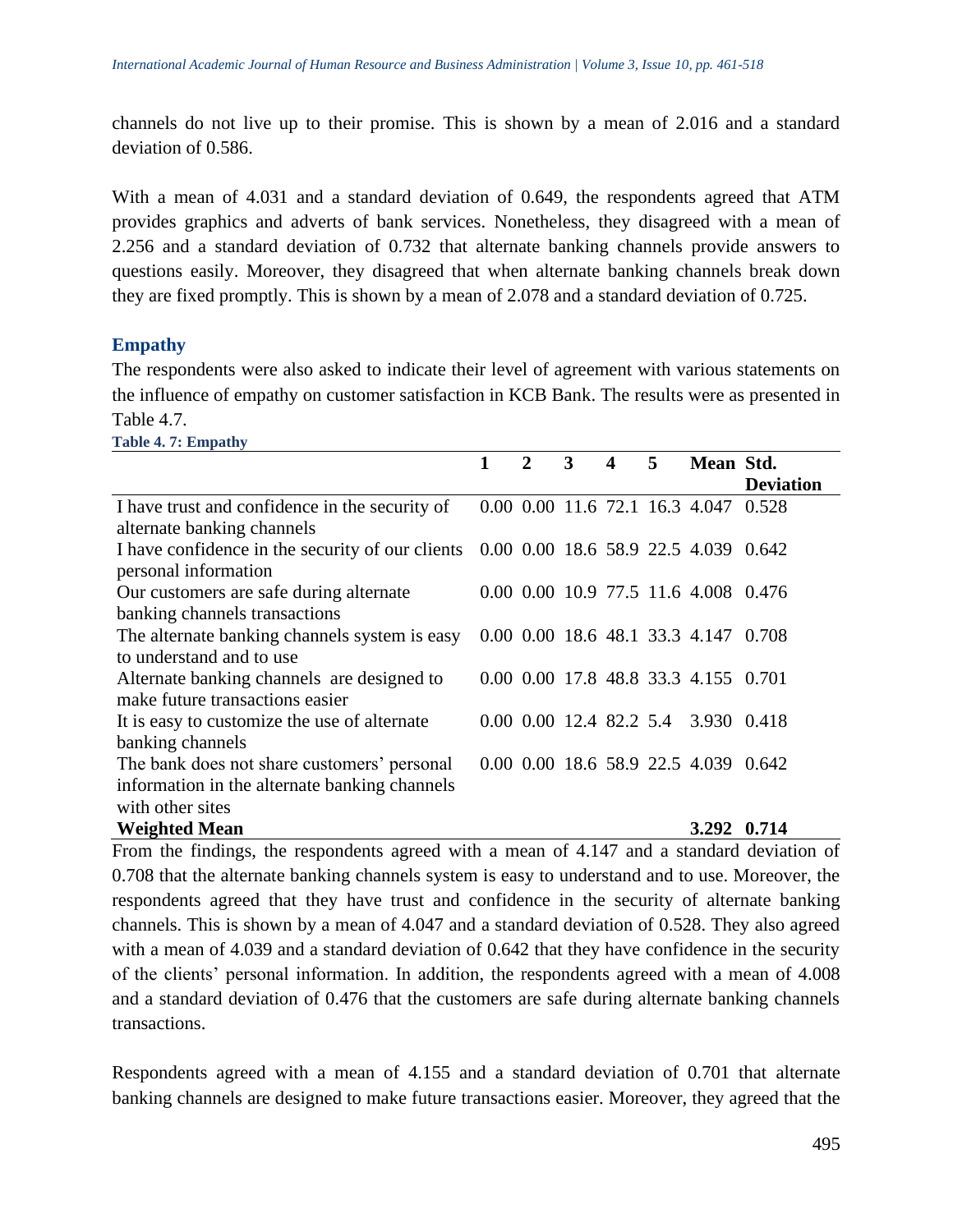bank does not share customers' personal information in the alternate banking channels with other sites. This is shown by a mean of 4.039 and a standard deviation of 0.642. In addition, they agreed with a mean of 3.930 and a standard deviation of 0.418 that it is easy to customize the use of alternate banking channels.

#### **Tangibles**

The respondents were requested to indicate their level of agreement with various statements on tangibles of ABC and customer satisfaction in KCB Bank. The results were ash shown in Table 4.8.

|                                                                                      | $\mathcal{D}_{\cdot}$ | 3 | 4 | 5 | Mean Std.                            |                  |
|--------------------------------------------------------------------------------------|-----------------------|---|---|---|--------------------------------------|------------------|
|                                                                                      |                       |   |   |   |                                      | <b>Deviation</b> |
| The alternate banking channels websites are.                                         |                       |   |   |   | 0.00 0.00 5.4 77.5 17.1 4.116 0.461  |                  |
| easy and conveniently located                                                        |                       |   |   |   |                                      |                  |
| Transactions are submitted in safe mode                                              |                       |   |   |   | 0.00 0.00 22.5 65.9 11.6 3.892 0.576 |                  |
| It is easy to log in and logout of the bank                                          |                       |   |   |   | 0.00 0.00 24.0 48.1 27.9 4.039 0.722 |                  |
| portal                                                                               |                       |   |   |   |                                      |                  |
| Alternate banking channels provide fast                                              |                       |   |   |   | 0.00 0.00 30.2 58.9 10.9 3.806 0.614 |                  |
| services                                                                             |                       |   |   |   |                                      |                  |
| The alternate banking channels waiting time is $0.00\,5.4$ 5.4 65.9 23.3 4.070 0.709 |                       |   |   |   |                                      |                  |
| acceptable                                                                           |                       |   |   |   |                                      |                  |
| The bank provides clear instructions on usage                                        |                       |   |   |   | 0.00 5.4 17.8 47.3 29.5 4.008 0.834  |                  |
| The bank's alternate banking channels                                                |                       |   |   |   | 0.00 5.4 12.4 52.7 29.5 4.062 0.798  |                  |
| personnel are available for the redress of                                           |                       |   |   |   |                                      |                  |
| problems                                                                             |                       |   |   |   |                                      |                  |
| Alternate banking channels provide a different 0.00 5.4 11.6 58.1 24.8 4.023 0.765   |                       |   |   |   |                                      |                  |
| range of services                                                                    |                       |   |   |   |                                      |                  |
| <b>Weighted Mean</b>                                                                 |                       |   |   |   | 3.292 0.714                          |                  |

From the findings, the respondents agreed with a mean of 4.116 and a standard deviation of 0.461 that the alternate banking channels websites are easy and conveniently located. The respondents also agreed with a mean of 4.039 and a standard deviation of 0.722 that it is easy to log in and logout of the bank portal. Moreover, they agreed that transactions are submitted in safe mode. This is shown by a mean of 3.892 and standard deviation of 0.576. Furthermore, the respondents agreed with a mean of 3.806 and standard deviation of 0.614 that alternate banking channels provide fast services.

With a mean of 4.070 and standard deviation of 0.709, the respondents agreed that the alternate banking channels waiting time is acceptable. Moreover, they agreed that the bank's alternate banking channels personnel are available for the redress of problems. This is shown by a mean of 4.062 and standard deviation of 0.798. Moreover, the respondents agreed with a mean of 4.023 and standard deviation of 0.765 that alternate banking channels provide a different range of services. Furthermore, they agreed that the bank provides clear instructions on usage. This is shown by a mean of 4.008 and standard deviation of 0.834.

# **Table 4. 8: Tangibles**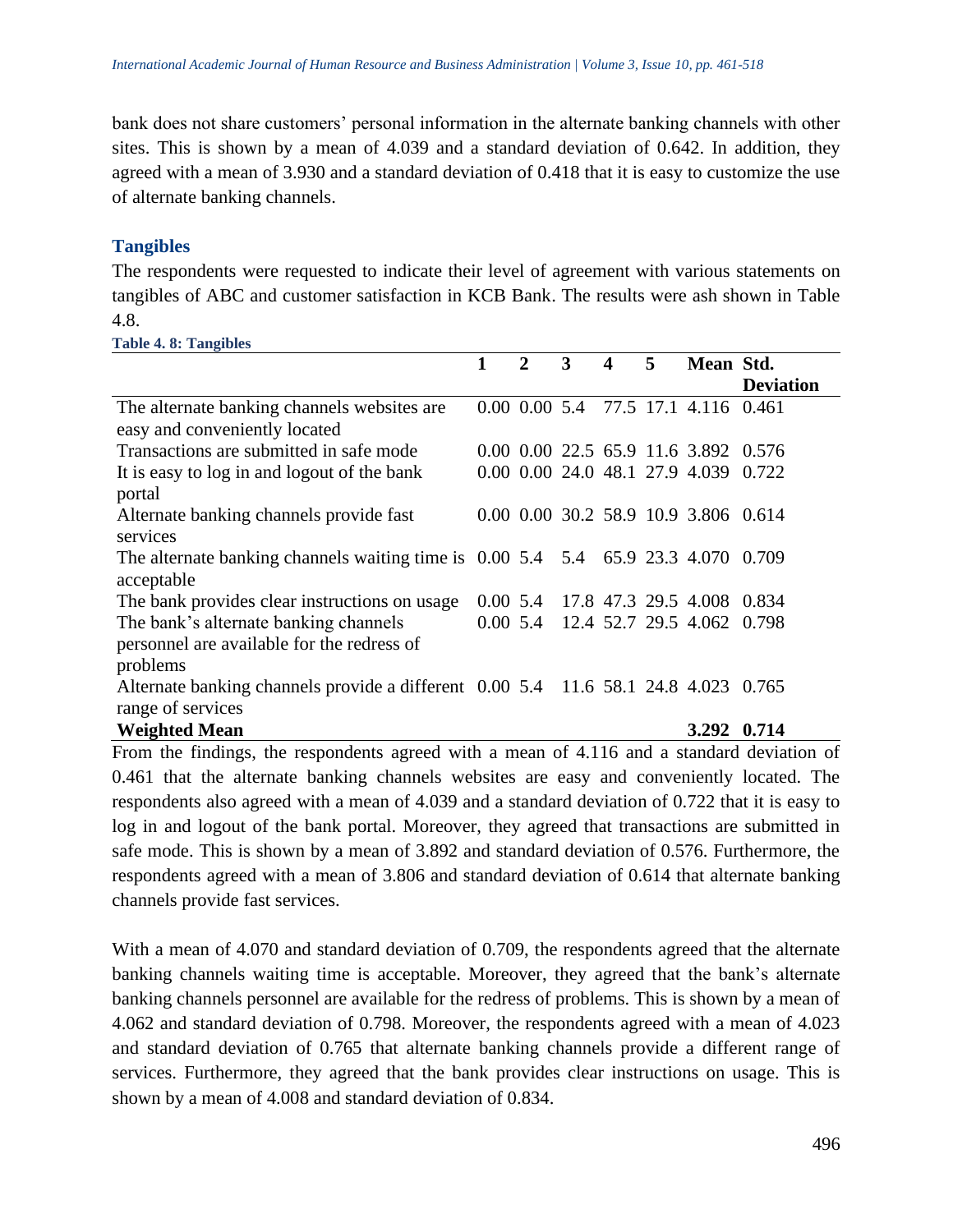#### **Employee Readiness**

The third objective of the study was to assess the influence of employee readiness on customer satisfaction in KCB Bank.

#### **Employee Engagement**

The respondents were asked to indicate their level of agreement with various statements on the influence of employee engagement on the customer satisfaction at KCB Bank. The results were as shown in Table 4.9.

Table 4. 9: Employee Engagement

|                                                 |  | 3 | 5 | Mean Std.                            |                  |
|-------------------------------------------------|--|---|---|--------------------------------------|------------------|
|                                                 |  |   |   |                                      | <b>Deviation</b> |
| As an employee supporting alternate banking     |  |   |   | 0.00 0.00 18.6 57.4 24.0 4.054 0.653 |                  |
| channels, I feel my personality matches that of |  |   |   |                                      |                  |
| the bank's image                                |  |   |   |                                      |                  |
| As an employee supporting alternate banking     |  |   |   | 0.00 0.00 18.6 58.9 22.5 4.039 0.642 |                  |
| channels, I am proud to tell others I work for  |  |   |   |                                      |                  |
| the bank and promote its products               |  |   |   |                                      |                  |
| As an employee supporting alternate banking     |  |   |   | 0.00 0.00 7.0 65.9 27.1 4.202 0.550  |                  |
| channels, I feel my work get little recognition |  |   |   |                                      |                  |
| or support from management                      |  |   |   |                                      |                  |
| As an employee supporting alternate banking     |  |   |   | 0.00 0.00 24.0 70.5 5.4 3.814 0.512  |                  |
| channels, I do more that is expected of me      |  |   |   |                                      |                  |
| <b>Weighted Mean</b>                            |  |   |   | 3.292 0.714                          |                  |

From the findings, the respondents agreed with a mean of 4.202 and a standard deviation of 0.550 that as the employees supporting alternate banking channels, they feel that their work get little recognition or support from management. In addition, the respondents agreed with a mean of 4.054 and a standard deviation of 0.653 that as employees supporting alternate banking channels, they feel that their personality matches that of the bank's image. With a mean of 4.039 and a standard deviation of 0.642, the respondents agreed that as the employees supporting alternate banking channels, they are proud to tell others that they work for the bank and promote its products. Moreover, they agreed with a mean of 3.814 and standard deviation of 0.512 that as the employees supporting alternate banking channels, they do more of what is expected of them. However, with a mean of 1.814 and standard deviation of 0.748, they disagreed that as the employees supporting alternate banking channels, they frequently think of quitting the job.

## **Training and Assurance**

The respondents were requested to indicate their level of agreement with various statements on the influence of employee training and assurance on the influence of employee readiness on customer satisfaction in KCB Bank. The results were as shown in Table 4.10.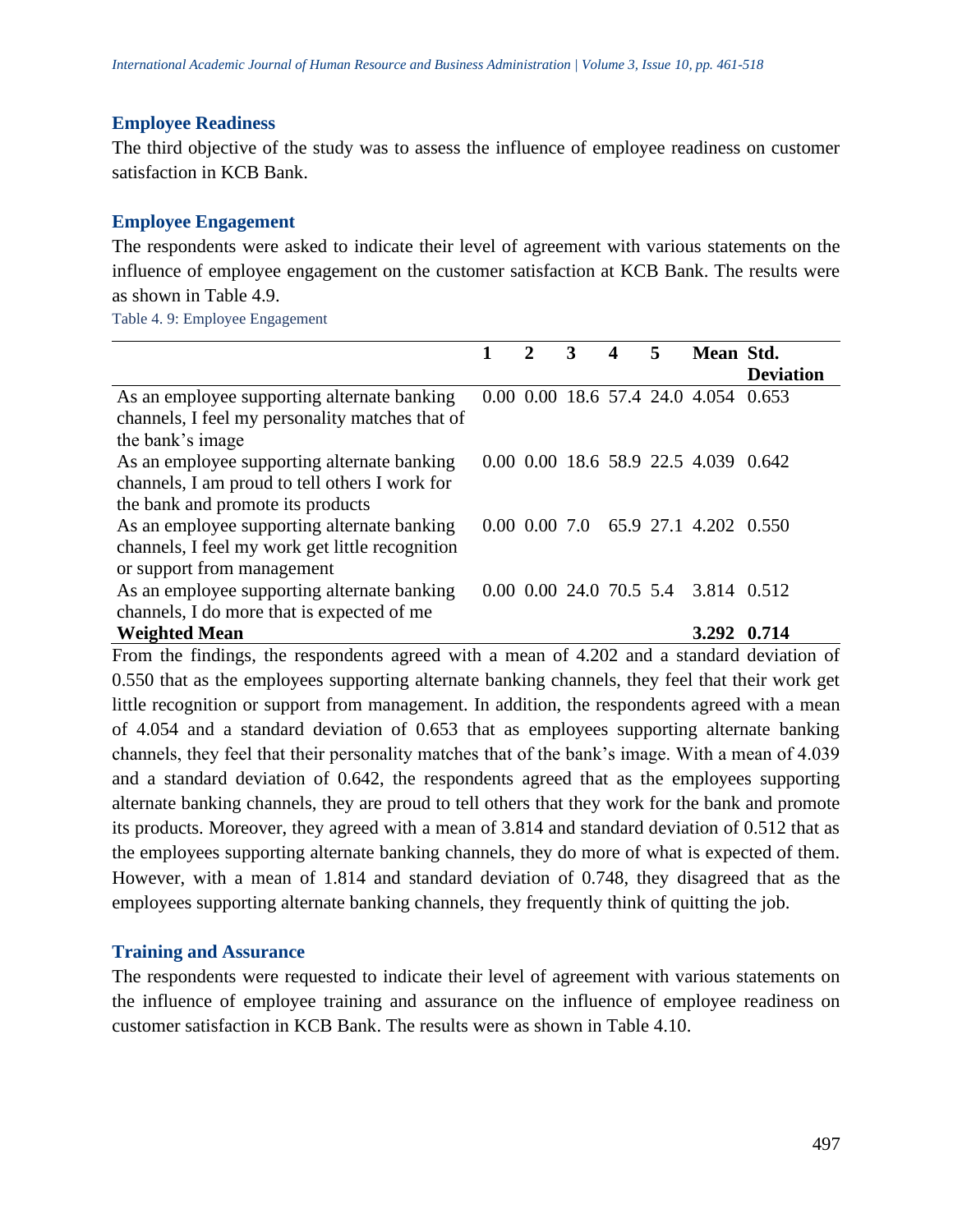| <b>Table 4. 10: Training and Assurance</b>                                |                   |                           |                    |                  |                       |                                |                  |
|---------------------------------------------------------------------------|-------------------|---------------------------|--------------------|------------------|-----------------------|--------------------------------|------------------|
|                                                                           | $\mathbf{1}$      | $\mathbf{2}$              | 3                  | $\boldsymbol{4}$ | 5                     | <b>Mean</b>                    | Std.             |
|                                                                           |                   |                           |                    |                  |                       |                                | <b>Deviation</b> |
| Managers cultivate employee readiness to                                  | 0.00 <sub>1</sub> |                           |                    |                  | $0.00$ 11.6 72.1 16.3 | 4.047                          | 0.528            |
| embrace new tasks and structure from the                                  |                   |                           |                    |                  |                       |                                |                  |
| start of implementing the alternate banking                               |                   |                           |                    |                  |                       |                                |                  |
| channels                                                                  |                   |                           |                    |                  |                       |                                |                  |
| Managers increase perceived job benefits                                  |                   |                           |                    |                  |                       | 0.00 0.00 22.5 41.9 35.7 4.132 | 0.754            |
| among employees to promote alternate                                      |                   |                           |                    |                  |                       |                                |                  |
| banking channels' satisfaction                                            |                   |                           |                    |                  |                       |                                |                  |
| Managers send out prompt communication                                    |                   |                           | 22.5 65.1 11.6 0.8 |                  | 0.00                  | 1.907                          | 0.605            |
| to employees about new developments in                                    |                   |                           |                    |                  |                       |                                |                  |
| alternate banking channels                                                |                   |                           |                    |                  |                       |                                |                  |
| Managers help employees to understand that 0.00 0.00 10.9 55.8 33.3 4.225 |                   |                           |                    |                  |                       |                                | 0.628            |
| their productivity and efficiency increases                               |                   |                           |                    |                  |                       |                                |                  |
| with alternate banking channels                                           |                   |                           |                    |                  |                       |                                |                  |
| Employees see great confidence and                                        |                   | $0.00\quad 0.00\quad 5.4$ |                    |                  |                       | 54.3 40.3 4.349                | 0.582            |
| commitment for the top management in the                                  |                   |                           |                    |                  |                       |                                |                  |
| alternate banking channels' system                                        |                   |                           |                    |                  |                       |                                |                  |
| Managers have established training courses                                |                   |                           | 22.5 53.5 22.5 1.6 |                  | 0.00                  | 2.031                          | 0.717            |
| to increase the employee technology                                       |                   |                           |                    |                  |                       |                                |                  |
| readiness                                                                 |                   |                           |                    |                  |                       |                                |                  |
| <b>Weighted Mean</b>                                                      |                   |                           |                    |                  |                       | 3.292                          | 0.714            |

As shown in Table 4.10, the respondents agreed with a mean of 4.349 and a standard deviation of 0.582 that employees see great confidence and commitment by top management in the alternate banking channels' system. Moreover, they agreed that managers help employees to understand that their productivity and efficiency increases with alternate banking channels. This is shown by a mean of 4.225 and a standard deviation of 0.628. In addition, the respondents agreed with a mean of 4.147 and a standard deviation of 0.614 that managers have set conducive environment for employees to promote commitment and avoid resistance to the alternate banking channels. Furthermore, they agreed with a mean of 4.132 and a standard deviation of 0.754 that managers' increase perceived job benefits among employees to promote alternate banking channels' satisfaction.

The respondents also agreed that managers cultivate employee readiness to embrace new tasks and structure from the start of implementing the alternate banking channels. This is shown by a mean of 4.047 and a standard deviation of 0.528. However, with a mean of 2.031 and a standard deviation of 0.717, the respondents disagreed with the statement indicating that managers have established training courses to increase the employee technology readiness. Moreover, the respondents disagreed that managers send out prompt communication to employees about new developments in alternate banking channels. This is shown by a mean of 1.907 and a standard deviation of 0.605.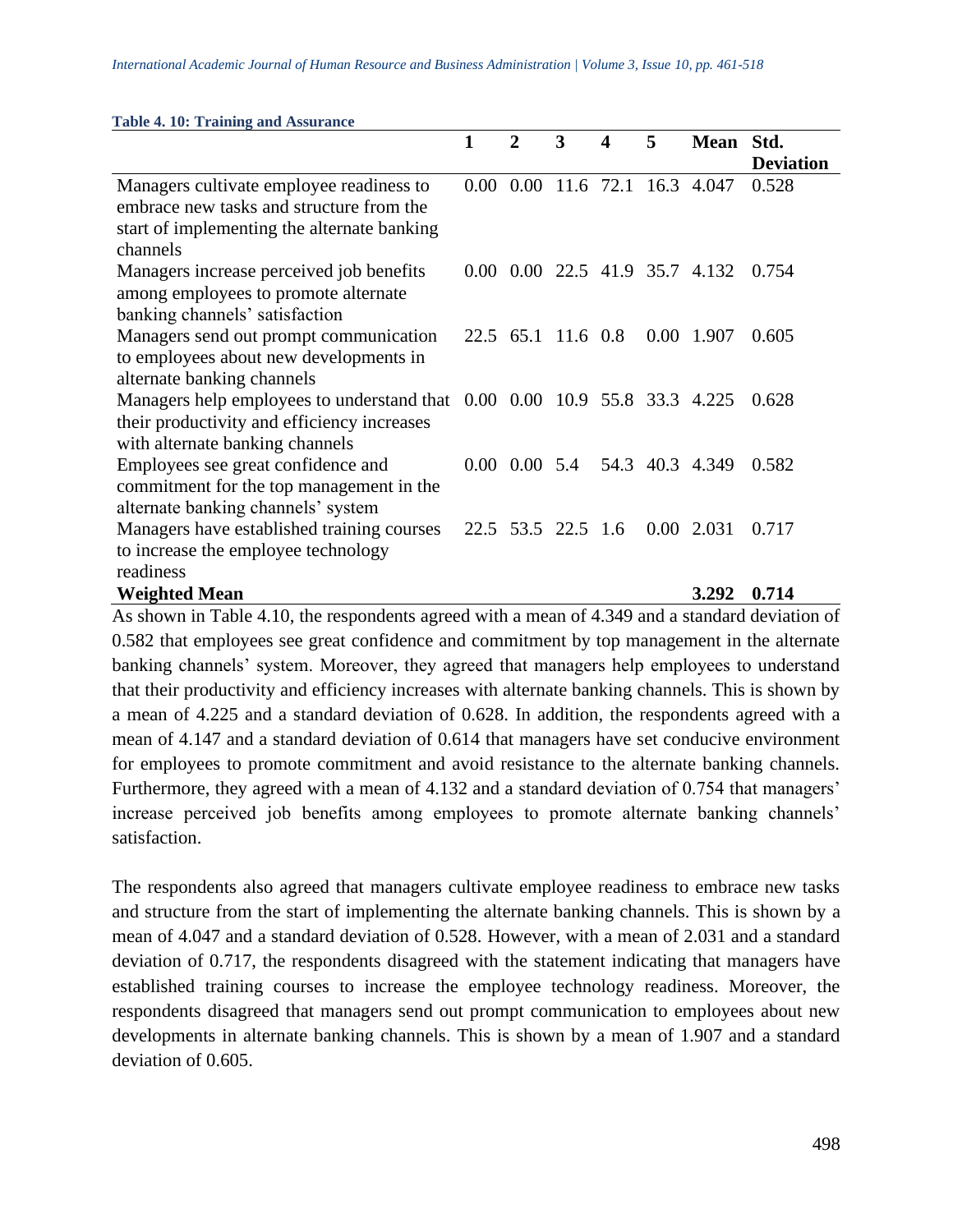## **Customer Relationship Management Ability**

The respondents were asked to indicate their level of agreement with various statements pertaining to the influence of CRM ability on customer satisfaction in KCB Bank. The results were as shown in Table 4.11.

**Table 4. 11: Customer Relationship Management Ability 1 2 3 4 5 Mean Std. Deviation** As an employee, I believe the level of service provision is better in a branch than over the telephone or Internet. 0.00 0.00 11.6 70.5 17.8 4.062 0.541 As an employee, I find it difficult to remember 16.3 59.7 18.6 0.00 5.4 2.186 0.899 passwords and security questions As an employee, I believe that the level of service is the same irrespective of what communication channel I use 5.4 64.3 19.4 0.00 10.9 2.465 1.008 As an employee, I find banking opening hours to be inconvenient and no need to visit a branch 5.4 70.5 18.6 0.00 5.4 2.295 0.804 As an employee, I would only use alternate banking channels if it was necessary 0.00 0.00 10.9 58.1 31.0 4.202 0.617 As an employee, If alternate banking channels were offered by the bank I would be the first to try it 0.00 0.00 13.2 64.3 22.5 4.093 0.592 Some financial transactions are too important to be arranged through alternate banking channels 22.5 60.5 17.1 0.00 0.00 1.946 0.629 **Weighted Mean 3.292 0.714**

According to the findings, the respondents agreed with a mean of 4.062 and a standard deviation of 0.541 that as employees, they believe that the level of service provision is better in a branch than over the telephone or Internet. However, with a mean of 2.465 and a standard deviation of 1.008, the respondents disagreed that as employees, they believe that the level of service is the same irrespective of what communication channel they use. Moreover, with a mean 2.295 and a standard deviation of 0.804, the respondents disagreed that as employees, they find banking opening hours to be inconvenient and no need to visit a branch.

Moreover, the respondents agreed with a mean of 4.202 and a standard deviation of 0.617 that as employees, they would only use alternate banking channels if it was necessary. With a mean of 4.093 and a standard deviation of 0.592, the respondents agreed that as employees, if alternate banking channels were offered by the bank they would be the first to try it. Nonetheless, the respondents disagreed that some financial transactions are too important to be arranged through alternate banking channels. This is shown by a mean of 1.946 and a standard deviation of 0.629.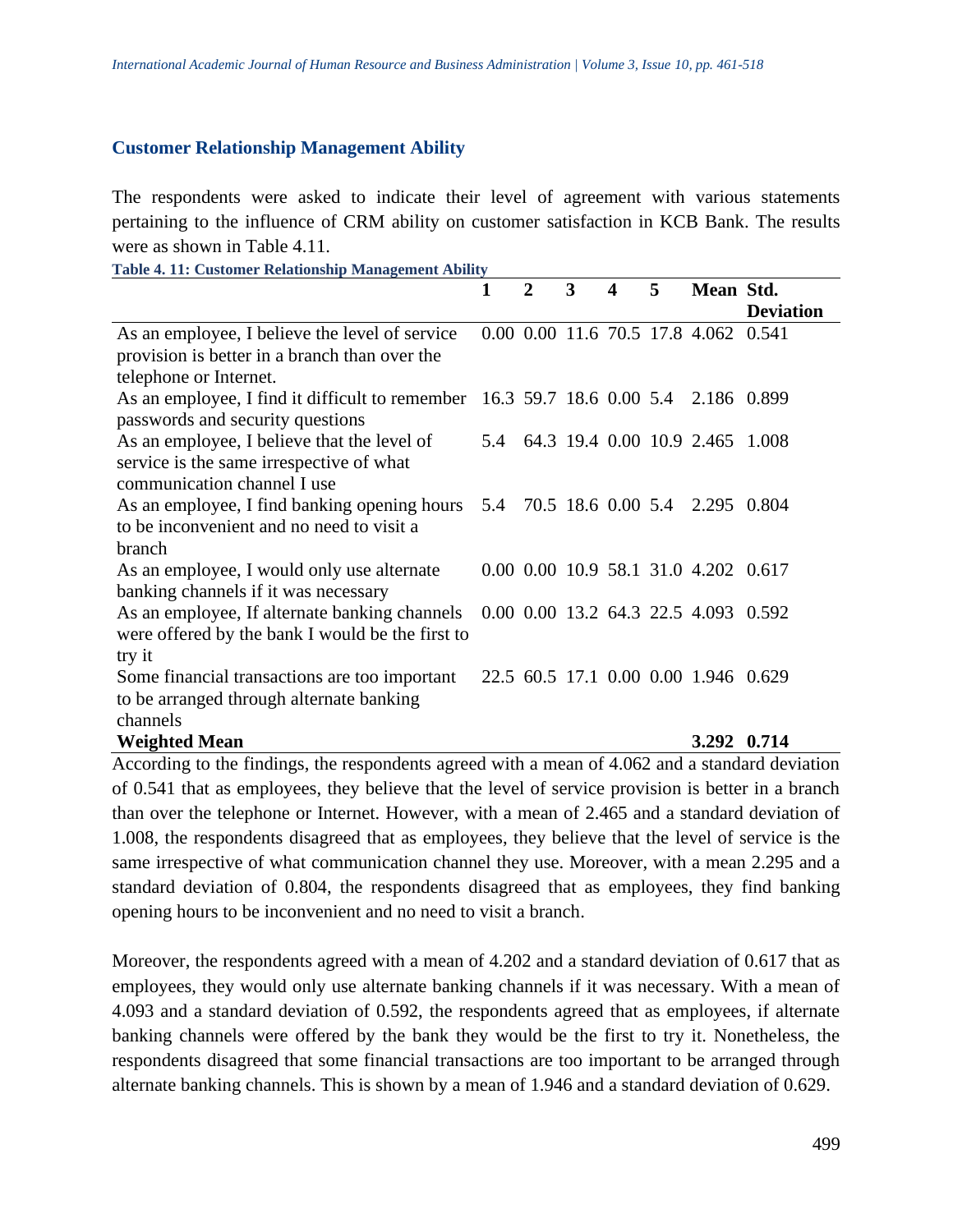#### **Customer Satisfaction in KCB Bank**

The measures of customer satisfaction in KCB Bank include perceived efficiency, brand perception and cost effectiveness. Primary data on perceived efficiency, brand perception and cost effectiveness was obtained from KCB Bank based in Nairobi, Kenya. Table 4.12 shows the extent to which customer satisfaction as ABC adoption strategy is integrated at KCB Bank. **Table 4. 12: Customer Satisfaction in KCB Bank**

|                                                                                  | $\mathbf{1}$ | $\mathbf{2}$ | 3 | 4 | 5 | Mean Std.                            |                  |
|----------------------------------------------------------------------------------|--------------|--------------|---|---|---|--------------------------------------|------------------|
|                                                                                  |              |              |   |   |   |                                      | <b>Deviation</b> |
| The bank has a customer satisfaction strategy                                    |              |              |   |   |   | 0.00 0.00 22.5 44.2 33.3 4.109 0.742 |                  |
| related to alternate banking channels                                            |              |              |   |   |   |                                      |                  |
| The bank has a customer satisfaction policy                                      |              |              |   |   |   | 0.00 0.00 10.9 39.5 49.6 4.388 0.677 |                  |
| and guideline for the use by the bank branch                                     |              |              |   |   |   |                                      |                  |
| network                                                                          |              |              |   |   |   |                                      |                  |
| The bank promotes feedback on alternate                                          |              |              |   |   |   | 0.00 0.00 24.0 43.4 32.6 4.085 0.750 |                  |
| banking channels from customers and                                              |              |              |   |   |   |                                      |                  |
| employees                                                                        |              |              |   |   |   |                                      |                  |
| The managers support employees by providing 22.5 58.9 18.6 0.00 0.00 1.961 0.642 |              |              |   |   |   |                                      |                  |
| training and resources for alternate banking                                     |              |              |   |   |   |                                      |                  |
| channels                                                                         |              |              |   |   |   |                                      |                  |
| There is a bank committee in charge of                                           |              |              |   |   |   | 0.00 0.00 7.0 65.1 27.9 4.209 0.554  |                  |
| monitoring alternate banking channels quality                                    |              |              |   |   |   |                                      |                  |
| and performance.                                                                 |              |              |   |   |   |                                      |                  |
| The bank has set given motivation incentives                                     |              |              |   |   |   | 0.00 0.00 17.1 66.7 16.3 3.992 0.580 |                  |
| for exceptional customers and employees                                          |              |              |   |   |   |                                      |                  |
| adopting alternate banking channels.                                             |              |              |   |   |   |                                      |                  |
| The bank can follow up the nature and kind of                                    |              |              |   |   |   | 0.00 0.00 11.6 61.2 27.1 4.155 0.605 |                  |
| customer adopting alternate banking channels.                                    |              |              |   |   |   |                                      |                  |
| <b>Weighted Mean</b>                                                             |              |              |   |   |   | 3.292 0.714                          |                  |

From the findings, the respondents agreed that bank has a customer satisfaction policy and guideline for the use by the bank branch network. This is shown by a mean of 4.388 and a standard deviation of 0.677. Moreover, with a mean of 4.109 and a standard deviation of 0.742, the respondents agreed that the bank has a customer satisfaction strategy related to alternate banking channels. In addition, they agreed that the bank promotes feedback on alternate banking channels from customers and employees as shown by mean of 4.085 and a standard deviation of 0.750. Nevertheless, they disagreed that the managers support employees by providing training and resources for alternate banking channels. This is shown by a mean of 1.961 and a standard deviation of 0.642.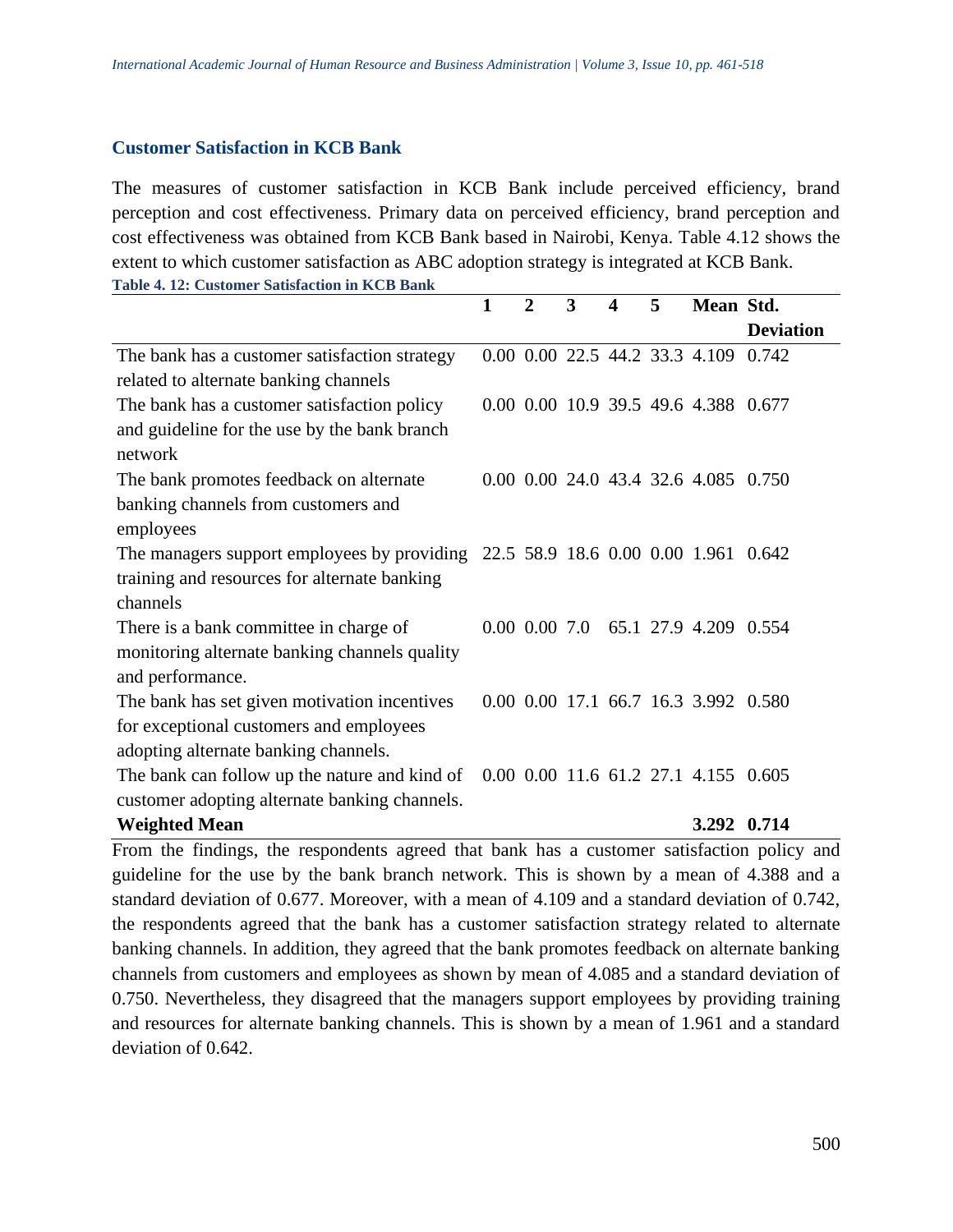The respondents agreed with a mean of 4.209 and a standard deviation of 0.554 that there is a bank committee in charge of monitoring alternate banking channels quality and performance. Moreover, the respondents agreed that the bank can follow up the nature and kind of customer adopting alternate banking channels. This is shown by a mean of 4.155 and a standard deviation of 0.605. Furthermore, they agreed with a mean of 3.992 and a standard deviation of 0.580 that the bank has set given motivation incentives for exceptional customers and employees adopting alternate banking channels.

#### **Inferential Statistics**

The study used correlation analysis to establish the relationship between the independent variables (customer readiness, service quality and employee readiness) and the dependent variable (customer satisfaction in KCB Bank). Multiple regression analysis was used to test for effects of each independent variable on dependent variable using beta coefficients.

## **Correlation Analysis**

This study used Pearson product-moment correlation analysis to establish whether there is an association between the independent variables and the dependent variable. A positive correlation shows that there is a positive relationship between the variables while a negative correlation shows that there is a negative relationship between the variables. The results were as shown in Table 4.13.

|                        |             | <b>Customer</b><br>satisfaction | <b>Customer</b><br>readiness | <b>Perceived</b><br><b>Service</b><br>Quality | <b>Employee</b><br>readiness |
|------------------------|-------------|---------------------------------|------------------------------|-----------------------------------------------|------------------------------|
| Customer               | Pearson     | 1                               |                              |                                               |                              |
| satisfaction           | Correlation |                                 |                              |                                               |                              |
|                        | Sig. $(2-$  |                                 |                              |                                               |                              |
|                        | tailed)     |                                 |                              |                                               |                              |
|                        | N           | 129                             |                              |                                               |                              |
| Customer               | Pearson     | $.694**$                        | $\mathbf{1}$                 |                                               |                              |
| readiness              | Correlation |                                 |                              |                                               |                              |
|                        | Sig. $(2-$  | .000                            |                              |                                               |                              |
|                        | tailed)     |                                 |                              |                                               |                              |
|                        | $\mathbf N$ | 129                             | 129                          |                                               |                              |
| Perceived              | Pearson     | $.883**$                        | .144                         | $\mathbf{1}$                                  |                              |
| <b>Service Quality</b> | Correlation |                                 |                              |                                               |                              |
|                        | Sig. $(2-$  | .000                            | .091                         |                                               |                              |
|                        | tailed)     |                                 |                              |                                               |                              |
|                        | $\mathbf N$ | 129                             | 129                          | 129                                           |                              |
| Employee               | Pearson     | $.744***$                       | .104                         | .092                                          | $\mathbf{1}$                 |
| readiness              | Correlation |                                 |                              |                                               |                              |
|                        | $Sig. (2-$  | .000                            | .121                         | .137                                          |                              |
|                        | tailed)     |                                 |                              |                                               |                              |
|                        | N           | 129                             | 129                          | 129                                           | 129                          |

**Table 4. 13: Correlation Coefficients** 

\*\*. Correlation is significant at the 0.01 level (2-tailed).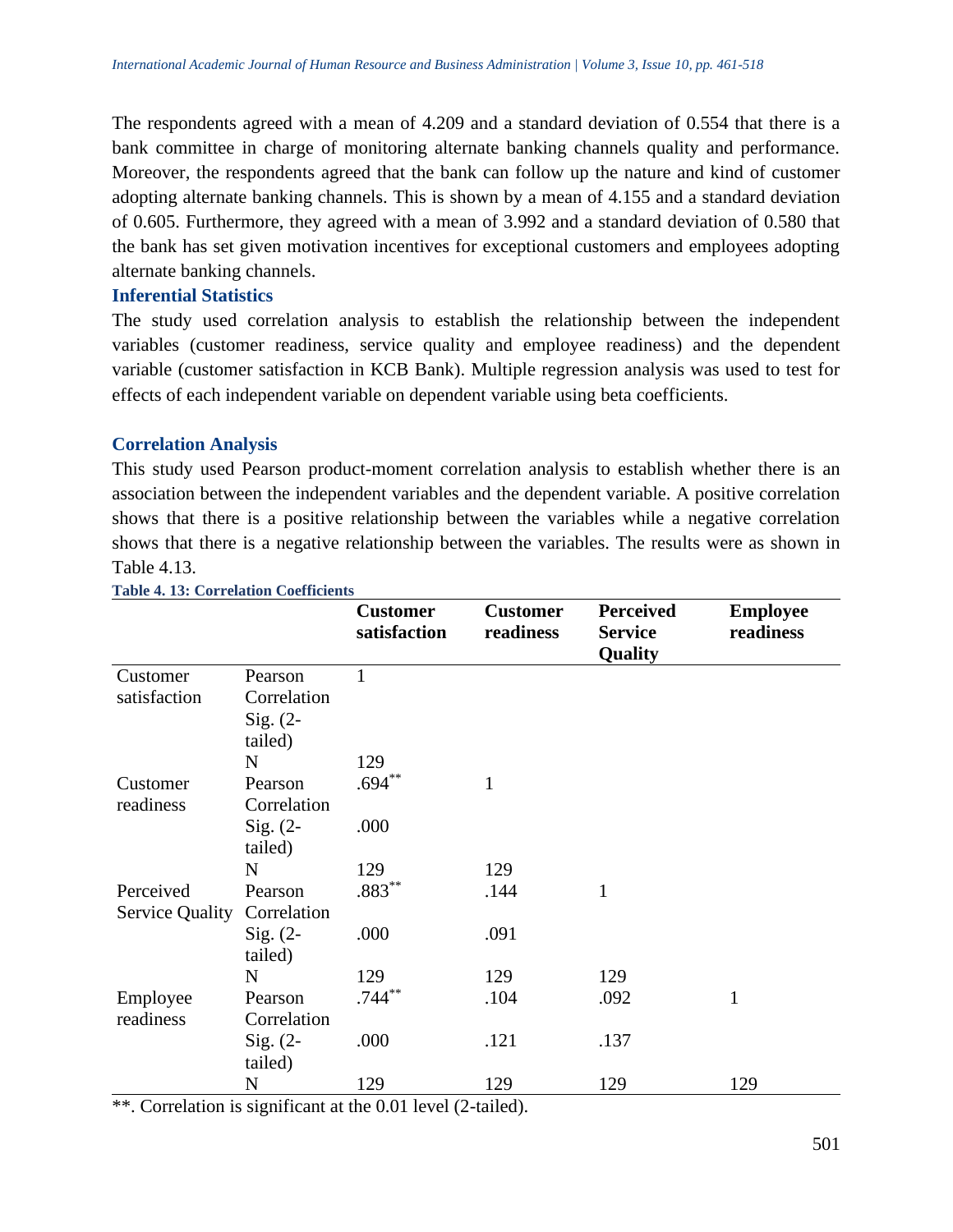From the correlation analysis, the study found that there is a positive relationship between customer readiness and customer satisfaction in KCB Bank where the correlation coefficient was 0.694. The relationship was significant because the p-value (0.000) was less than the significance level (0.05). The study also found that perceived service quality and customer satisfaction in KCB Bank correlate positively with correlation coefficient of 0.883. The p-value was 0.000 which was less than the significance level  $(0.05)$  and hence the relationship was significant. The study further established that there is a positive relationship between employee readiness and customer satisfaction in KCB Bank as indicated by a correlation coefficient of 0.744. The association was considered significant as the p-value (0.000) was less than the significance level  $(0.05)$ .

## **Hypothesis Testing**

A multivariate regression analysis was also carried out to determine the weight of the relationship between dependent variable and the three independent variables. Since the independent variables in this study are three in numbers, the multi regression model was as follows

$$
Y = \beta_0 + \beta_1 X_1 + \beta_2 X_2 + \beta_3 X_3 + \varepsilon
$$

Whereby; Y = customer satisfaction; B<sub>0</sub> = Constant;  $\beta_1$ -  $\beta_3$  = Coefficients of determination; X<sub>1</sub> = customer readiness;  $X_2$  = perceived service quality;  $X_3$  = employee readiness;  $\varepsilon$  = Error term

The model summary shows the variance proportion in the dependent variable that can be explained by the independent variables. The results of the model summary are as presented in Table 4.14.

| Table 4. 14: Model Summary |       |                 |                          |                                   |  |  |  |
|----------------------------|-------|-----------------|--------------------------|-----------------------------------|--|--|--|
| <b>Model</b>               | R     | <b>R</b> Square | <b>Adjusted R Square</b> | <b>Std. Error of the Estimate</b> |  |  |  |
|                            | 0.882 | 0.778           | 0.748                    | 0.25928                           |  |  |  |

a. Predictors: (Constant), Employee readiness, Perceived Service Quality, Customer readiness The R-Squared is the variance proportion in the dependent variable that can be explained by the independent variables. From the findings, the R-squared in this study was 0.778, which shows that the three independent variables (employee readiness, perceived service quality, customer plained 77.8 percent of the variation in the dependent variable.

|              | <b>Table 4. 15: Analysis of Variance</b> |                       |     |                    |        |                  |  |  |  |
|--------------|------------------------------------------|-----------------------|-----|--------------------|--------|------------------|--|--|--|
| <b>Model</b> |                                          | <b>Sum of Squares</b> | df  | <b>Mean Square</b> |        | Sig.             |  |  |  |
|              | Regression                               | 8.162                 |     | 2.721              | 40.468 | 000 <sup>b</sup> |  |  |  |
|              | Residual                                 | 8.403                 | 125 | .067               |        |                  |  |  |  |
|              | Total                                    | 16.565                | 128 |                    |        |                  |  |  |  |

| readiness) jointly explained |  |  |
|------------------------------|--|--|
|------------------------------|--|--|

a. Dependent Variable: Customer satisfaction

b. Predictors: (Constant), Employee readiness, Perceived Service Quality, Customer readiness

From Table 4.15, the analysis of variance in this study was used to determine whether the model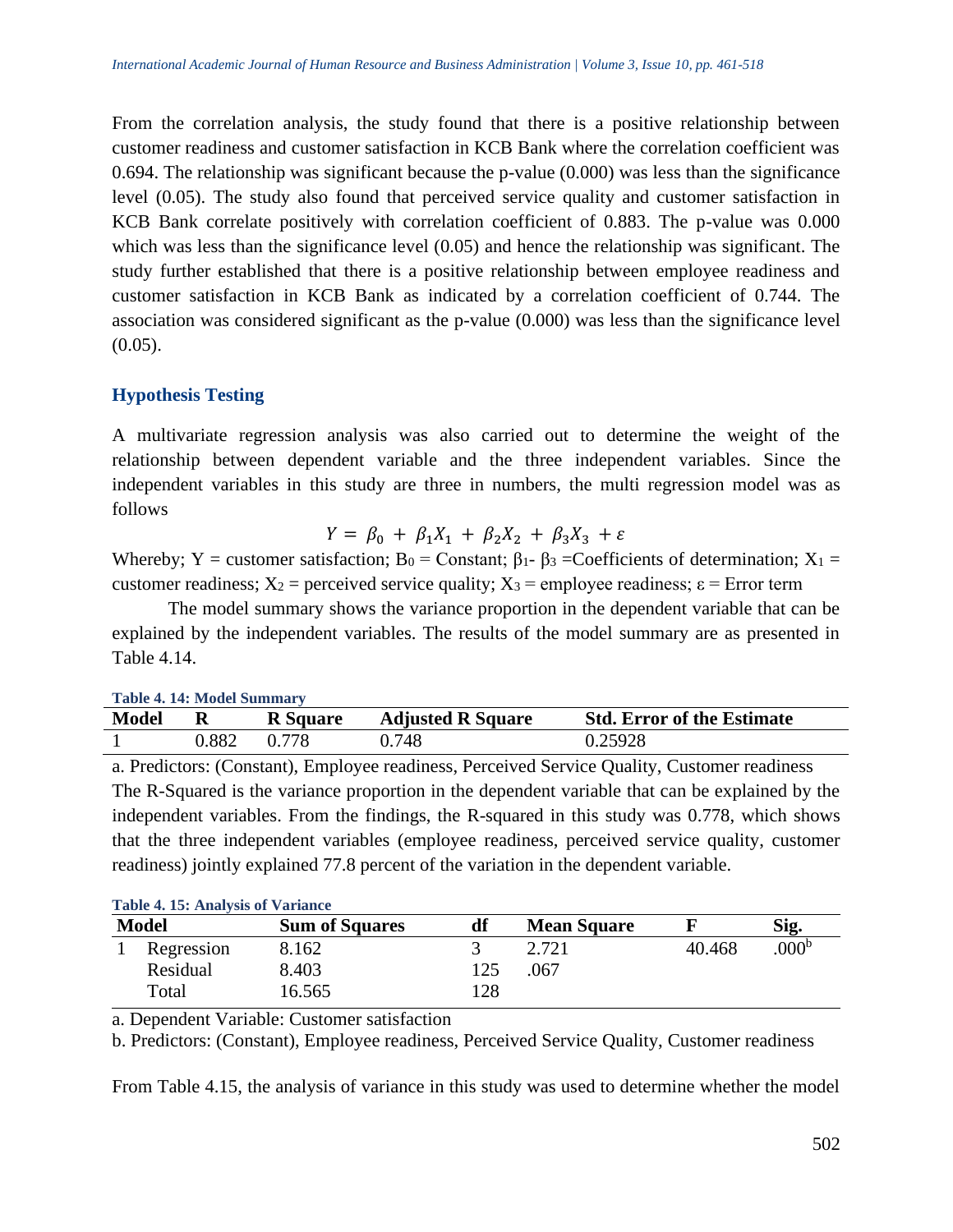is a good fit for the data. The results show that the model was significant as the p-value (0.000) was less that 0.05 (significance level) indicating the model is statistically significant in establishing the effect of employee readiness, perceived service quality and customer readiness on customer satisfaction in KCB Bank. Further, the F-calculated (40.468) was found to be more than the F-critical (2.70) which shows that the models was a good fit for the data and hence appropriate in establishing the influence of the three independent variables on the dependent variable.

| <b>Model</b> |                           | <b>Coefficients</b> | <b>Unstandardized</b> | <b>Standardized</b><br><b>Coefficients</b> |       | Sig.  |  |
|--------------|---------------------------|---------------------|-----------------------|--------------------------------------------|-------|-------|--|
|              |                           | В                   | <b>Std. Error</b>     | <b>Beta</b>                                |       |       |  |
|              | (Constant)                | 0.460               | 0.148                 |                                            | 3.108 | 0.000 |  |
|              | <b>Customer</b> readiness | 0.362               | 0.138                 | 0.350                                      | 2.623 | 0.021 |  |
|              | Perceived Service         | 0.770               | 0.101                 | 0.781                                      | 7.624 | 0.000 |  |
|              | Quality                   |                     |                       |                                            |       |       |  |
|              | Employee readiness        | 0.441               | 0.161                 | 0.425                                      | 2.739 | 0.006 |  |

**Table 4. 16: Regression Coefficients** 

a. Dependent Variable: Customer satisfaction

Using the unstandardized coefficients the following equation applies:

Y =  $0.460+0.362X_1+0.770X_2+0.441X_3+\epsilon$ 

The regression equation above has established that holding all the independent variables (employee readiness, perceived service quality, customer readiness) constant the customer satisfaction in KCB Bank was 1.215 units.

# **H01: There is no significant relationship between customer readiness and customer satisfaction in KCB Bank**

Further, the findings show that there is a significant positive relationship between customer readiness and customer satisfaction in KCB Bank as shown by a coefficient of  $0.362$  (p-value = 0.000). A unit increase in customer readiness would lead to a 0.362 increase in customer satisfaction in KCB Bank. The study failed to accept the null hypothesis that there is no significant relationship between customer readiness and customer satisfaction in KCB Bank.

# **H02: There is no significant relationship between perceived service quality** and **customer satisfaction in KCB Bank**

The findings presented also show that there is a positive significant relationship between perceived service quality and customer satisfaction in KCB Bank as shown by a coefficient of 0.770 (p-value=0.000). This shows that a unit increase in perceived service quality would lead to a 0.770 increase in customer satisfaction in KCB Bank. The study failed to accept the null hypothesis that there is no significant relationship between perceived service quality and customer satisfaction in KCB Bank.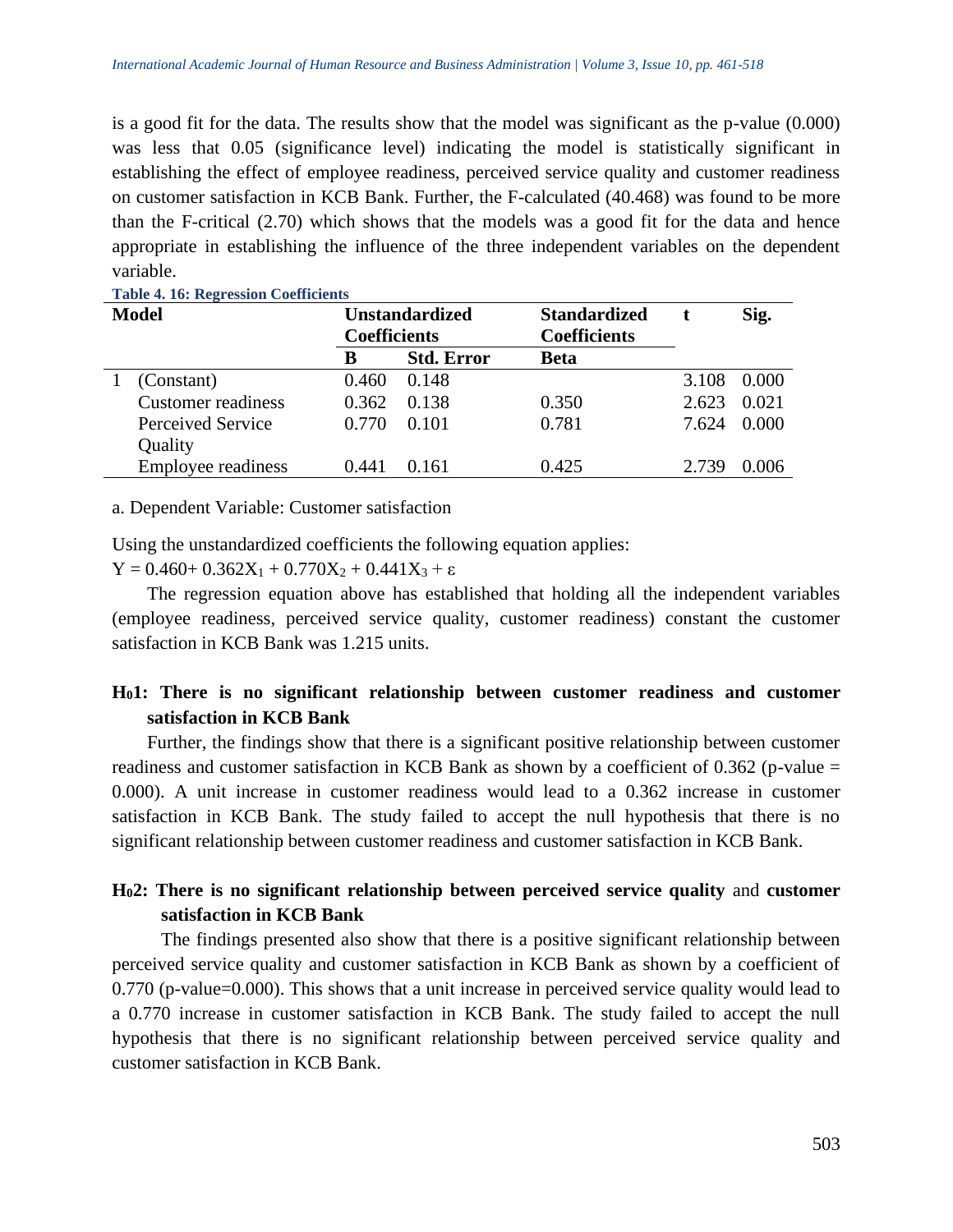# **H03: There is no significant relationship between employee readiness and customer satisfaction in KCB Bank**

In addition, the findings show that there is a positive significant relationship between employee readiness and customer satisfaction in KCB Bank as shown by a coefficient of 0.441 (p-value=0.001). A unit increase in employee readiness leads to a 0.441 increase in customer satisfaction in KCB Bank. The study failed to accept the null hypothesis that there is no significant relationship between employee readiness and customer satisfaction in KCB Bank.

# **SUMMARY OF FINDINGS, DISCUSSION, CONCLUSION AND RECOMMENDATIONS**

## **Introduction**

This chapter presents the summary of the findings, discussion of the findings, conclusions, recommendations and suggestion for further studies. The conclusions and recommendations for policy and practice drawn were focused on addressing the purpose of the study, which was to evaluate the adoption influence of alternate banking channels on customer satisfaction in the banking sector in Kenya. The study also sought to determine the influence of customer readiness, service quality and employee readiness on customer satisfaction in KCB Bank.

## **Summary of Major Findings**

The summary of the findings were provided as per the findings in chapter four covering the three objectives. The study found that customer readiness has a positive and significant effect on customer satisfaction in KCB Bank. This implies that an improvement in customer readiness would lead to an improvement on customer satisfaction in KCB Bank. The study established that role clarity, customers' ability and customers' motivation influence customer satisfaction in KCB Bank.

The study established that service quality has a positive and significant effect on customer satisfaction in KCB Bank. This implies that an improvement in service quality would lead to an improvement on customer satisfaction in KCB Bank. The study established that ABC reliability, empathy and tangibles influence the customer satisfaction in KCB Bank.

The study revealed that employee readiness has a positive and significant effect on customer satisfaction in KCB Bank. This implies that an improvement in employee readiness would lead to an improvement on customer satisfaction in KCB Bank. The study established that employee engagement, training and assurance and CRM ability influence the customer satisfaction in KCB Bank.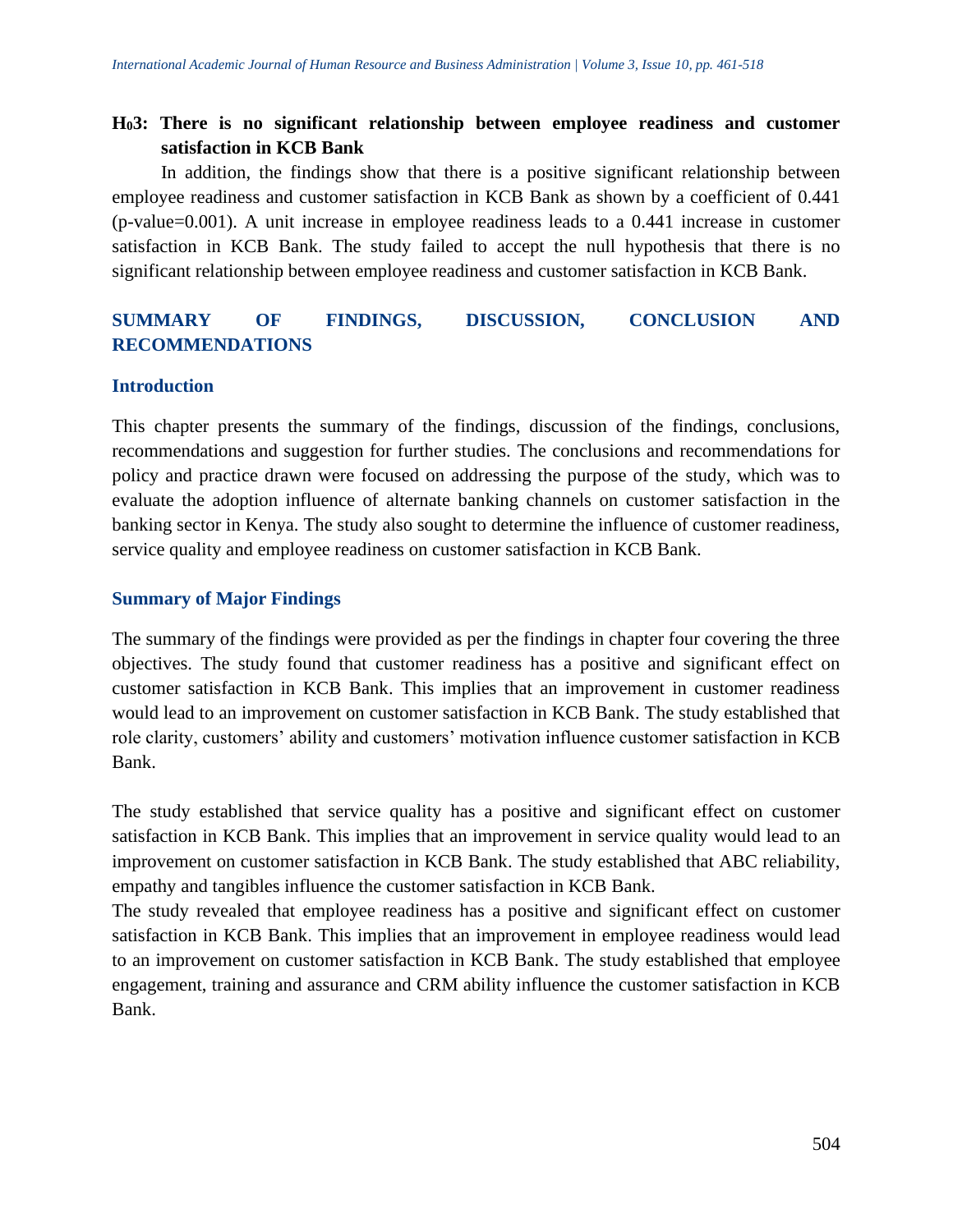#### **Discussion**

The discussions of the findings were done as per the objectives of the study. They are categorized into three main subject areas as detailed in the following section:

#### **Customer Readiness**

The study found that customer readiness has a positive and significant influence on the customer satisfaction in KCB Bank. The findings agree with Meuter et al., (2005) findings that customer readiness has a positive and significant influence on the performance of Banks in Kenya. The findings also agree with Acheampong et al., (2017) arguments that customer readiness as measured by technology readiness gives a positive effect on consumers' satisfaction. The study found that customers know what is expected of them if they use alternate banking channels. The study also revealed that customers in the organization feel certain on how to effectively use alternate banking channels. In addition, the study established that the steps in the process of using alternate banking channels are clear to the customers. These findings concur with Chandio et al., (2013) arguments that clear guidelines on the use of ABC significantly impact customer satisfaction. Moreover, the study established that customers in the organization are sure on how to use alternate banking channels properly. These findings conform to Berg, (2008) discoveries that access to knowledge on e-banking services and understanding the potential risks influences customer satisfaction. However, the study found that the respondents never agreed nor disagreed that the organization believes there are only vague directions regarding how to use alternate banking channels

Further, the study found that customers in the organization are confident in their ability when adopting alternate banking channels. These findings are contrary to Parasuraman & Colby, (2015) discoveries that there is proof of growing customer frustration while interacting with technology-based service delivery systems which is largely attributed to the lack of readiness and confidence when adopting alternate banking channels. Moreover, the study revealed that customers in the organization are fully capable of adopting alternate banking channels. Furthermore, the study found that customer's past experiences increase their confidence to successfully adopt alternate banking channels. These findings concur with Mukhongo et al., (2014) findings that fast and efficient service, friendliness of bank personnel, customer's past experiences and confidentiality influences the adoption of ABC by the customers. Moreover, the study established that customer adopting alternate banking channels do not feel that there are more difficult things involved than they are capable. The study also found that the customers feel qualified to transact when adopting alternate banking channels. These findings are in agreement with Acheampong et al., (2017) arguments that technology readiness is a related construct to consumer readiness and gives a positive moderating effect on consumers' attitudes to alternate banking channels.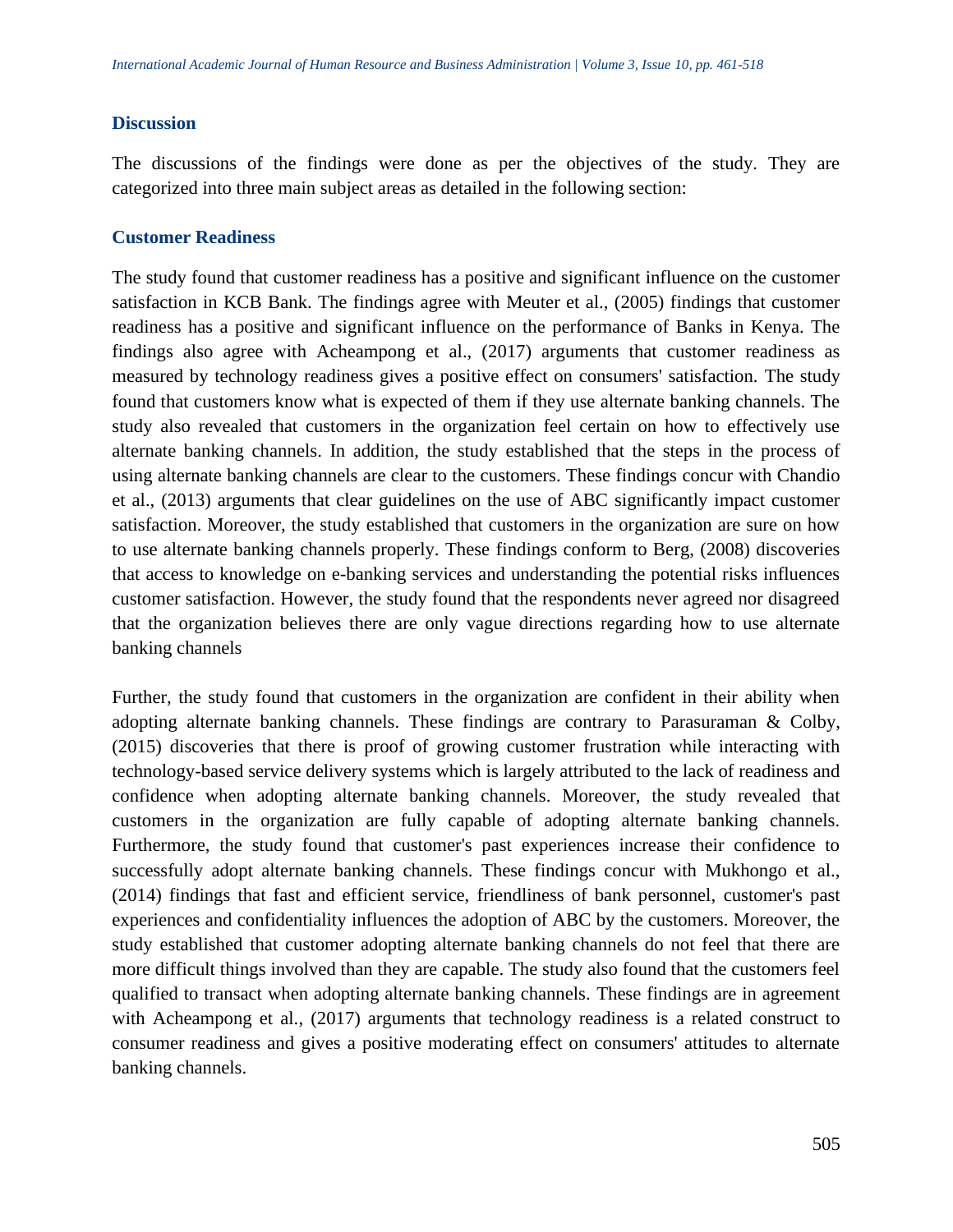The study found that using alternate banking channels to order a transaction provides the customers with added convenience. These findings are in line with Durkin et al., (2007) arguments that ABC makes it easy for employees to deliver services to customers by reducing the amount of work or time required. The study also revealed that if customers tried to use alternate banking channels, their transaction are often ordered successfully. In addition, the study revealed making the effort to use alternate banking channels among customers, results in a transaction being ordered successfully. These findings agree with O'Loughlin & Szmigin, (2006) findings that using alternate banking channels among customers' increases the transaction speed and ensures efficient service delivery which are critical in enhancing customer satisfaction. The findings of the study indicated that using alternate banking channels to order a transaction allows the customer to order a transaction whenever they want and provides them with more control over the transaction order as well as personal feelings of worthwhile accomplishment. These findings conform to Sadeghi et al., (2015) discoveries that using ABC to order a transaction enables the customer to order a transaction any time they want and gives them the control over it. Further, the study established that using alternate banking channels to order a transaction allows customers to order a transaction more quickly, provides them with feelings of independence and enjoyment from using the technology, increases customers' confidence in their skills, and they also allows customers to feel innovative in how they interact with a service provider. These findings conform to Jebarajakirthy  $\&$  Shankar, (2021) discoveries that using alternate banking channels to order a transaction enables customers to exhibit a strong motivation to use and enjoy the stimulation of trying new technologies.

## **Service Quality**

The study found that service quality has a positive and significant effect on customer satisfaction in KCB Bank. These findings conform to Cronin, (2003); Rust & Lemon, (2001) arguments that service quality has been recognized as having the potential to deliver strategic benefits, such as improved customer loyalty and profitability. In addition, the findings concur with Mittal et al., (2016) discoveries that positive performance of a service quality attribute has less impact on overall consumer satisfaction than the negative performance of that same attribute. Moreover, the study revealed that with alternate banking channels, services at KCB Bank are provided when they are promised. These findings are in agreement with Lenka et al. (2009) discoveries that ABC ensures that the services are delivered to customers on time and at the right quality which in turn enhances customer satisfaction. In addition, the study found that alternate banking channels perform services right the first time. The study also revealed that alternate banking channels live up to their promise. Moreover, the study indicated that ATM provides graphics and adverts of bank services. However, the study established that alternate banking channels do not provide education and direction of usage.

Moreover, the study established that alternate banking channels do not provide answers to questions easily. These findings are contrary to Kaura et al., (2013) that provision of guidelines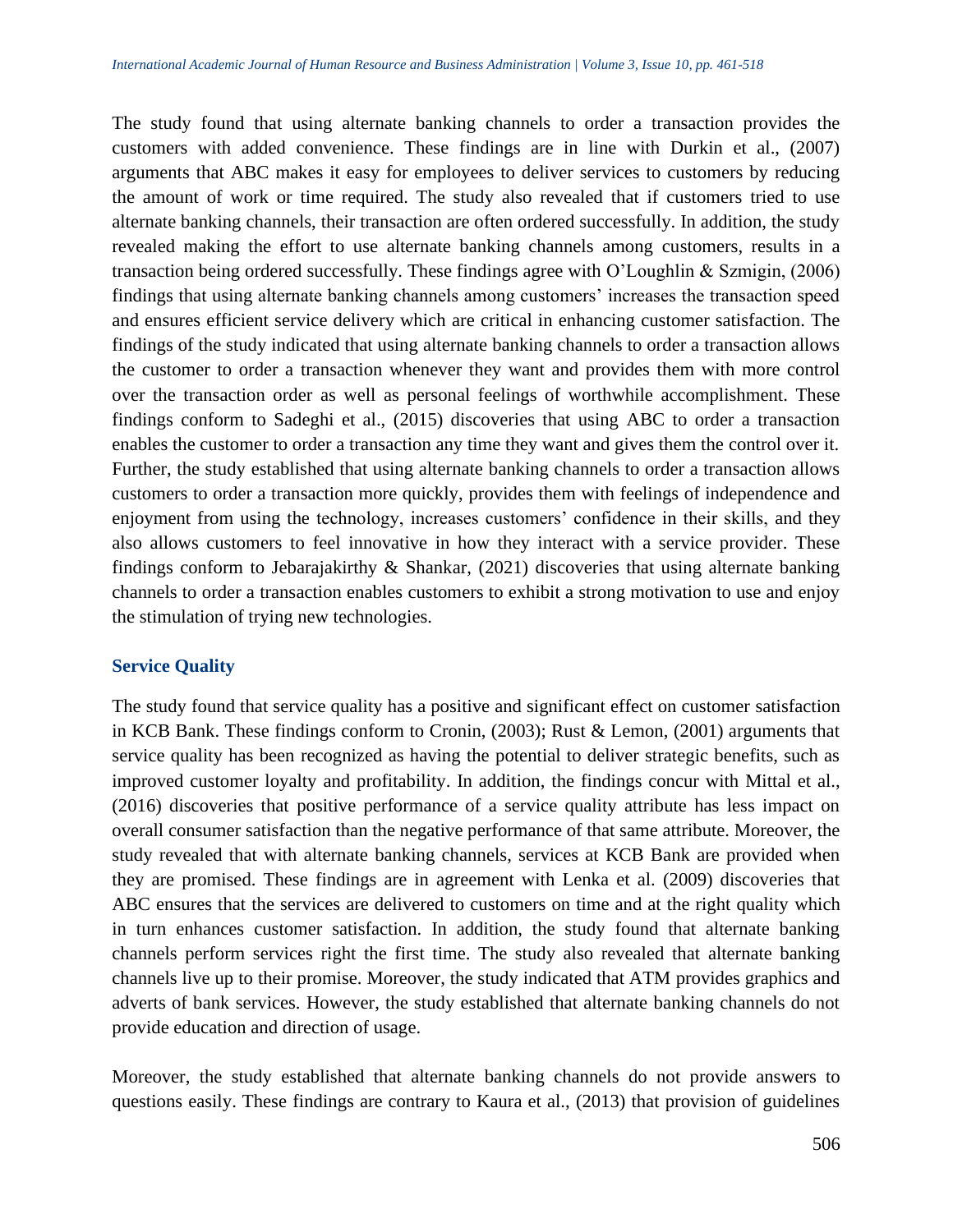on ABC usage and responses to the customers' questions leads to customers' satisfaction. In addition, the study revealed that when alternate banking channels break down they are not fixed promptly. The findings also indicated that the alternate banking channels system is easy to understand and to use. Moreover, the study found that banking channels are designed to make future transactions easier. These findings are in line with Lenka et al. (2009) arguments that ABC system is easy to understand and to use which significantly lead to customers' satisfaction. Also, the study found that employees at KCB Bank have trust and confidence in the security of clients' personal information as well as alternate banking channels. Furthermore, the study found that the customers are safe during alternate banking channels transactions. Moreover, the study revealed that the bank does not share customers' personal information in the alternate banking channels with other sites. These findings are in line with Dimitriades & Papalexandris, (2012) findings that there is a significant relationship among e-service quality, trust and customer satisfaction and emphasis on banks to be more concerned about the privacy of individual transactions of the customers. The study also established that it is easy to customize the use of alternate banking channels.

The study findings revealed that alternate banking channels websites are easy and conveniently located, it is easy to log in and logout of the bank portal and that transaction are submitted in safe mode. In addition, the study found that alternate banking channels provide fast services hence, the alternate banking channels waiting time is acceptable. These findings conform to Narteh (2015) arguments that ABC performs the required service accurately, dependably and consistently respond to customer needs and meet deadlines. Moreover, the study revealed that the bank's alternate banking channels personnel are available for the redress of problems. The study also established that alternate banking channels provide a different range of services. These findings conform to PwC (2019) arguments that ABC serve as gateways for customers to have a wider variety of options offering convenience, better quality, and flexibility, such as Internet banking, ATM debit cards, Credit cards, SMS banking, Agency banking, Mobile banking. In addition, the study revealed that the bank provides clear instructions on usage.

## **Employee Readiness**

The study found that employee readiness has a positive and significant influence on customer satisfaction in KCB Bank. The findings are in line with Sadeghi et al., (2015) findings that employee readiness has a positive and significant influence on customer satisfaction hence, bank's enhancement of employee readiness would help to gain a competitive advantage. In addition, the findings are in agreement with Ongori & Migiro, (2010) findings that there is a positive and significant influence of employee readiness on the customer satidsfaction of the banks. The findings of the study indicated that employees supporting ABC feel that their work get little recognition or support from the management. The study revealed that personality of employees' supporting ABC matches that of the bank's image and that they do more of what is expected of them. The findings of the study indicated that employees supporting ABC are proud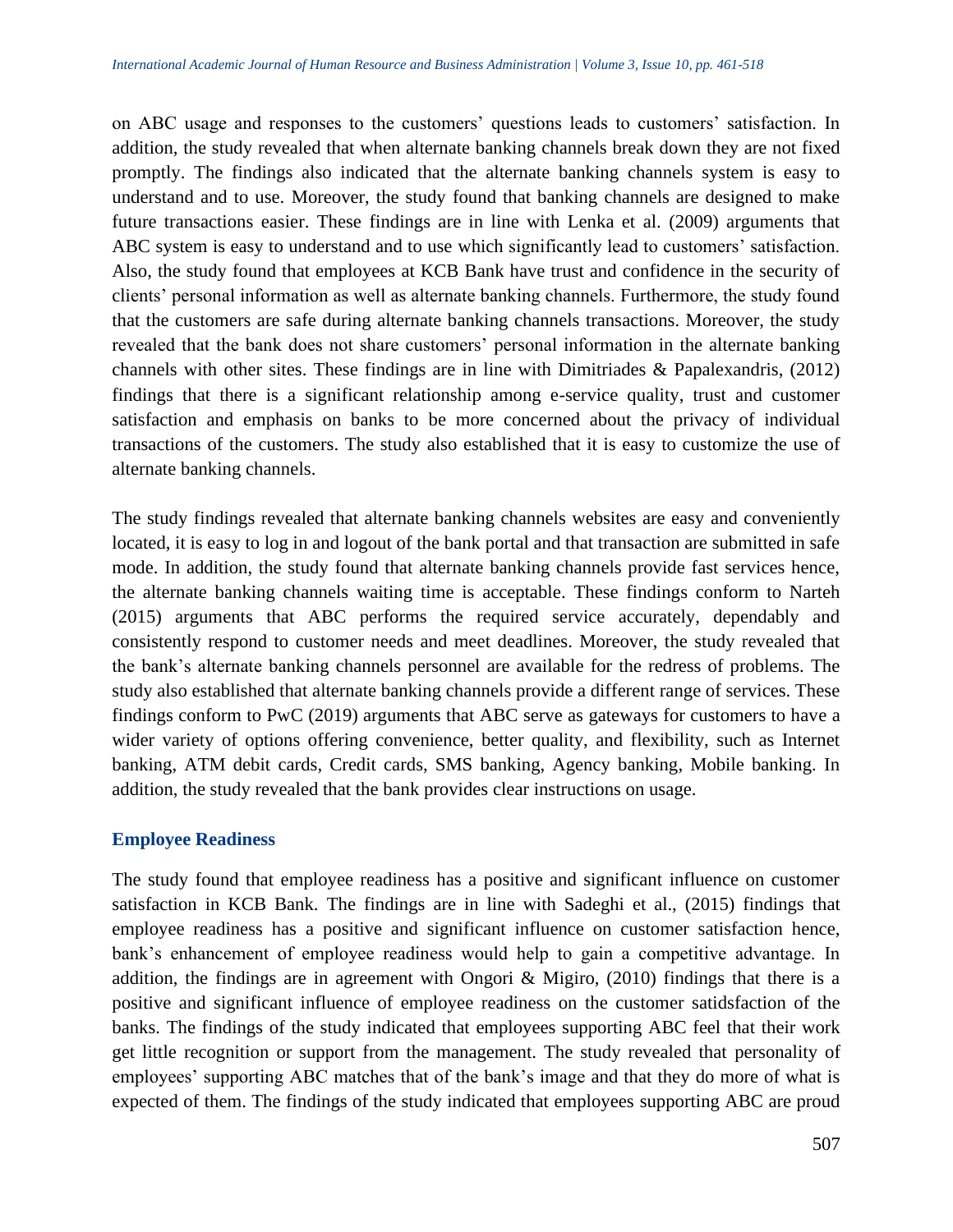to tell others that they work for the bank and promote its products. Moreover, the study established that employees supporting ABC at KCB Bank rarely think of quitting the job. These findings conform to Chandio et al., (2013) discoveries that employees supporting ABC are proud of their work and have low turnover intentions.

The study established that employees see great confidence and commitment for the top management in the alternate banking channels' system. The study further revealed that managers have set conducive environment for employees to promote commitment and avoid resistance to the alternate banking channels. These findings concur with Berndt et al., (2010) discoveries that employees who have high organizational commitment will affect the emergence of consumer satisfaction. Moreover, the managers help employees to understand that their productivity and efficiency increases with alternate banking channels. In addition, managers' increase perceived job benefits among employees to promote alternate banking channels' satisfaction. Furthermore, the study found that managers cultivate employee readiness to embrace new tasks and structure from the start of implementing the alternate banking channels. These findings are in line with Sadeghi et al., (2015) discoveries that bank's enhancement of employee readiness would help to gain a competitive advantage. Nonetheless, the study found that the managers have not established training courses to increase the employee technology readiness. The study also established that managers do not send out prompt communication to employees about new developments in alternate banking channels. These findings are contrary to Junita, (2017) arguments that employees with more expert and technical information on new developments in alternate banking channels would respond to the problems and ambiguities of bank customers.

The study revealed that employees believe that the level of service provision is better in a branch than over the telephone or Internet. Moreover, the study found that employees find banking opening hours to be convenient. These findings are in agreement with Chandio et al., (2013) arguments that convenient bank opening and closing hours influences customers' satisfaction significantly. However, the study established that employees do not believe that the level of service is the same irrespective of the communication channel that they use. The study revealed that employees would only use alternate banking channels if it was necessary and that if alternate banking channels were offered by the bank they would be the first to try it. However, the study revealed that some financial transactions are not too important to be arranged through alternate banking channels.

# **Conclusion**

The first null hypothesis was that there is no significant relationship between customer readiness and customer satisfaction in KCB Bank. The study concludes that there is a positive and significant relationship between customer readiness and customer satisfaction in KCB Bank. The results indicated that role clarity, customers' ability and motivation influence customer satisfaction in KCB Bank.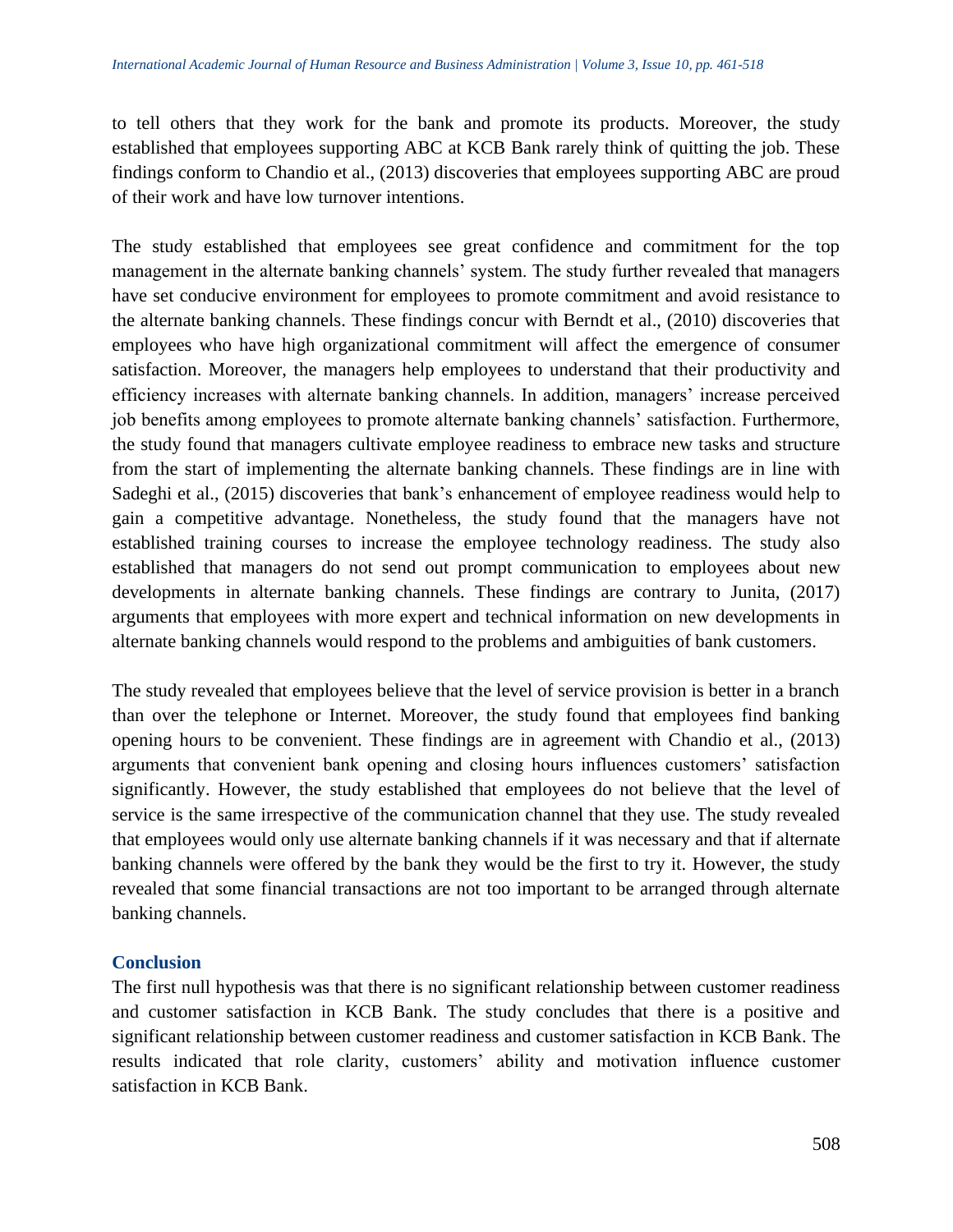The second null hypothesis was that there is no significant relationship between service quality and customer satisfaction in KCB Bank. The study concludes that there is a positive and significant relationship between service quality and customer satisfaction in KCB Bank. The results indicated that ABC reliability, empathy and tangibles influence customer satisfaction in KCB Bank.

The third null hypothesis was that there is no significant relationship between employee readiness and customer satisfaction in KCB Bank. The study concludes that there is a positive and significant relationship between employee readiness and customer satisfaction in KCB Bank. The results indicated that employees' engagement, training and assurance and CRM ability influence customer satisfaction in KCB Bank.

## **Recommendations**

#### **Recommendation for Practice**

The study found that customer readiness has a positive and significant influence on customer satisfaction in KCB Bank. The study therefore recommends that the management of KCB Bank should adopt the use ABC in order to ease service deliver to customers by reducing the amount of work or time required.

Moreover the study established that alternate banking channels do not provide answers to questions easily. Therefore, this study recommends that the management should equip the employees with relevant knowledge and skills on how to respond to customers' questions and complains as quickly as possible so as to avoid inconveniences.

The study found that employees never agreed nor disagreed that the organization believes there are only vague directions regarding the use alternate banking channels. The study therefore recommends that the management at KCB Bank should provide proper guidelines and education to the customers both in the urban and rural areas on how to use ABC so as enable the low income and the elderly people in society access bank services without going to the bank.

The study found that when alternate banking channels break down they are not fixed promptly. This study therefore recommends that the management should equip the employees with proper knowledge and skills on how to fix ABC breakages so as to ensure that the services are delivered on time.

The study found that the managers have not established training courses to increase the employee technology readiness. The study further recommends that the top management should offer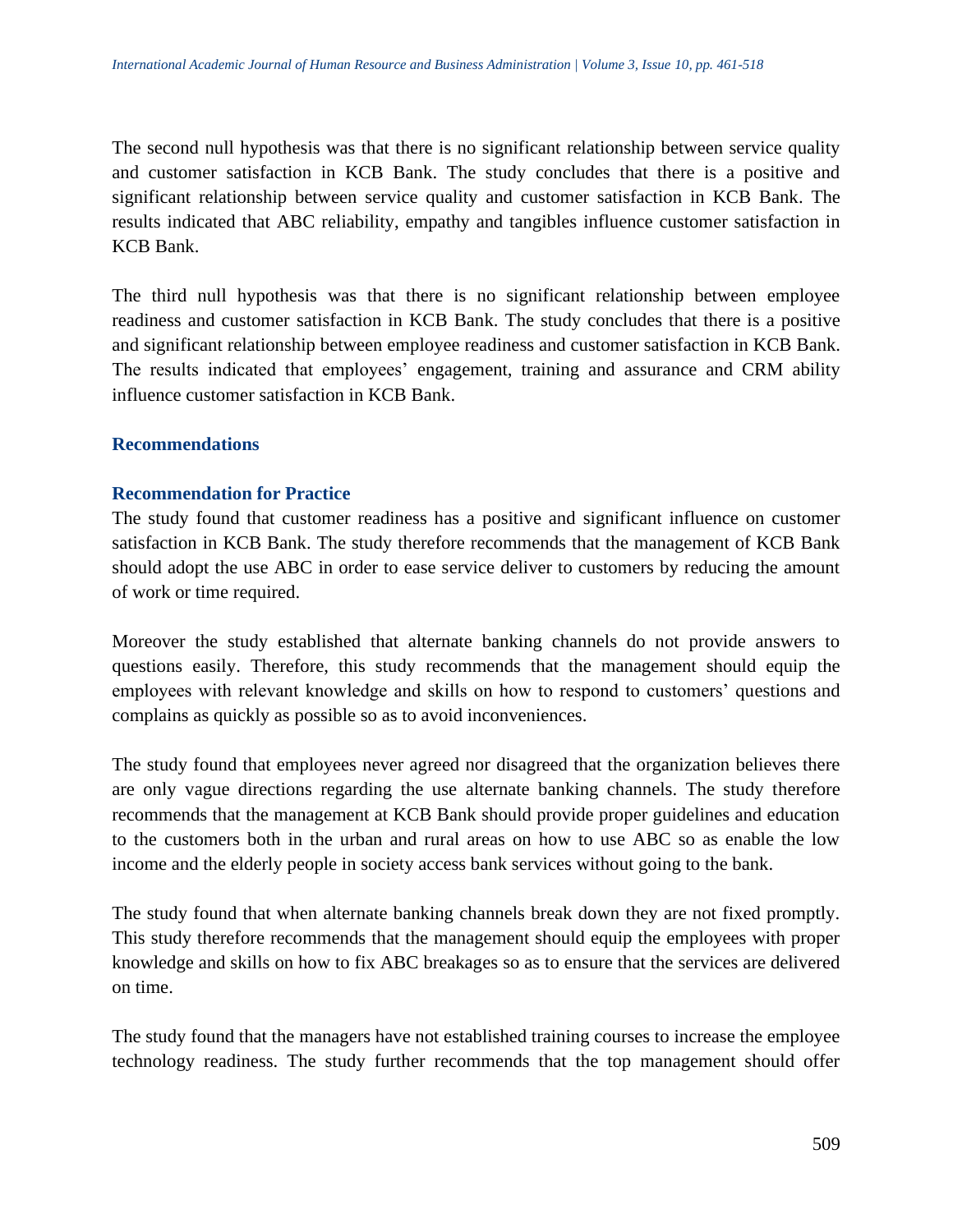training courses to the employees on the modern advancement in the bank sector to help them respond to the problems and ambiguities of bank customers and provide high-quality services. The study established that managers do not send out prompt communication to employees about new developments in alternate banking channels. Therefore, this study recommends that the management at KCB Bank should establish reliable channels to notify all their customers on the modern advancements in ABC to ensure that they get quality services at a less cost and within a short period of time.

#### **Recommendation for Policy**

The study recommends that policy makers should consider alternate banking channels in their formulation of policies because of the technological developments and the expected switch from physical branch networks to technologically supported banking services which help to increase the transaction speed and ensures efficient service delivery

Employee readiness was found to influence customer satisfaction at KCB Bank. Therefore, the KCB Bank should come up with policies to train the employees on ABC as well as educate the customers especially those in remote areas on how to use the new innovation to ensure efficient service delivery.

The study found that ABC is at the core of the entire banking transformation in Kenya. Therefore, the government of Kenya through Central Bank of Kenya should developed and implement policies on ABC in order to enhance customers satisfaction when making transactions.

#### **Areas for Further Studies**

This study was limited to KCB Bank in Kenya and hence the findings cannot be generalized to other banks in Kenya. The study therefore recommends further studies on the influence of alternate banking channels on customer satisfaction of all the other 38 commercial banks in Kenya. The study found that alternate banking channels could only explain 77.8% of the customer satisfaction in the banking sector in Kenya. This study therefore suggests that further studies should be conducted to investigate the other factors that influence customer satisfaction in the banking sector in Kenya. The study recommends further studies to focus on other financial institutions like MFIs and SACCOs.

#### **BIBLIOGRAPHY**

Acheampong, P., Zhiwen, L., Antwi, H. A., Otoo, A. A. A., Mensah, W. G., & Sarpong, P. B. (2017). Hybridizing an extended technology readiness index with technology acceptance model (TAM) to predict e-payment adoption in Ghana. *American Journal of Multidisciplinary Research*, *5*(2), 172–184.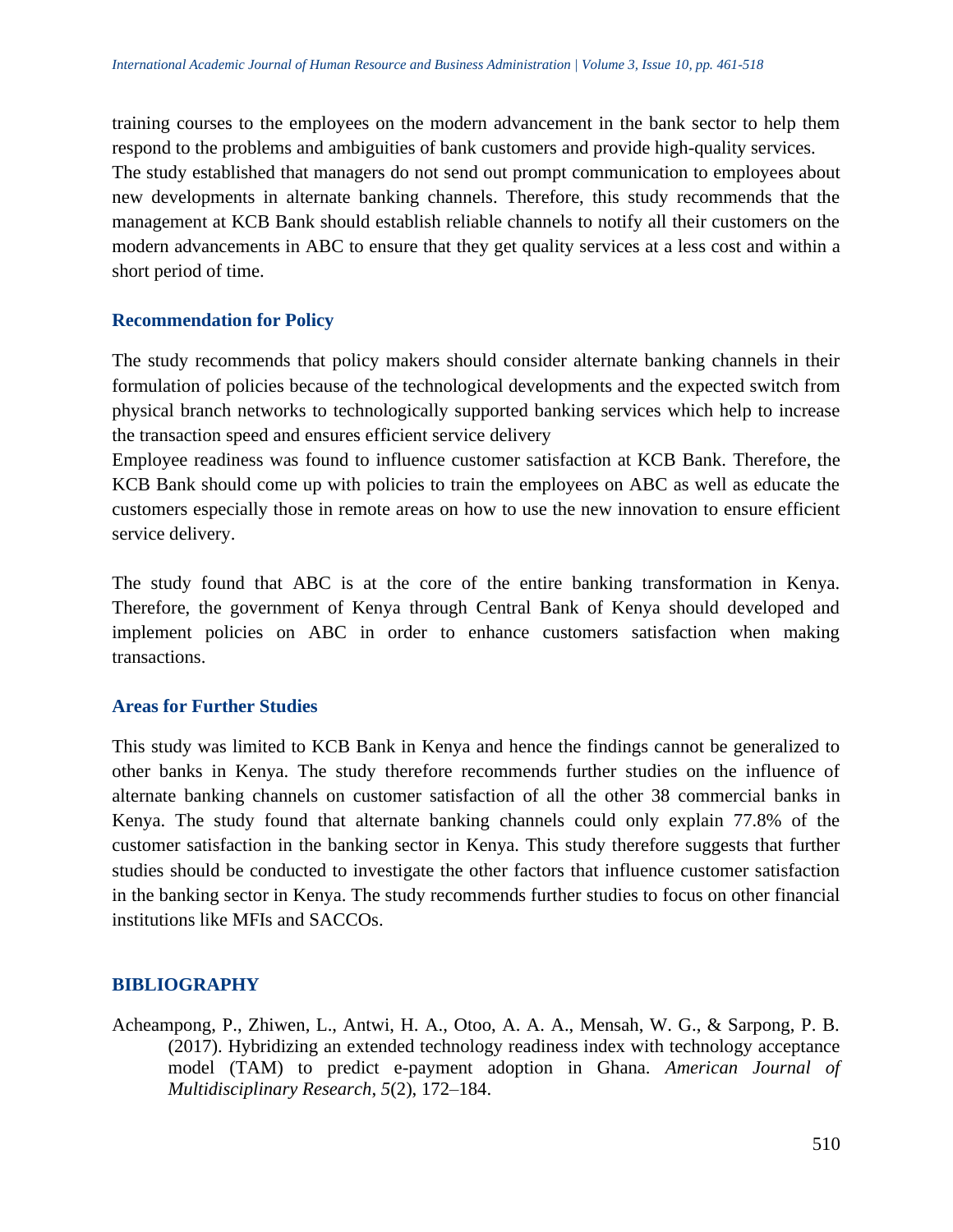- Alexander, B., Ashford-Rowe, K., Barajas-Murph, N., Dobbin, G., Knott, J., McCormack, M., Pomerantz, J., Seilhamer, R., & Weber, N. (2019). *EDUCAUSE Horizon Report 2019 Higher Education Edition*. EDU19.
- Aliata, V., & Ojera, P. & Mise, J. (2016). Relationship between Service Quality and Customer Satisfaction of Commercial Bank Customers, Nairobi Kenya. *International Journal of Management and Corporate Affairs, 2*, 32-46.
- Alt, R., Beck, R., & Smits, M. T. (2018). FinTech and the transformation of the financial industry. *Electronic Markets*, *28*(3), 235–243.
- Ameme, B., & Wireko, J. (2016). Impact of technological innovations on customers in the banking industry in developing countries. *The Business & Management Review*, *7*(3), 388.
- Anderson, A., Henker, J., & Owen, S. (2005). Limit Order Trading Behavior and Individual Investor Performance. *Journal of Behavioral Finance*, *6*(2), 71–89. psyh. https://doi.org/10.1207/s15427579jpfm0602\_3
- Anderson, D. M., Strand, A., & Collins, J. M. (2018). The impact of electronic payments for vulnerable consumers: Evidence from Social Security. *Journal of Consumer Affairs*, *52*(1), 35–60. psyh. https://doi.org/10.1111/joca.12140
- Ater, I., & Landsman, V. (2013). Do customers learn from experience? Evidence from retail banking. *Management Science*, *59*(9), 2019–2035. psyh. https://doi.org/10.1287/mnsc.1120.1694
- Bara, A., Mugano, G., & Le Roux, P. (2016). Financial innovation and economic growth in the SADC. *African Journal of Science, Technology, Innovation and Development*, *8*(5–6), 483–495. https://doi.org/10.1080/20421338.2016.1226705
- Berg, L. (2008). Loyalty, naivety and powerlessness among Norwegian retail bank customers. *International Journal of Consumer Studies*, *32*(3), 222–232. psyh. https://doi.org/10.1111/j.1470-6431.2008.00668.x
- Berndt, A., Saunders, S., & Petzer, D. J. (2010). Readiness for banking technologies in developing countries. *Southern African Business Review*, *14*(3).
- Blut, M. & Wang, C. (2020). Technology readiness: a meta-analysis of conceptualizations of the construct and its impact on technology usage. *Journal of the Academic Marketing, 48*, 649–669.
- Bravo, R., Matute, J., & Pina, J. M. (2017). Corporate identity management and employees' responses. *Journal of Strategic Marketing*, *25*(1), 1–13. psyh. https://doi.org/10.1080/0965254X.2015.1076876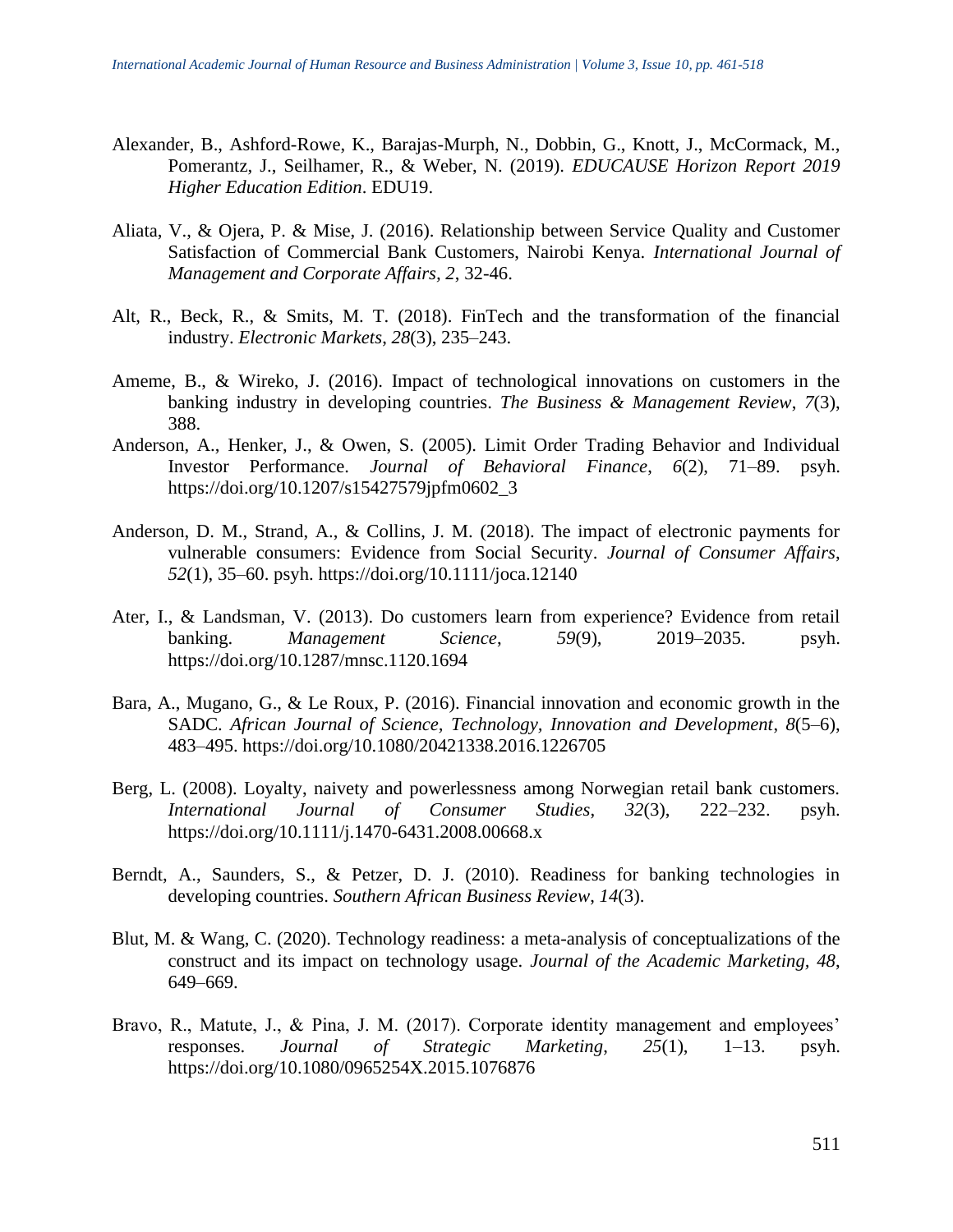- Business-Sweden. (2016). *The Financial Services Sector in Kenya* [Kenya Financial Stability Report 2015]. The Swedish Trade and Invest Council.
- Cambra-Fierro, J. J., Centeno, E., Olavarria, A., & Vazquez-Carrasco, R. (2017). Success factors in a CRM strategy: Technology is not all. *Journal of Strategic Marketing*, *25*(4), 316– 333. psyh. https://doi.org/10.1080/0965254X.2016.1148760
- Carpenter, M. A., Bauer, T., Erdogan, B., & Short, J. (2009). *Principles of management*. Flat World Knowledge Washington, DC.
- Central Bank of Kenya. (2017). (Financial Inclusion and Datasets Reports). Central Bank of Kenya (CBK).
- Chandio, F. H., Irani, Z., Abbasi, M. S., & Nizamani, H. A. (2013). Acceptance of online banking information systems: An empirical case in a developing economy. *Behaviour & Information Technology*, *32*(7), 668–680. psyh. https://doi.org/10.1080/0144929X.2013.806593
- Chipeta, C., & Muthinja, M. M. (2018). Financial innovations and bank performance in Kenya: Evidence from branchless banking models. *South African Journal of Economic and Management Sciences*, *21*(1), 11. https://doi.org/10.4102/sajems.v21i1.1681
- Chu, P.-Y., Lee, G.-Y., & Chao, Y. (2012). Service quality, customer satisfaction, customer trust, and loyalty in an e-banking context. *Social Behavior and Personality: An International Journal*, *40*(8), 1271–1284. psyh. https://doi.org/10.2224/sbp.2012.40.8.1271
- Chung, N., & Kwon, S. J. (2009). Effect of trust level on mobile banking satisfaction: A multigroup analysis of information system success instruments. *Behaviour & Information Technology*, *28*(6), 549–562. psyh. https://doi.org/10.1080/01449290802506562
- Constantiou, I. D., Damsgaard, J., & Knutsen, L. (2006). Exploring perceptions and use of mobile services: User differences in an advancing market. *International Journal of Mobile Communications*, *4*(3), 231–247.
- Cronbach, L. J., & Shavelson, R. J. (2004). My current thoughts on coefficient alpha and successor procedures. *Educational and Psychological Measurement*, *64*(3), 391–418.
- Cronin, J. J. (2003). Looking back to see forward in services marketing: Some ideas to consider. *Managing Service Quality: An International Journal*, *13*(5), 332–337.
- Davis, F. D. (1989). Perceived usefulness, perceived ease of use, and user acceptance of information technology. *MIS Quarterly*, *13*(3), 319–340.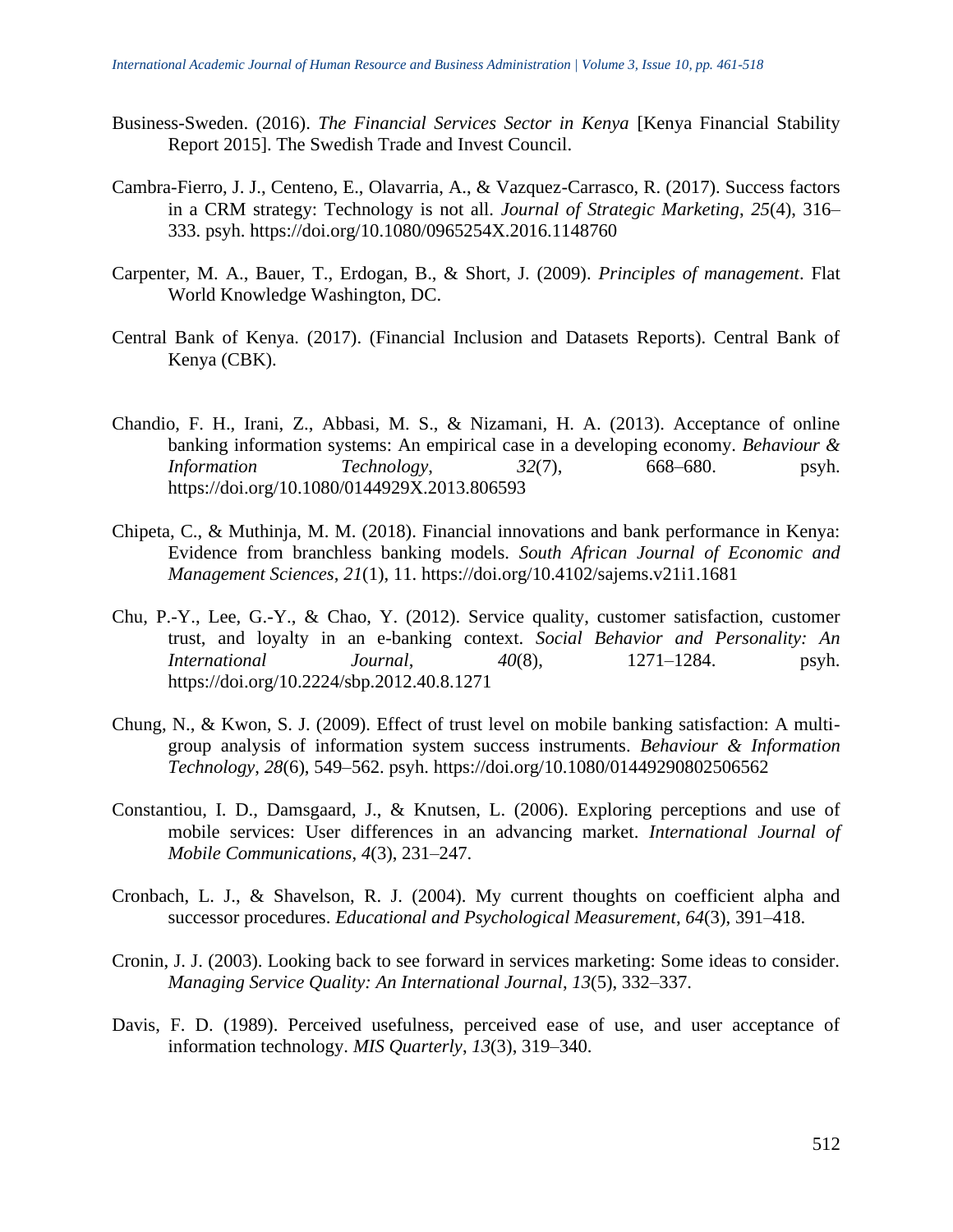- Devaraj, S., Fan, M., & Kohli, R. (2002). Antecedents of B2C channel satisfaction and preference: Validating e-commerce metrics. *Information Systems Research*, *13*(3), 316– 333.
- Dimitriades, Z. S., & Papalexandris, N. (2012). Job and organizational attitudes in relation to financial performance in Greek retail banking: An exploratory empirical investigation. *The International Journal of Human Resource Management*, *23*(4), 793–807. psyh. https://doi.org/10.1080/09585192.2011.561215
- Dimitriadis, S., & Kyrezis, N. (2010). Linking trust to use intention for technology-enabled bank channels: The role of trusting intentions. *Psychology & Marketing*, *27*(8), 799–820. psyh. https://doi.org/10.1002/mar.20358
- Domeher, D., Frimpong, J. M., & Appiah, T. (2014). Adoption of financial innovation in the Ghanaian banking industry. *African Review of Economics and Finance*, *6*(2), 88–114.
- Drost, E. A. (2011). Validity and reliability in social science research. *Education Research and Perspectives*, *38*(1), 105.
- Durkin, M., O'Donnell, A., Mullholland, G., & Crowe, J. (2007). On e-banking adoption: From banker perception to customer reality. *Journal of Strategic Marketing*, *15*(2–3), 237–252. psyh. https://doi.org/10.1080/09652540701318815
- Fishbein, M., & Ajzen, I. (1980). *Understanding attitudes and predicting social behavior*. Prentice-Hall.
- George, A., & Kumar, G. S. G. (2013). Antecedents of Customer Satisfaction In Internet Banking: Technology Acceptance Model (TAM) Redefined. *Global Business Review*, *14*(4), 627–638. https://doi.org/10.1177/0972150913501602
- Gerrard, P., & Cunningham, J. B. (2003). The diffusion of internet banking among Singapore consumers. *International Journal of Bank Marketing*, *21*(1), 16–28.
- Guo, J., & Bouwman, W. (2016). An analytical framework for an M-payment ecosystem: A merchants' perspective. *Telecommunications Policy, 40*(2-3), 147-167.
- Hammoud, J., Bizri, R. M., & El Baba, I. (2018). The Impact of E-Banking Service Quality on Customer Satisfaction: Evidence From the Lebanese Banking Sector. *SAGE Open*, *8*(3). https://doi.org/10.1177/2158244018790633
- He, D., Ho, C.-Y., & Xu, L. (2020). Risk and return of online channel adoption in the banking industry. *Pacific-Basin Finance Journal*, *60*, 101268.
- Hsieh, P.-A. J., & Wang, W. (2007). Explaining employees' extended use of complex information systems. *European Journal of Information Systems*, *16*(3), 2016–2227.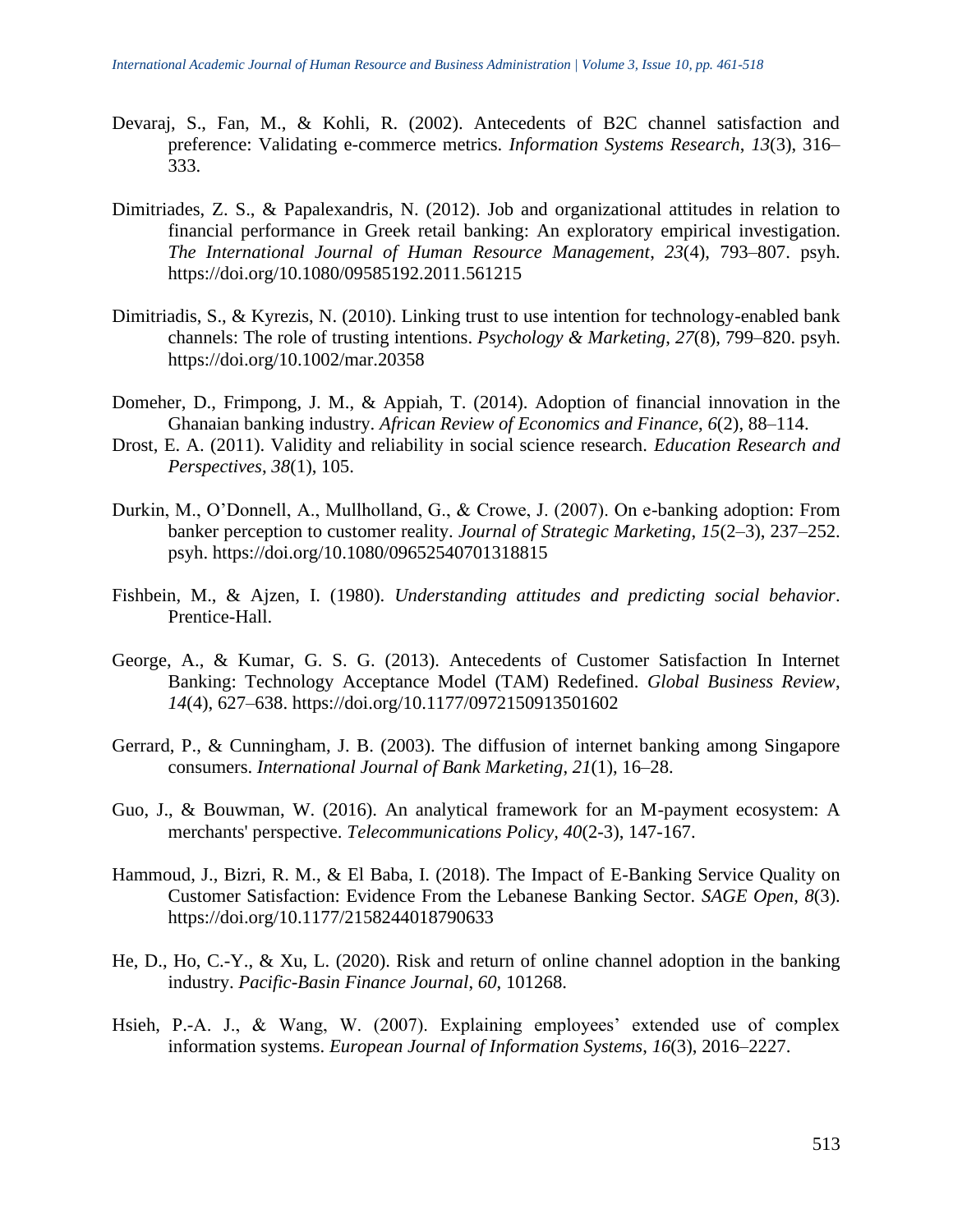- Hubona, G. S., & Cheney, P. H. (1994). *System effectiveness of knowledge-based technology: The relationship of user performance and attitudinal measures*. 1994 Proceedings of the Twenty-Seventh Hawaii International Conference on System Sciences, Wailea, HI, USA.
- Humbani, M., & Wiese, M. (2018). A cashless society for all: Determining consumers' readiness to adopt mobile payment services. *Journal of African Business*, *19*(3), 409–429.
- Hussain, S. M. (2014). Measuring quality of electronic service (e-service) in banking. *International Journal of Engineering Research and Applications*, *4*(3), 350–359.
- Igbaria, M., Iivari, J., & Maragahh, H. (1995). Why do individuals use computer technology? A Finnish case study. *Information & Management*, *29*(5), 227–238.
- Jebarajakirthy, C., & Shankar, A. (2021). Impact of online convenience on mobile banking adoption intention: A moderated mediation approach. *Journal of Retailing and Consumer Services*, *58*, 102323.
- Johnson, D. S., Bardhi, F., & Dunn, D. T. (2008). Understanding how technology paradoxes affect customer satisfaction with self-service technology: The role of performance ambiguity and trust in technology. *Psychology & Marketing*, *25*(5), 416–443. psyh. https://doi.org/10.1002/mar.20218
- Junita, A. (2017). Organizational Learning Culture, Consumer Satisfaction and Employees Attitude: Causality Analysis. *Jurnal Dinamika Manajemen*, *8*(1), 68–82.
- Kauffman, R. J., & Li, X. (2005). Technology competition and optimal investment timing: A real options perspective. *IEEE Transactions on Engineering Management*, *52*(1), 15–29. https://doi.org/10.1109/TEM.2004.839962
- Kaura, V., Durga Prasad, C. S., & Sharma, S. (2013). Customer perception of service quality and perceived price and fairness: A comparison between public and new private sector banks. *Journal of Strategic Marketing*, *21*(6), 513–528. psyh. https://doi.org/10.1080/0965254X.2013.804859
- KCB Bank. (2018). *KCB Group 2018 (Inclusive Progress) Report to Society* (KCB Group Sustainability Report, p. 84) [Annual Report]. Corporate and Regulatory Affairs Division, KCB Group PLC.
- Kim, S.-H., & Huarng, K.-H. (2011). Winning strategies for innovation and high-technology products management. *Journal of Business Research*, *64*(11), 1147–1150.
- Klaus, P., & Nguyen, B. (2013). Exploring the role of the online customer experience in firms' multi-channel strategy: An empirical analysis of the retail banking services sector. *Journal of Strategic Marketing*, *21*(5), 429–442. psyh. https://doi.org/10.1080/0965254X.2013.801610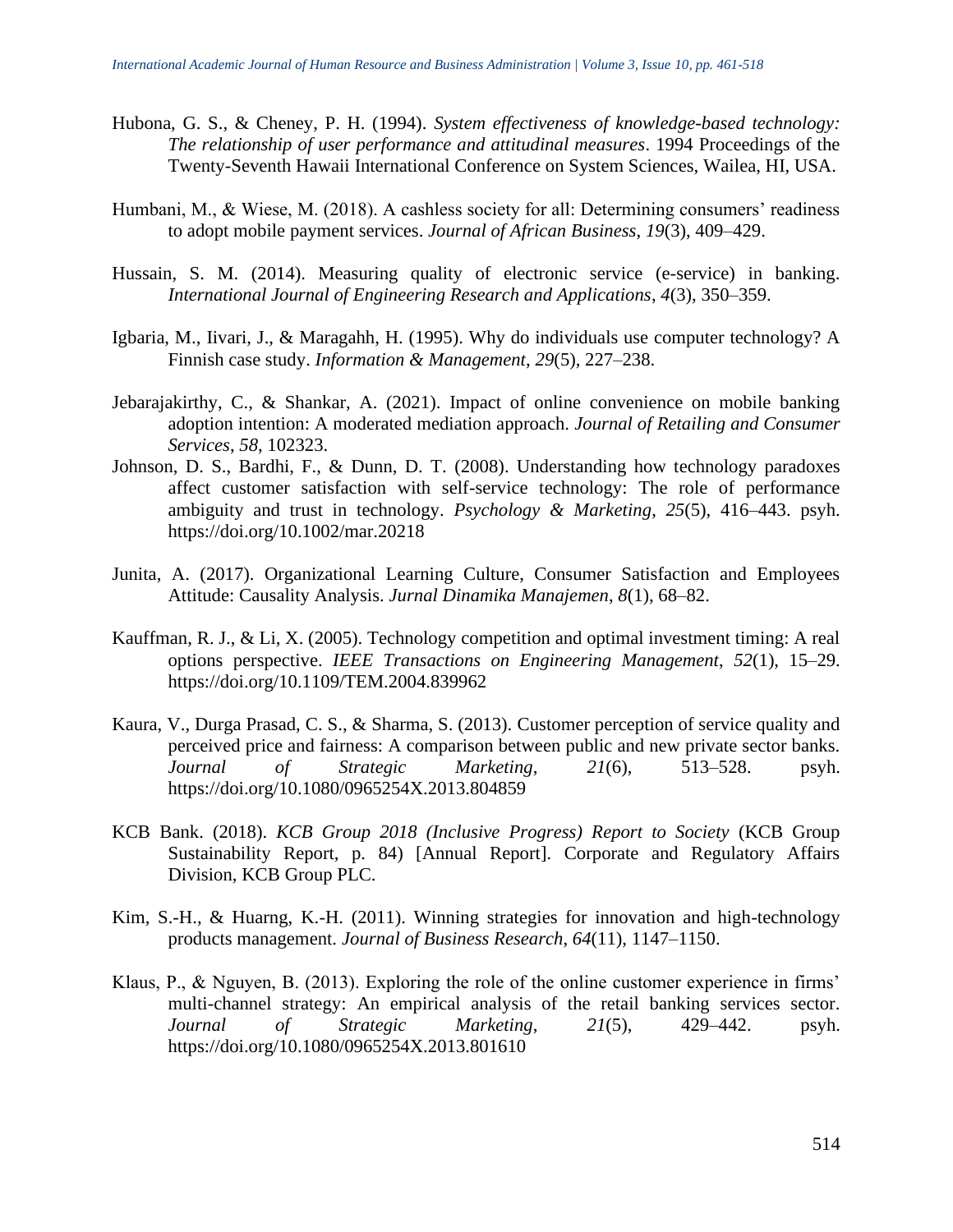- Kumar, M., Talib, S. A., & Ramayah, T. (2013). *Business research methods*. Oxford Fajar/Oxford University Press.
- Kumbhar, V. M. (2011). Alternative Banking Channels and Customers' Satisfaction: An Empirical Study of Public and Private Sector Banks. *International Journal of Business and Management Tomorrow*, *1*(1), 25.
- Lai, J.-Y., Kan, C.-W., & Ulhas, K. R. (2013). Impacts of employee participation and trust on ebusiness readiness, benefits, and satisfaction. *Information Systems and E-Business Management*, *11*(2), 265–285.
- Laukkanen, T. (2016). Consumer adoption versus rejection decisions in seemingly similar service innovations: The case of the Internet and mobile banking. *Journal of Business Research*, *69*(7), 2432–2439.
- Laukkanen, T., Sinkkonen, S., Kivijarvi, M., & Laukkanen, P. (2007). *Segmenting bank customers by resistance to mobile banking*. 42–42.
- Lee, Y., Kozar, K. A., & Larsen, K. R. (2003). The technology acceptance model: Past, present, and future. *Communications of the Association for Information Systems*, *12*(1), 50.
- Lenka, U., Suar, D., & Mohapatra, P. K. (2009). Service quality, customer satisfaction, and customer loyalty in Indian commercial banks. *The Journal of Entrepreneurship*, *18*(1), 47–64.
- Lin, J.C. & Hsieh, P. (2016). The role of technology readiness in customers' perception and adoption of self‐service technologies. *International Journal of Service Industry Management, 17*(5), 497-517.
- Maduku, D. K. (2017). Customer acceptance of mobile banking services: Use experience as moderator. *Social Behavior and Personality: An International Journal*, *45*(6), 893–900. psyh. https://doi.org/10.2224/sbp.5871
- Mang'unyi, E. & Govender, K. (2018). Perceived Service Quality and Customer Satisfaction Employees'Perspectives of Kenyan Private Universities. *Alternation: Interdisciplinary Journal for the Study of the Arts and Humanities in Southern Africa, 25*, 89-111.
- Merritt, C. (2011). Mobile money transfer services: The next phase in the evolution of person-toperson payments. *Journal of Payments Strategy & Systems*, *5*(2), 143–160.
- Meuter, M. L., Bitner, M. J., Ostrom, A. L., & Brown, S. W. (2005). Choosing Among Alternative Service Delivery Modes: An Investigation of Customer Trial of Self-Service Technologies. *Journal of Marketing*, *69*(2), 61–83. psyh. https://doi.org/10.1509/jmkg.69.2.61.60759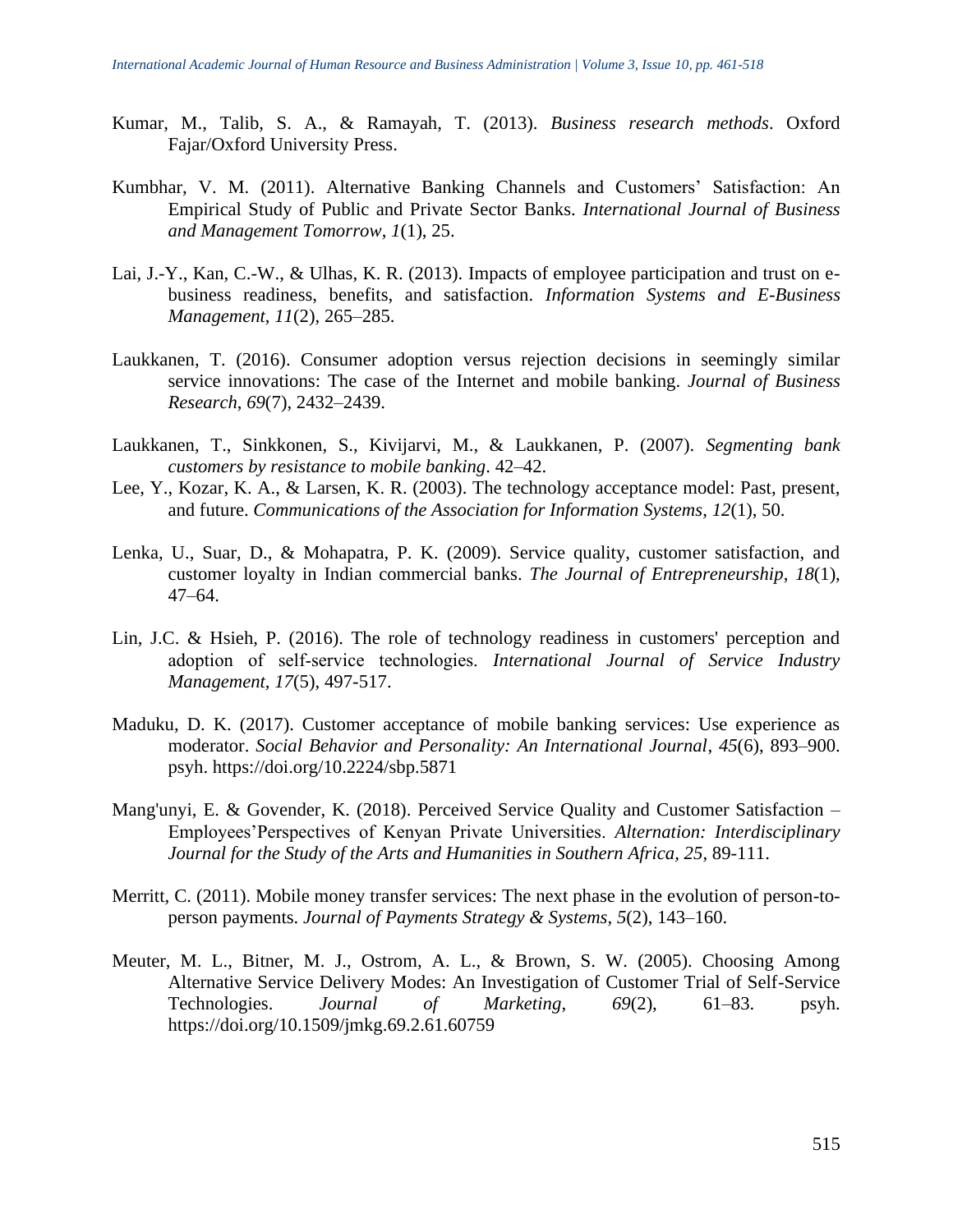- Mittal, M., Agrawal, S., & Gupta, R. (2016). Study of Service Quality, Customer Satisfaction & Customer Loyalty of Banks in India. *International Journal of Banking, Risk and Insurance*, *4*(2), 59.
- Morden, T. (2017). *Principles of management* (2nd ed.). Routledge.
- Mugenda, O. M., & Mugenda, A. G. (2003). Qualitative and quantitative approaches. *Research Methods Africa Center for Technology Studies (Acts) Press. Nairobi Kenya*.
- Mukhongo, H., Maokomba, C., & Musiega, D. (2014). The effects of alternative banking channels on profitability of commercial banks-case of the Co-operative bank of Kenya. *The International Journal of Engineering and Science*, *3*(3), 29–34.
- Muli, A. (2008). *Critical Success Factors and Strategy in the Banking Industry in Kenya* [Unpublished MBA project].
- Mwangi, A. W., Kabare, N., & Wanjau, K. (2018). Influence of Perceived Service Quality on Consumer Satisfaction amongst Dairy Milk Processors in Kenya. *International Journal of Research in Business and Social Science, 7*(4), 44–57.
- Narteh, B. (2015). Perceived service quality and satisfaction of self-service technology. *International Journal of Quality & Reliability Management*, *32*(4), 20.
- Nassiuma, D. K. (2000). *Survey sampling theory and methods*. University of Nairobi Press.
- Ndung'u, N. (2019). Digital Technology and State Capacity in Kenya. *Washington, DC: CGD Policy Paper*, *154*.
- Neuman, W. L., & Robson, K. (2014). *Basics of social research*. Pearson Canada Toronto.
- Nuseir, M. T., Akroush, M. N., Mahadin, B. K., & Bataineh, A. Q. (2010). The effect of eservice quality on customers' satisfaction in banks operating in Jordan: An empirical investigation of customers' perspectives. *International Journal of Services, Economics and Management*, *2*(1), 80–108.
- Obwatho, S. (2014). *Academic research writing: The logical sequence*. Starbright Services Ltd.
- Odhiambo, M. R. (2015). *Effect of service quality on customer satisfaction in banking industry: A case study of Kenya Commercial Bank (KCB)*.
- O'Loughlin, D., & Szmigin, I. (2006). Emerging perspectives on customer relationships, interactions and loyalty in Irish retail financial service. *Journal of Consumer Behaviour*, *5*(2), 117–129. psyh. https://doi.org/10.1002/cb.39
- Ongori, H., & Migiro, S. (2010). Information and communication technologies adoption in SMEs: Literature review. *Journal of Chinese Entrepreneurship*, *2*(1), 93–104. https://doi.org/10.1108/17561391011019041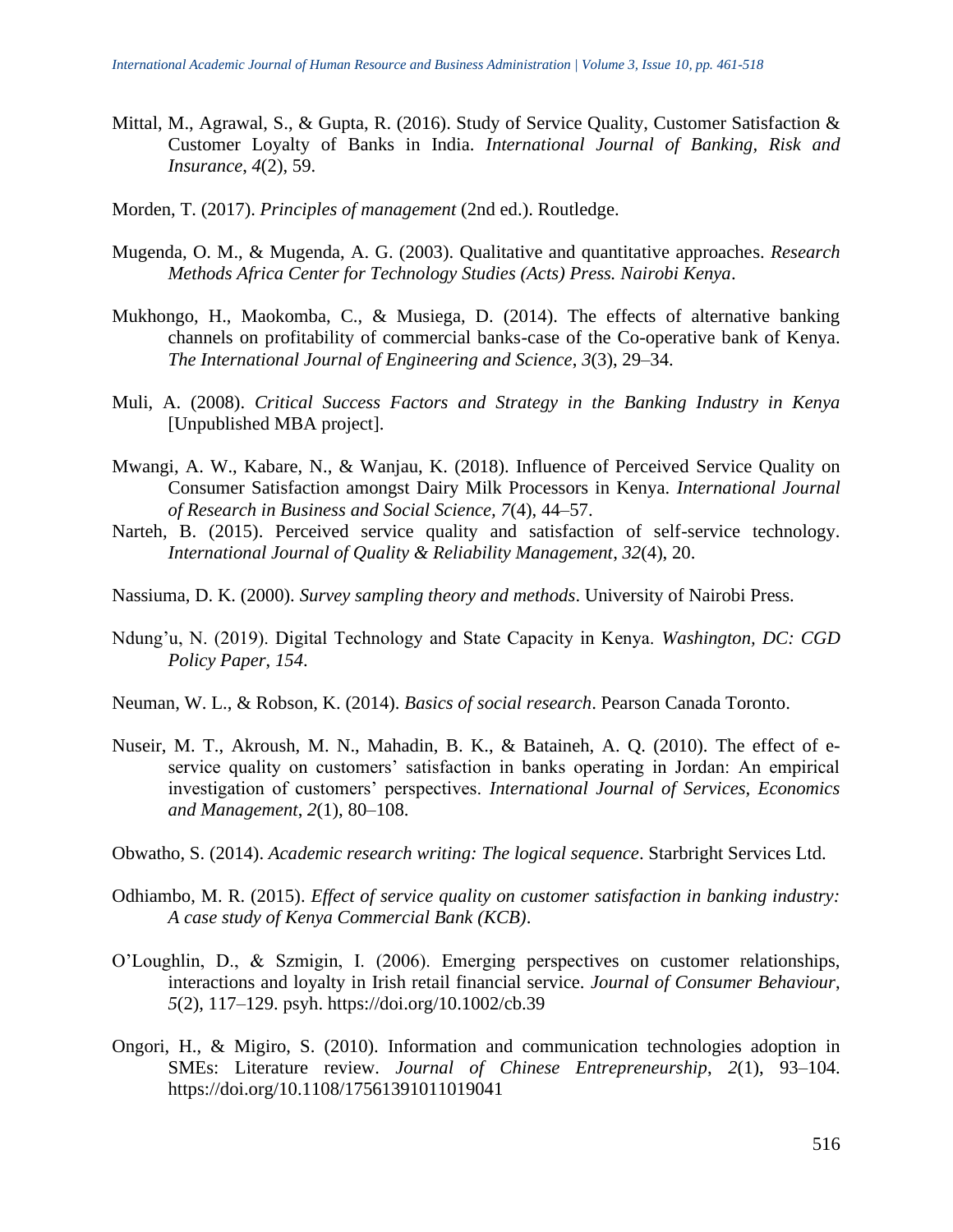- Parasuraman, A., & Colby, C. L. (2015). An updated and streamlined technology readiness index: TRI 2.0. *Journal of Service Research*, *18*(1), 59–74.
- Parasuraman, A., Zeithaml, V. A., & Berry, L. L. (1988). Servqual: A multiple-item scale for measuring consumer perc. *Journal of Retailing*, *64*(1), 12.
- Pollack, B. L. (2008). The nature of the service quality and satisfaction relationship. *Managing Service Quality: An International Journal*, *18*(6), 537–558.
- Poushneh, A. & Vasquez-Parraga, A.Z. (2018). The Role of Customer Readiness in Customer Participation in Non-technology-based Service Delivery and Its Outcomes. *Springer International Journal, 23*, 67-98.
- PwC. (2019). *Crossing the lines: How fintech is propelling Financial Services and Technology, Media, and Telecommunications firms out of their lanes* (Technology Transformation, p. 29) [PwC Global FinTech Report]. PwC.
- Rahi, S. (2020). Investigating the Role of Employee Readiness to Change on Effective Organizational Change Implementation: A Theoretical Perspective. *International Scientific Journal, 34*, 67-89.
- Rai, A., Lang, S. S., & Welker, R. B. (2002). Assessing the validity of IS success models: An empirical test and theoretical analysis. *Information Systems Research*, *13*(1), 50–69.
- Rogers, E. M. (2010). *Diffusion of Innovations* (5th ed.). Simon and Schuster.
- Rubel, M. R. B., Kee, D. M. H., Rimi, N. N., & Yusoff, Y. M. (2017). Adapting technology: Effect of high-involvement HRM and organisational trust. *Behaviour & Information Technology*, *36*(3), 281–293. psyh. https://doi.org/10.1080/0144929X.2016.1222552
- Rust, R. T., & Lemon, K. N. (2001). E-service and the consumer. *International Journal of Electronic Commerce*, *5*(3), 85–101.
- Sadeghi, M., Narjabad, V. D., & Zandieh, D. (2015). The Relationship Between Employees' Readiness to Provide Service and Customer's Satisfaction in Pasargad Bank. *International Business and Management*, *10*(1), 38–43.
- Scheepers, R., Scheepers, H., & Ngwenyama, O. K. (2006). Contextual influences on user satisfaction with mobile computing: Findings from two healthcare organizations. *European Journal of Information Systems*, *15*(3), 261–268.
- Shim, H. S., Han, S.L. & Ha, J. (2021). The Effects of Consumer Readiness on the Adoption of Self-Service Technology: Moderating Effects of Consumer Traits and Situational Factors. *Sustainability, 13*, 95-121.